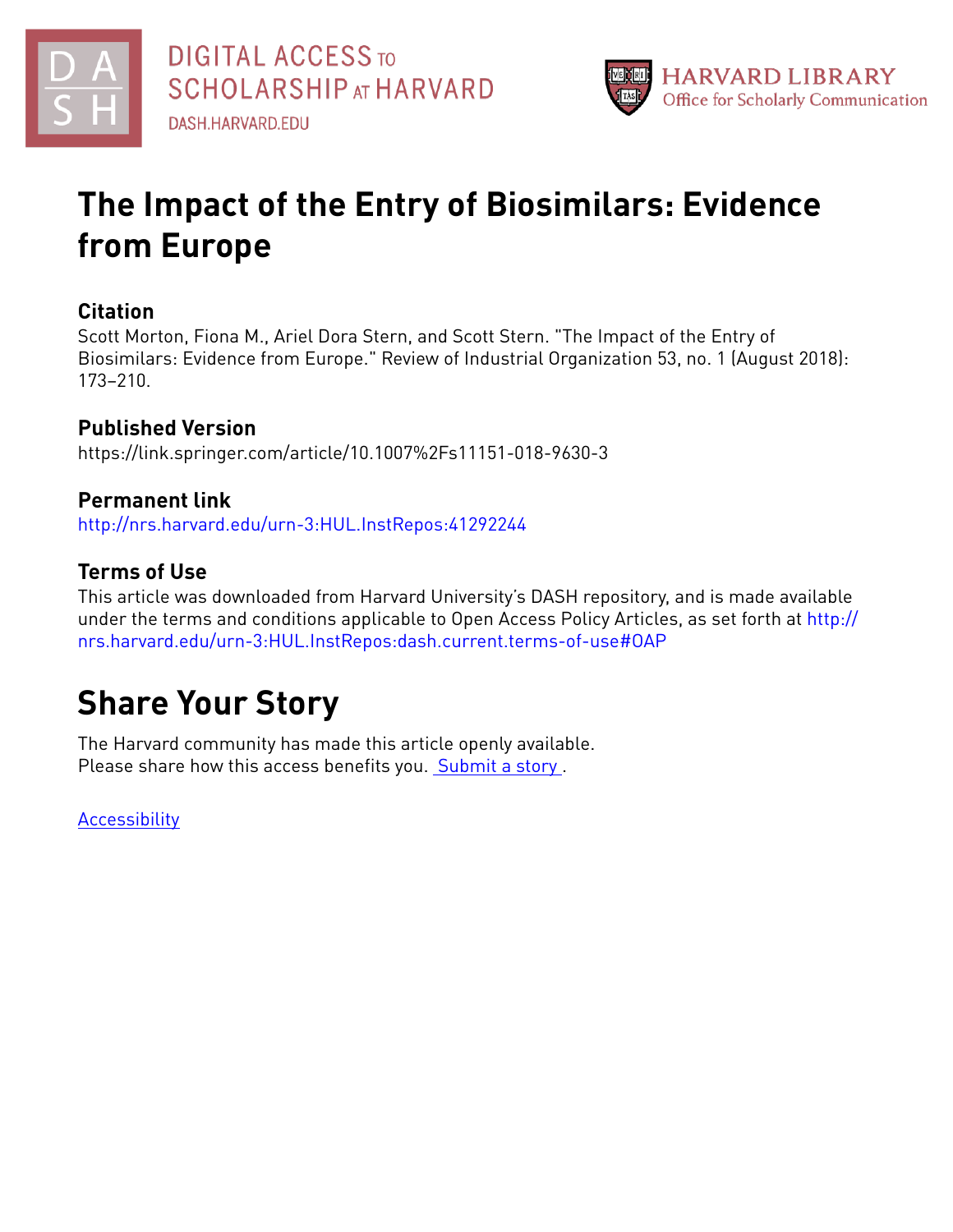# The Impact of the Entry of Biosimilars: Evidence from Europe

Fiona M. Scott Morton Ariel Dora Stern Scott Stern

**Working Paper 16-141**

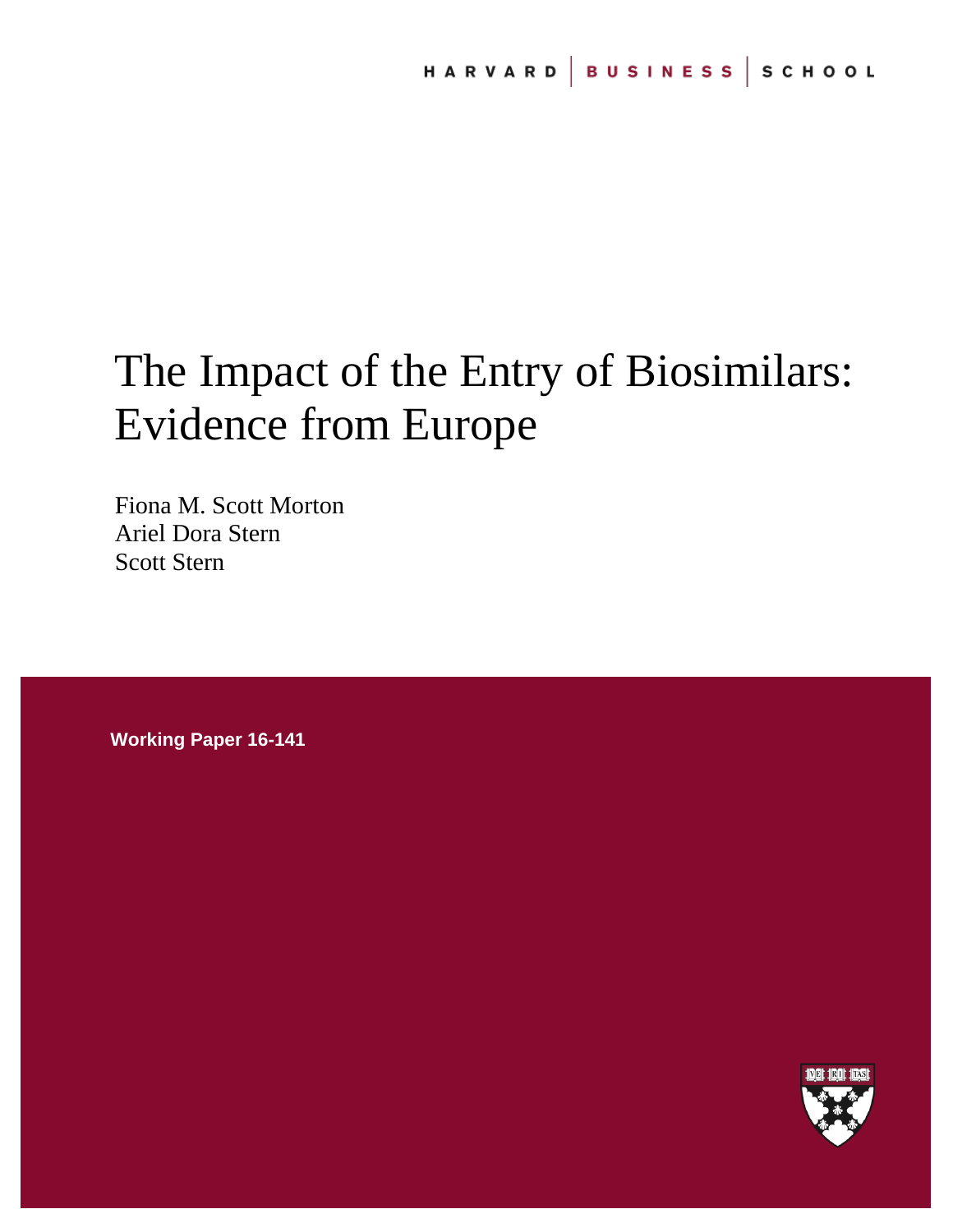## The Impact of the Entry of Biosimilars: Evidence from Europe

Fiona M. Scott Morton Ariel Dora Stern Scott Stern

**Working Paper 16-141**

Copyright © 2016, 2017 by Fiona M. Scott Morton, Ariel Dora Stern, and Scott Stern

Working papers are in draft form. This working paper is distributed for purposes of comment and discussion only. It may not be reproduced without permission of the copyright holder. Copies of working papers are available from the author.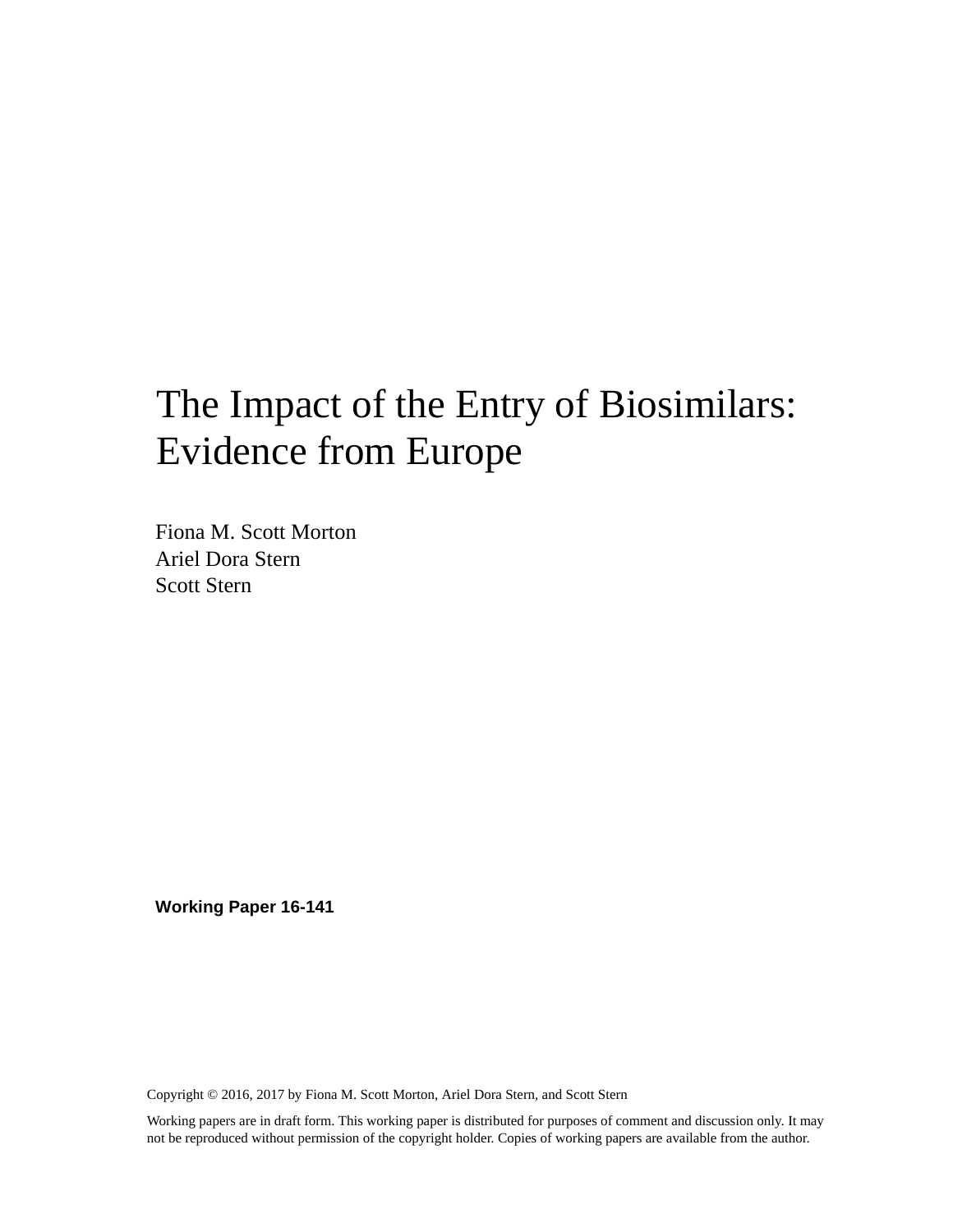## THE IMPACT OF THE ENTRY OF BIOSIMILARS: EVIDENCE FROM EUROPE

#### **Fiona M. Scott Morton, Ariel Dora Stern, and Scott Stern\* July, 2017**

Biologic drugs (therapeutic proteins or "large-molecule drugs") represent a substantial and growing share of the U.S. drug market, accounting for less than 1% of prescriptions filled but over a quarter of dollars spent. Whereas traditional (chemically-synthesized, "small-molecule") drugs face price competition from generic drugs after patent expiration, biosimilars – biologic drugs that have been shown to be therapeutically equivalent to an already approved original biologic drug – do not yet play the same role, having only been approved in the United States since 2015. Europe, however, has had biosimilar entry since 2006; we consider how competition from biosimilars may impact the U.S. biosimilar market by examining data from the first eight years of biosimilar competition in 23 European countries. We develop a detailed survey that allows us to precisely characterize European biologic drug procurement institutions over time. Using data from three classes of biosimilar drugs, we analyze how market features and public policies predict entry, market prices, and penetration of biosimilars. We find significant heterogeneity across countries and drug classes among all outcomes. While traditional predictors of entry, such as market size are significant, we also observe that effective buyer institutions (in particular, committed tenders) are associated with increased biosimilar penetration. Price patterns are more difficult to glean from the available data. Our estimates can inform ongoing policy discussions on both sides of the Atlantic about the economic implications of biosimilar policies.

<sup>\*</sup>We are grateful to Ernie Berndt, Bill Comanor, Innessa Colaiacovo, James Leung, Robert Meyer, Andrew Mulcahy, Stacy Springs, Robert Town, and seminar participants at Boston University, UCLA, the Kellogg Health Care Markets Conference, Harvard Business School, Harvard Medical School, Tulane University, the University of Virginia, IFS, KU Leuven, ASHEcon, the NBER Productivity Lunch, and the Bates White Life Sciences Symposium for helpful suggestions. Several experts in and well acquainted with the health ministries of European countries in our sample provided valuable information on domestic drug procurement policies. Suzette Kox, Julie Maréchal, Pieter Dylst, and Maarten Van Baelen from Medicines for Europe were particularly generous with their time. Prof. Fernando de Mora in the Department of Pharmacology, Therapeutics and Toxicology at the Universitat Autònoma de Barcelona – Spain provided detailed scientific and regulatory detail. Melissa Ouellet, Oliver Falvey, Lila Kelso, Brittany Ngo, and Kathrin Lampert provided excellent research and editorial assistance. Funding from the National Science Foundation award number 1064341 (The Industrial Organization of the Biologics Industry: Theory, Empirics and Policy) and the National Institute on Aging, through grant number T32-AG000186 to the National Bureau of Economic Research, is gratefully acknowledged. We are particularly appreciative of access to IMS data provided by Pfizer Inc. and IMS.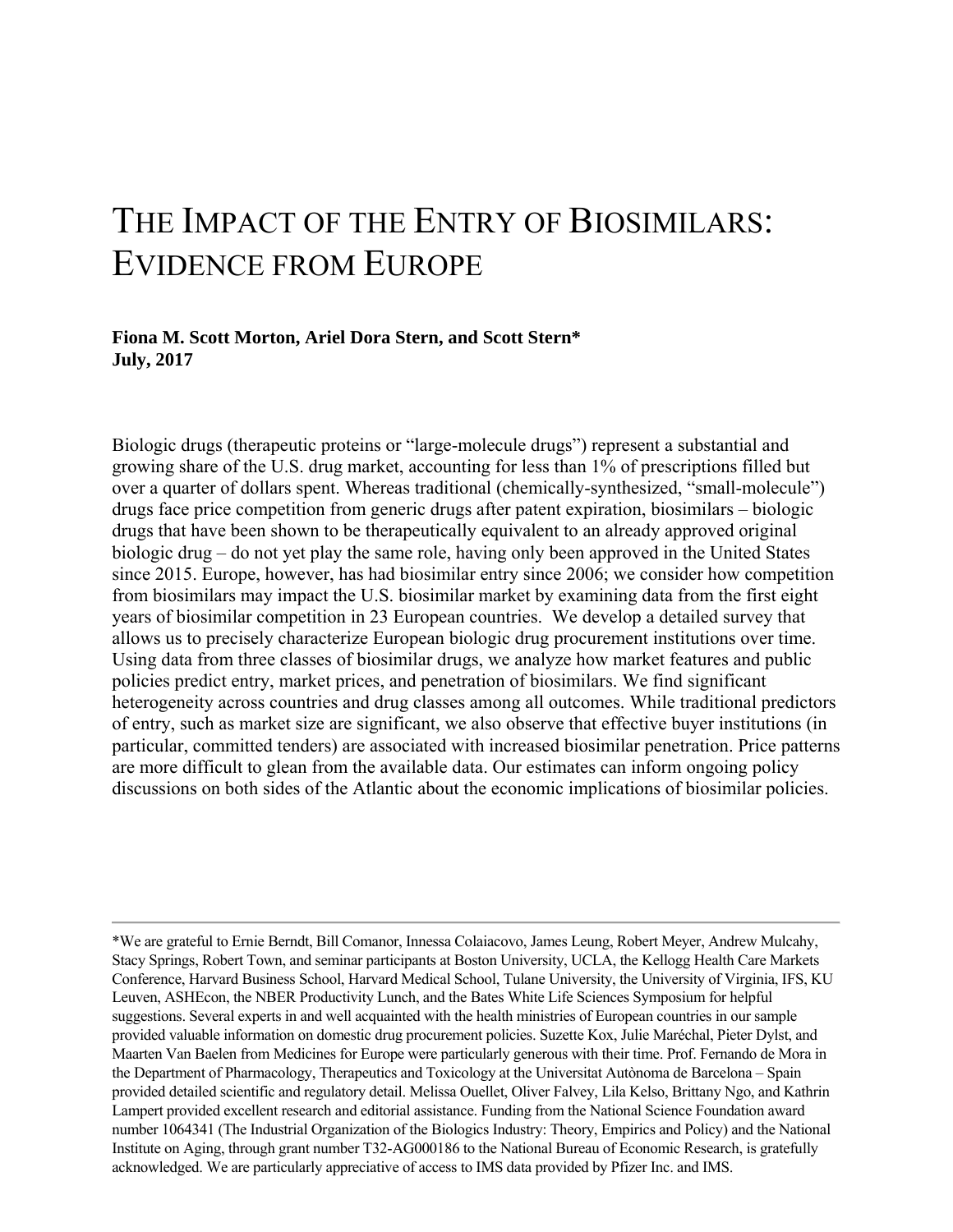### **1. INTRODUCTION**

A central challenge facing health care policymakers is balancing the provision of innovation incentives for private firms with access to medical technologies at a reasonable margin above the cost of production. In the area of pharmaceuticals, one approach to managing this trade-off is a policy regime in which there is entry regulation during the time in which a drug is protected by patent-based intellectual property rights, followed by active encouragement of entry and price competition after the expiration of its key patent(s). In the United States, the 1984 Hatch-Waxman Act provides innovator pharmaceutical firms with a longer period of guaranteed exclusivity in exchange for the ability for generic drug manufacturers to subsequently enter markets through an abbreviated regulatory process in which generic manufacturers are only required to demonstrate "bioequivalence" between a generic candidate and the reference product (Grabowski and Vernon, 1986; Scott Morton, 1999).

While this regime has involved policy challenges over time as the result of the strategic interaction among pioneer and generic firms (see, for example, Scott Morton, 2000, or Bulow, 2004), there is a relatively consistent body of evidence that the Hatch-Waxman regime was efficacious for the types of chemically-synthesized drugs that had been the mainstay of the pharmaceutical industry through the 1990s, particularly once buyer institutions developed products that facilitated price competition between branded and generic products after patent expiration (Hamburg, 2014; Reiffen and Ward, 2005).

However, whereas most new drugs prior to 1990 were "small-molecule" compounds whose chemical composition could be copied exactly by a generic manufacturer, a new class of drugs began to appear starting in the 1980s: biologics, which are therapeutic proteins derived from biologic sources. Due to their biologic origin and complexity, biologics typically involve a high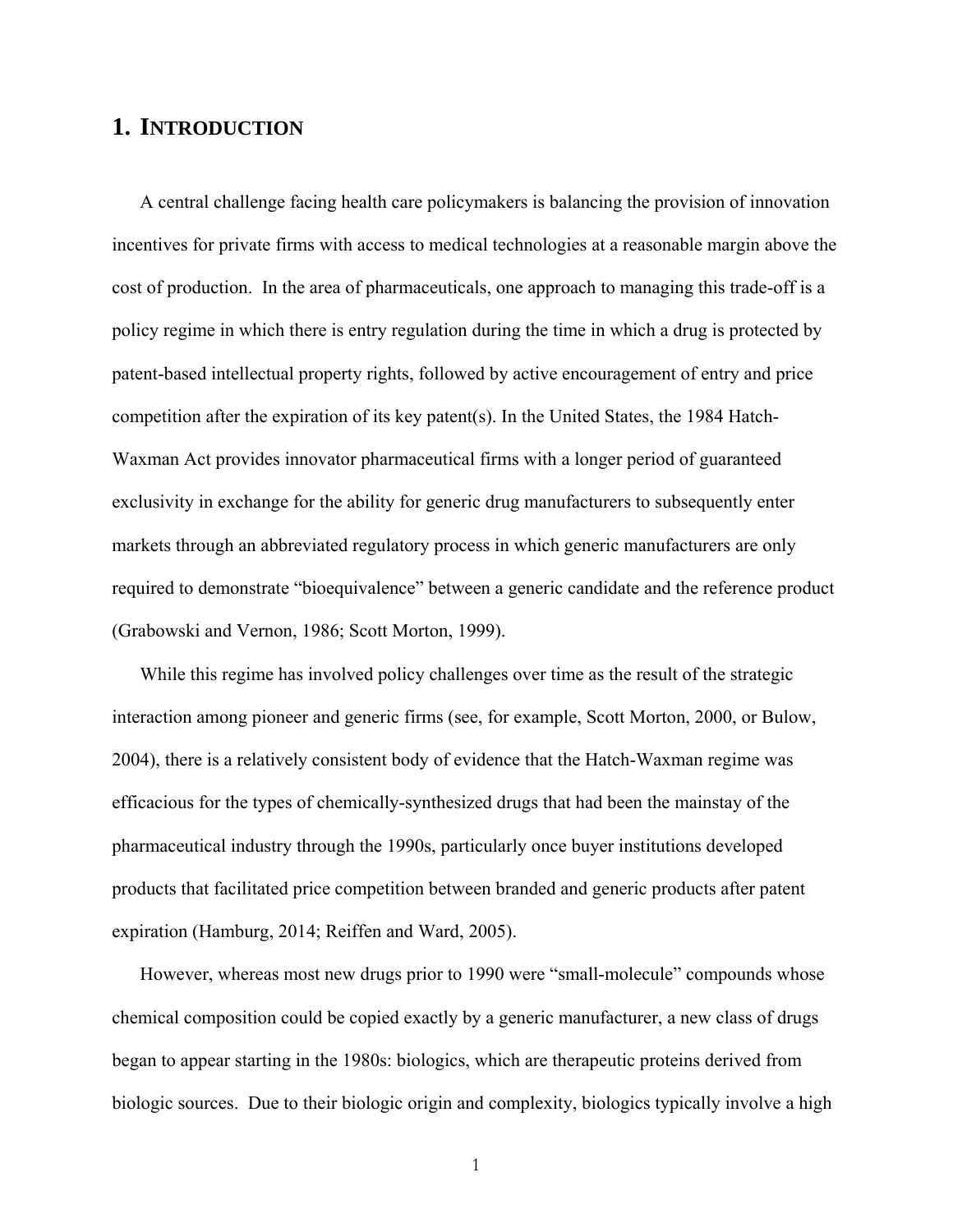marginal manufacturing cost on a per-patient basis, and cannot simply be copied based on a molecular formula as in the case for traditional, small-molecule generic products. As a result of this technological change, the existing regulatory regime for approving follow-on products after a drug's primary patent expiration was not applicable for these products. A new policy regime was therefore required – one that would encourage entry after patents on original biologics expired, even though follow-on entrants would only be able to demonstrate "biosimilarity" – a very high level of structural homology with no significant changes of safety and efficacy – rather than an exact match between pioneer and generic drug's active molecular ingredient.

In the early 2000s, a sharp divide emerged between the United States and Europe in the development and implementation of a new regulatory pathway for biosimilars. On one side of the Atlantic, European regulators developed and implemented a feasible biosimilars pathway by the mid 2000s, with regulation in place by 2003 and the first products being approved and sold in 2006. As such, there has now been over a decade of experience with biosimilars in Europe (and Australia which permitted biosimilars entry conditional on the European approval process). In the United States, in contrast, the development and implementation of a feasible regulatory pathway was long delayed. The legislative approval for a biosimilars pathway ultimately came as part of the passage of the Patient Protection and Affordable Care Act of 2010, ushering in a lengthy process for the development of a feasible regulatory approval pathway. The first biosimilar was approved in the United States in 2015, and appeared on the market in late  $2015$ <sup>1,2</sup>

-

<sup>&</sup>lt;sup>1</sup> Sandoz's Zarxio, which is a biosimilar of Filgrastim, a drug for neutropenia was approved by the U.S. Food and Drug Administration on March 6<sup>th</sup>, 2015 but was not sold on the market until the third quarter of 2015. <sup>2</sup> Though not the primary focus of our analysis, the long delay in the development of a practical biosimilars regulatory pathway may reflect a significant level of regulatory capture and influence, insofar as pioneer manufacturers have significant incentives to delay the introduction of competition relative to the incentives of the biosimilars manufacturers to engage in the development of rules that would create the potential for market competition.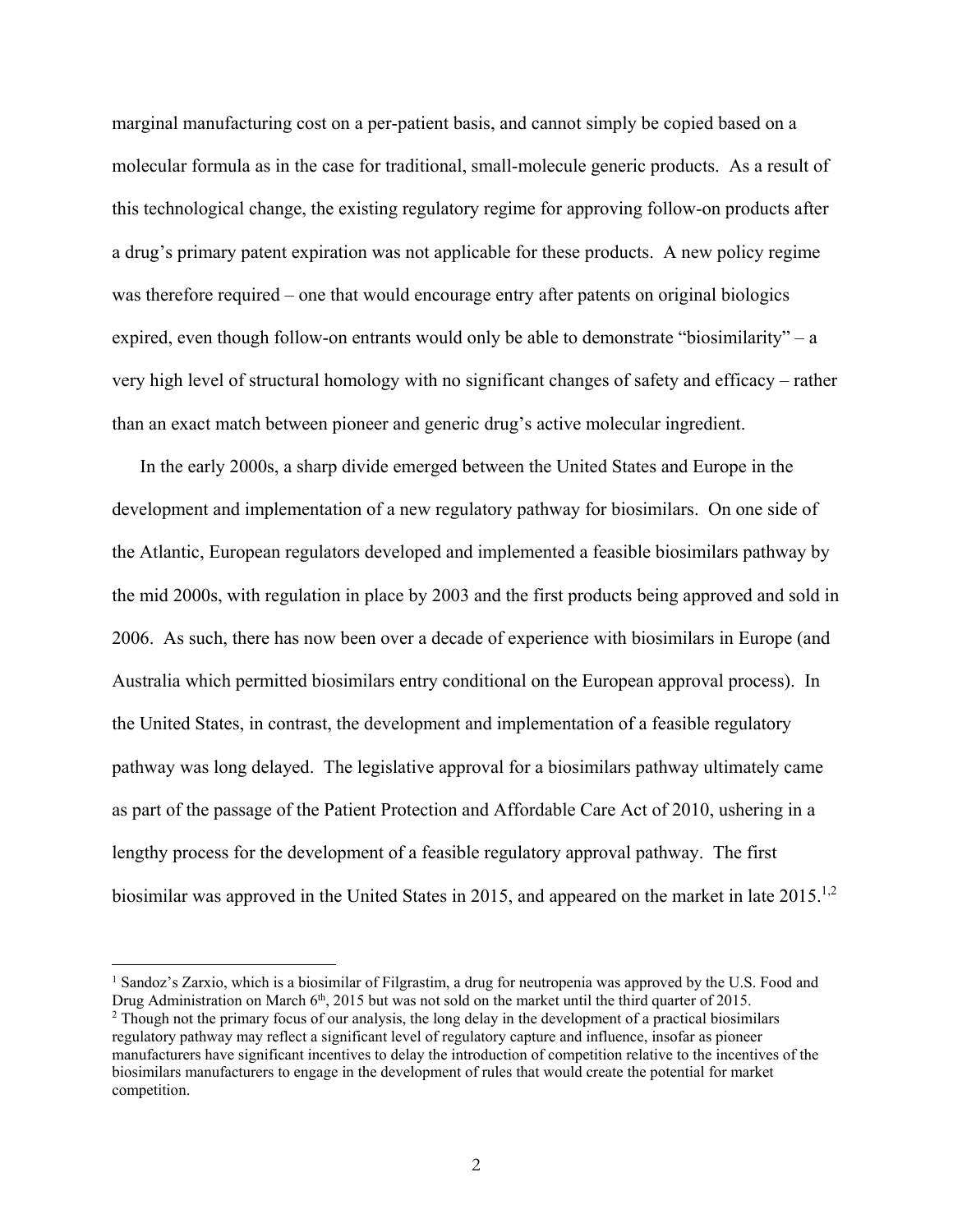This divergence in the timing of the establishment of regulatory pathways for biosimilars motivates the primary research question of this paper: what might we learn from the European experience with biosimilars in order to inform future policy design and institutional choices for both the United States and Europe?<sup>3</sup> For example, some experts in the United States predicted that the entry of biosimilars would lead to little health care expenditure savings – either because biosimilars would not be close enough substitutes to their reference counterparts to create significant price competition, or because the high fixed cost of entering new biosimilar markets would reduce entry and, in turn, price competition (see, for example, Grabowski et. al., 2007). But potential for price savings from biosimilars (and assessments of the relative substitutability of reference drugs and biosimilars) is ultimately an empirical question, and as such, we consider nearly a decade of market experiences across 23 European countries to bring early data to bear on these conjectures.

Three interrelated features of the European experience are particularly important in shaping our analysis. First, at the time of the introduction of the first biosimilars in Europe, there was not only uncertainty about how biosimilar competition might play out, but also scientific and technological uncertainty as to whether biosimilar products would be able to be produced, distributed, and developed in a way that would ensure a consistent level of safety and efficacy for patients.<sup>4</sup> Over time, however, these safety and efficacy concerns have largely been alleviated: in Europe, there have not been any unexpected adverse events attributable to the use

<sup>&</sup>lt;sup>3</sup> In so doing, we build on prior work that has examined the potential for biosimilars such as Grabowski et al (2006) and Grabowski et al (2007), and papers that have examined the European experience with biosimilars (such as Rovira et. al., (2011)) and Berndt, et al (2015). As we explain below, our work moves beyond these prior analyses by undertaking a detailed empirical analysis of the role of buyer institutions in shaping differences in entry and market impact (quantity, price) across different European countries, and thus grounding our understanding of how alternative policy choices might result in different patterns of diffusion and impact in the United States. 4 Unavoidable, minor molecular differences between reference drugs and biosimilars (e.g. glycosylation patterns) may increase immunogenic responses or reduce clinical efficiency in ways that are unpredictable.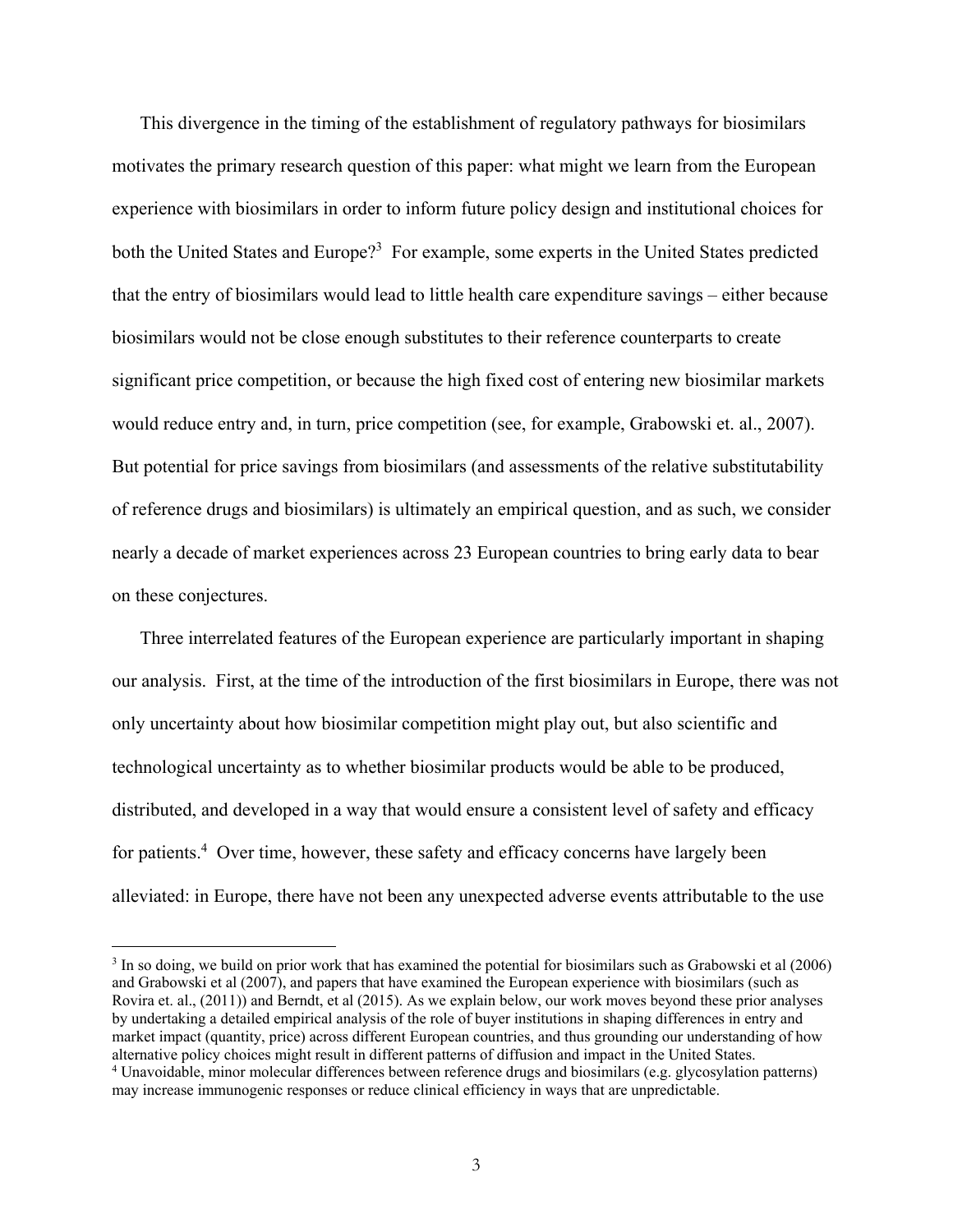of biosimilars over the period from 2006 to  $2015$ .<sup>5</sup> In other words, while the precise rules governing the production of biosimilars in the United States are separate from those in Europe, the resolution of scientific uncertainty over the past decade implies that the adoption of biosimilars will be shaped by economic and institutional factors rather than as a result of meaningful differences in health outcomes arising from use of the original formulation versus a biosimilar product.

Second, while the regulatory approval process for all biotechnology drugs occurs through the European Commission (EC) based on the recommendations of the European Medicines Agency (EMA) – the scientific and regulatory body that evaluates products sold in the European Union  $(EU)$  – market entry of individual products occurs subsequently on a country-by-country basis.<sup>6</sup> As a result, rather than simply providing a broad comparison of the experience of different drugs, we are able to undertake a detailed empirical analysis at the drug-country-year level that leverages differences across countries in the timing of entry and nature of drug procurement institutions.

Third, not simply a matter of country-level fixed effects, we take advantage of a potentially important and underappreciated source of differences across countries: variations – both within and across countries and over time – in procurement institutions. For example, one of Poland's national-level drug tenders, was not introduced 2012 although the biosimilar (Somatropin) first entered the Polish market in 2008. Because the 2012 procurement policy update affected only one drug, we can better identify the impact of the procurement policy

-

<sup>&</sup>lt;sup>5</sup> Cutroneo et al (2014) "Safety Profile of Biological Medicines as Compared with Non-Biologicals: An Analysis of Intial Spontaneous Reporting System Database" Drug Saf (2014) 37:961-970; Vermeer, Niels (2012) "Traceability of biopharmaceuticals in spontaneous reporting systems" European Medicines Agency, presentation. Vermeer, Niels et al (2013) "Traceability of Biopharmaceuticals in Spontaneous Reporting Systems…" Drug Saf (2013) 36:617- 625. GABI "No relevant difference in ADRs from biosimilars and originators" posted 10/01/2015

<sup>6</sup> All biotechnology drugs (whether original or biosimilar) must be approved through the EMA. Some (non-biotech) biologics may use another regulatory pathway, but those products do not appear in this study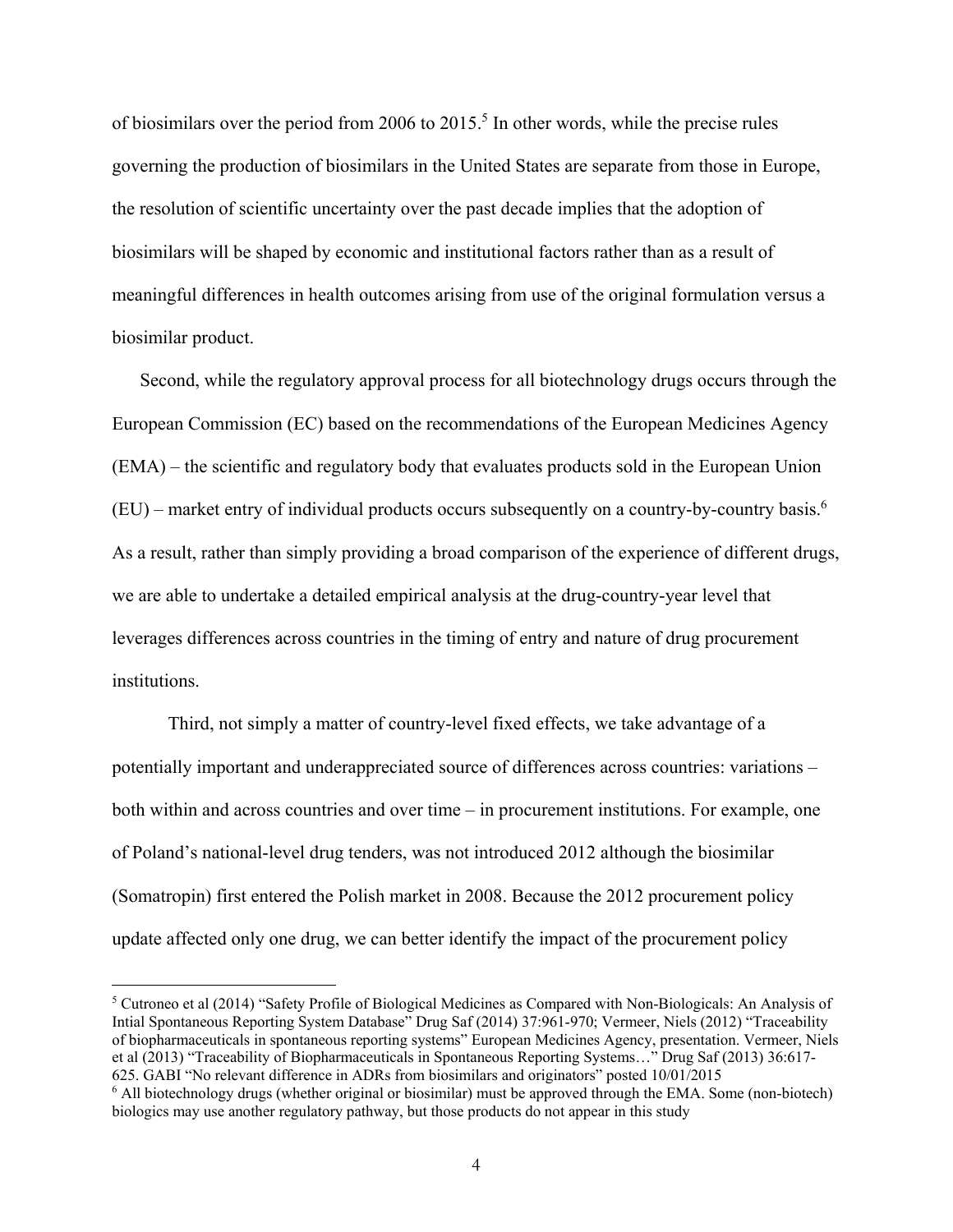change on market outcomes at the same time as we control for country-level effects. While most discussions of the potential for biosimilars compare broad differences across countries in terms of overall market size or income per capita (a model which would suggest that Southern European countries such as Greece and Italy should be some of the earliest adopters of biosimilars), our research highlights differences across countries in their buyer institutions as a separate and potentially important force influencing entry, pricing, and take-up.

A number of researchers have examined the impact of procurement institutions on price discrimination in the pharmaceutical industry (e.g. Danzon and Chao, 2000). Price dispersion is of course partially due to income differences, however, procurement institutions also matter to price formation, as shown in Duggan and Scott Morton (2010).<sup>7</sup> If prices are formed through negotiation or a bargaining game, then both parties' outside options matter. If the buyer can set up institutions in its country to make the outside option of the pharmaceutical manufacturer worse, then it can obtain a better contract. If prices are set in response to elasticities, a government could alter institutional design in a way that causes the buyer(s) to become more price elastic: optimal price declines in response to increased buyer elasticity.

The empirical work in the paper combines IMS product-country-year-level data for the first three classes of biosimilars approved in Europe (biosimilars for reference drugs Epoetin, Filgrastim, and Somatropin) with a novel policy survey that allows us to capture granular differences in European biosimilar buyer institutions across 23 countries over the years 2007- 2014. We use these data to document three broad findings. First, we show there is significant and striking variation in the entry and take-up of biosimilars across otherwise similar countries (i.e., countries that are similar in terms of GDP per capita or measures of overall health care

<sup>7</sup> See also *Price Discrimination in Input Markets* (Inderst and Valetti, 2009).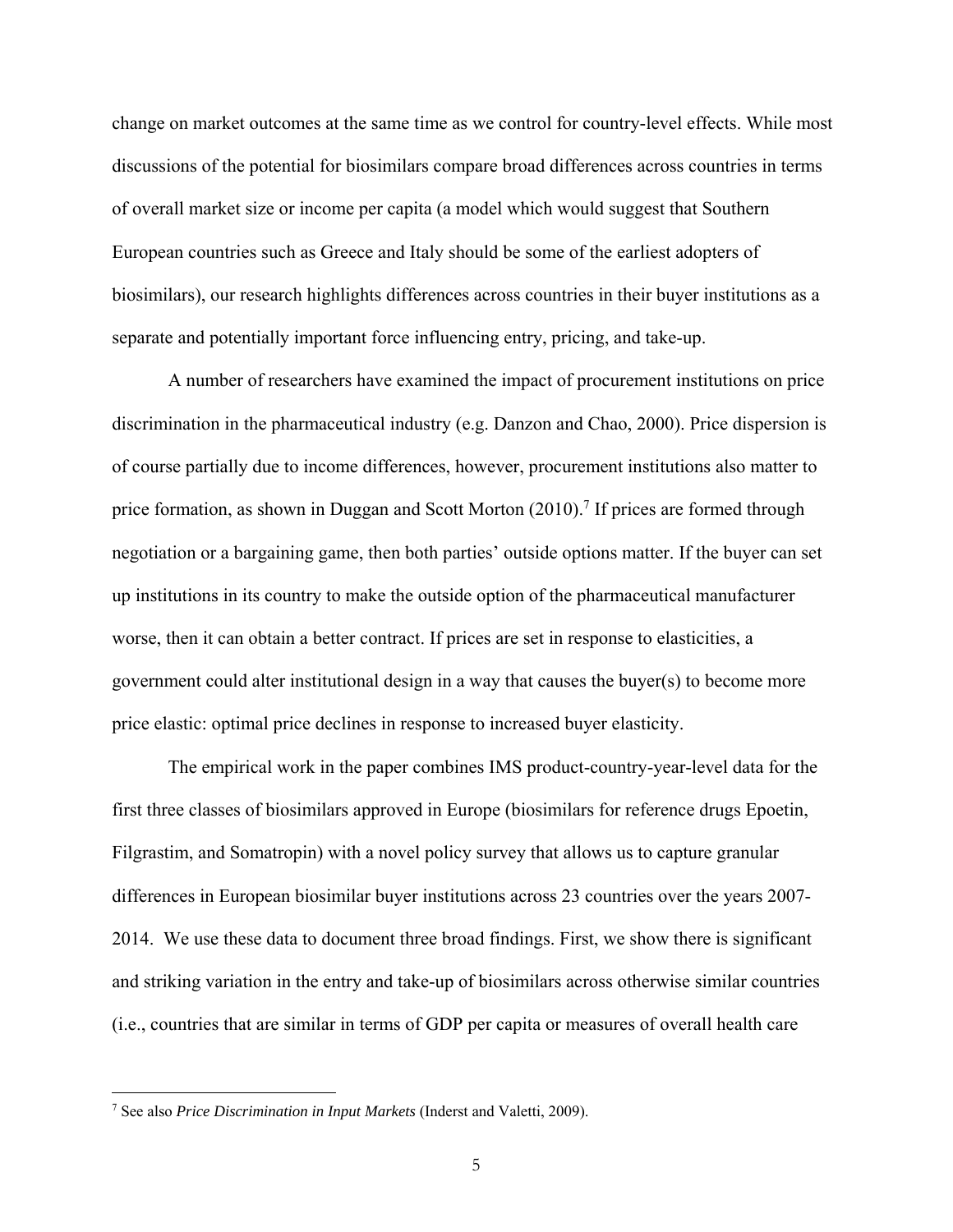spending). Larger markets attract more entry, reflecting expected patterns and economic incentives (Acemoglu and Linn, 2004; DuBois, et al., 2015). Further, for a given drug, the rate of biosimilar penetration (relative to a country's initial sales of biologic reference product) can vary by an order of magnitude. The effects are strongest in the Epoetin and Filgrastim markets, which have the highest number of entrants and the highest revenues. Second, we draw on our original survey of procurement and purchaser institutions at the country level (and to a limited extent, within country, over time) to undertake an exploratory evaluation of some of the reasons for these large differences. Our evidence suggests that the strength of incentives in the procurement process are critical to understanding the penetration of biosimilars and cost savings from their use. For example, we find that on average, going from no formal tendering to a "winner-takesall" process of competitive tendering is associated with an additional 14.6 percentage points of biosimilar take-up.

Finally, we undertake a simple counterfactual analysis highlighting the cost savings achieved through biosimilars in Europe, and, perhaps more importantly, the potential cost savings that might be achieved in the presence of strong demand-side institutions. While rough, our estimates suggest that the introduction of biosimilars likely resulted in savings of around \$1.5 billion U.S. dollars in our sample during the early years of biosimilar competition that we observe in our data.

Our analysis offers several implications for policy both in the United States and abroad. Prior to this work, a small literature had suggested that the prospects for cost savings from biosimilars was likely to be modest: high fixed and marginal manufacturing costs would likely limit the number of entrants, and limited substitutability would reduce the potential for diffusion (at least compared to traditional generics approved under Hatch-Waxman). On the one hand, our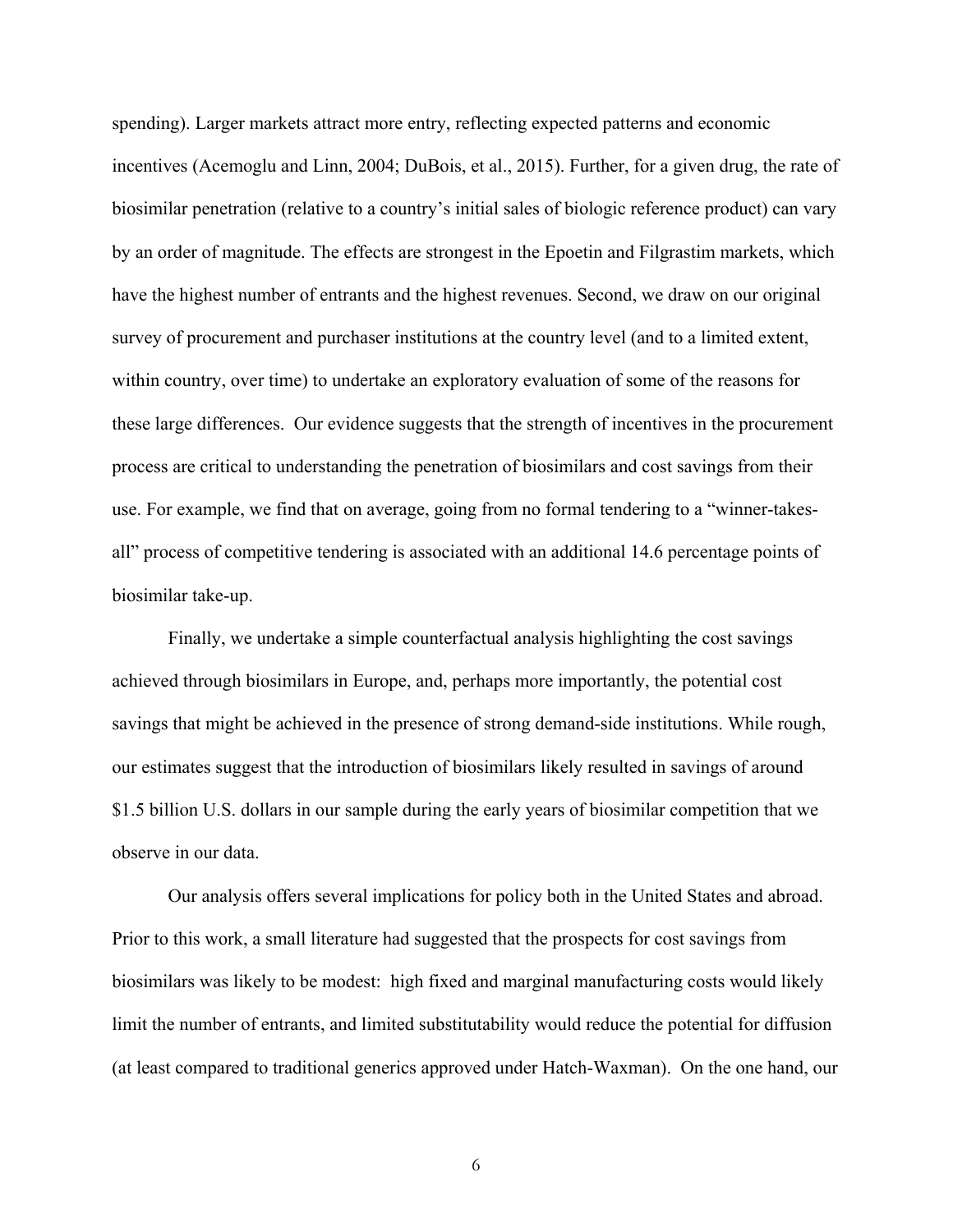analysis provides support for some of the contentions of this earlier literature: there are only a limited number of entrants per country, and, even when diffusion is successful, it is more likely to take several years to observe increases in use, rather than a large wave of adoption immediately after the first instance of biosimilar approval. At the same time, our data show much more adoption of biosimilars and related cost savings than biologic innovators predicted would occur.

Our analysis highlights a central role for buyer institutions in shaping the ultimate attractiveness of these markets for biosimilar manufacturers. In particular, buyer institutions such as tenders can significantly enhance the potential for biosimilar penetration while also helping to realize significant cost savings for health care systems. Both the fact of less penetration than small molecules, and the strong role for buyer institutions, are driven by the regulatory framework that requires biosimilars be prescribed by a physician (rather than having interchangeable status at the pharmacy). Biosimilar policy that lowers prices in the United States (and doesn't just add another product to the market) therefore either requires interchangeability or purchasing policies at the federal, state and private level that facilitate price competition between biosimilars and innovator biologics.

The remainder of this paper proceeds as follows: Section 2 provides background on biologics and biosimilars and concludes with a short introduction to the development of a biosimilar pathway in Europe (and Australia). With this background in mind, we then consider the underlying economics of biosimilars, highlighting both traditional industrial organization factors such as the fixed costs of entry as well as the role of demand-side institutions such as procurement policy in Section 3. Section 4 introduces the data, including our original survey of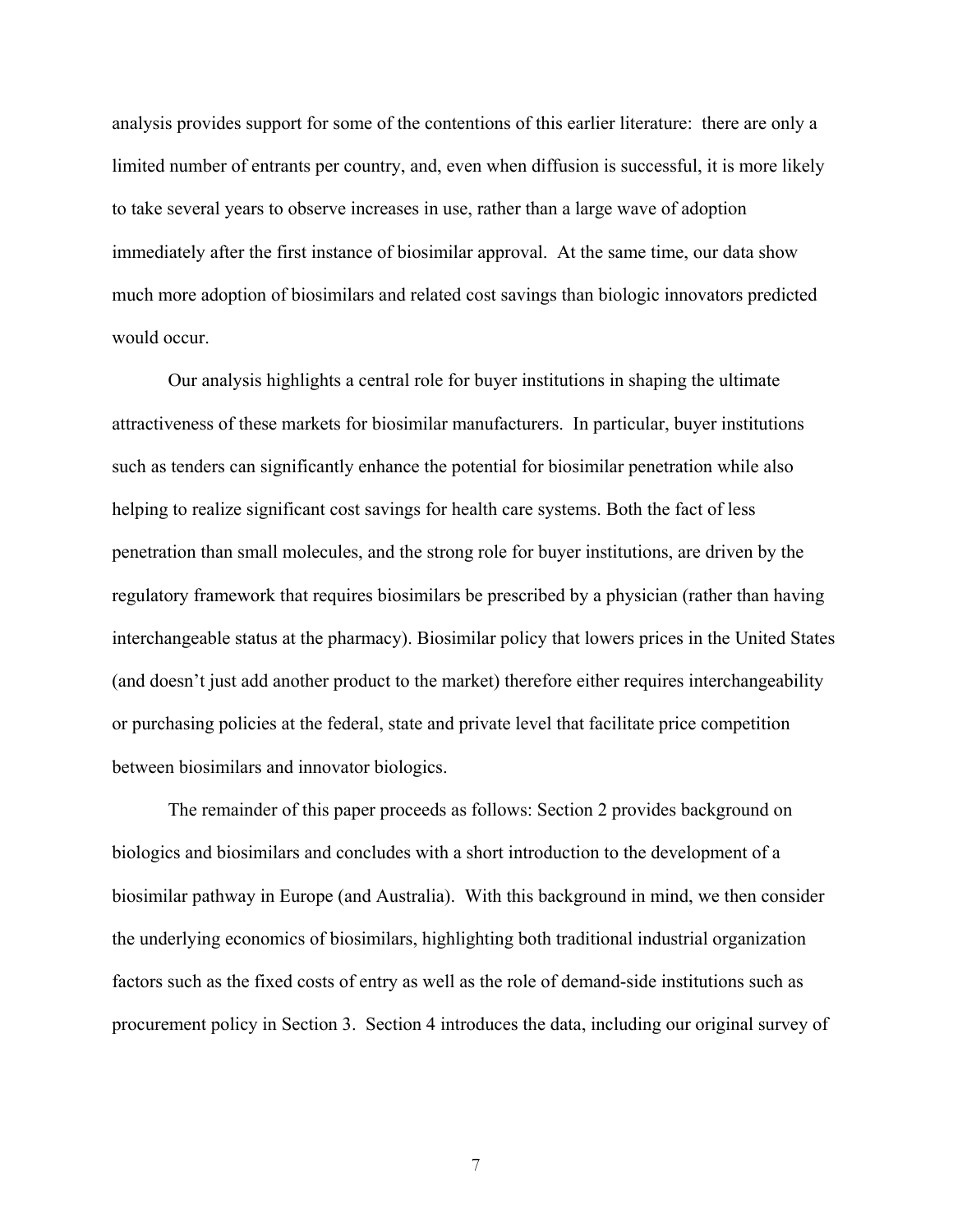county-level buyer institutions. Section 5 presents our main results, and Section 6 considers policy implications and directions for future research.

### **2. BIOLOGICS AND BIOSIMILARS**

 $\overline{a}$ 

#### **2.1 The science of biologics and biosimilars**

Biologics, also called biopharmaceuticals or biologic drugs, are a broad class of products including blood-derivatives, vaccines, somatic cells, gene therapies, and recombinant therapeutic proteins. Biologics are typically derived from or produced by mammalian cells or microorganisms and typically require expensive, technology-intensive manufacturing involving biological processes.<sup>8</sup> In contrast to small-molecule drugs that involve chemical synthesis with molecular masses – called a "Dalton weight" – of only a few hundred, most biologics are large, complex, and heterogeneous proteins with molecular weights ranging from 6,000 to 150,000 Daltons (e.g. monoclonal antibodies) that can only be produced using biological processes.

As a result of their biologically-derived nature and complexity, biologic products are not produced at scale through traditional chemical engineering but rather through biological manufacturing. Though there are a number of approaches to biological manufacturing, a typical approach involves creating and culturing genetically altered cell lines to produce specific therapeutic proteins that are then processed and packaged into a form that can be delivered into a human patient. The organic and complex nature of this process makes the characterization and manufacturing of biologics significantly more challenging than producing traditional smallmolecule drugs (MacNeil and Douglas, 2007). For example, changes in the medium,

<sup>&</sup>lt;sup>8</sup> According to the FDA, drugs classified as biologics may be composed of molecular structures ranging from sugars to proteins to nucleic acids – or a combination of these substances – and may also include living cells or tissues (http://www.fda.gov/AboutFDA/CentersOffices/OfficeofMedicalProductsandTobacco/CBER/ucm133077.htm)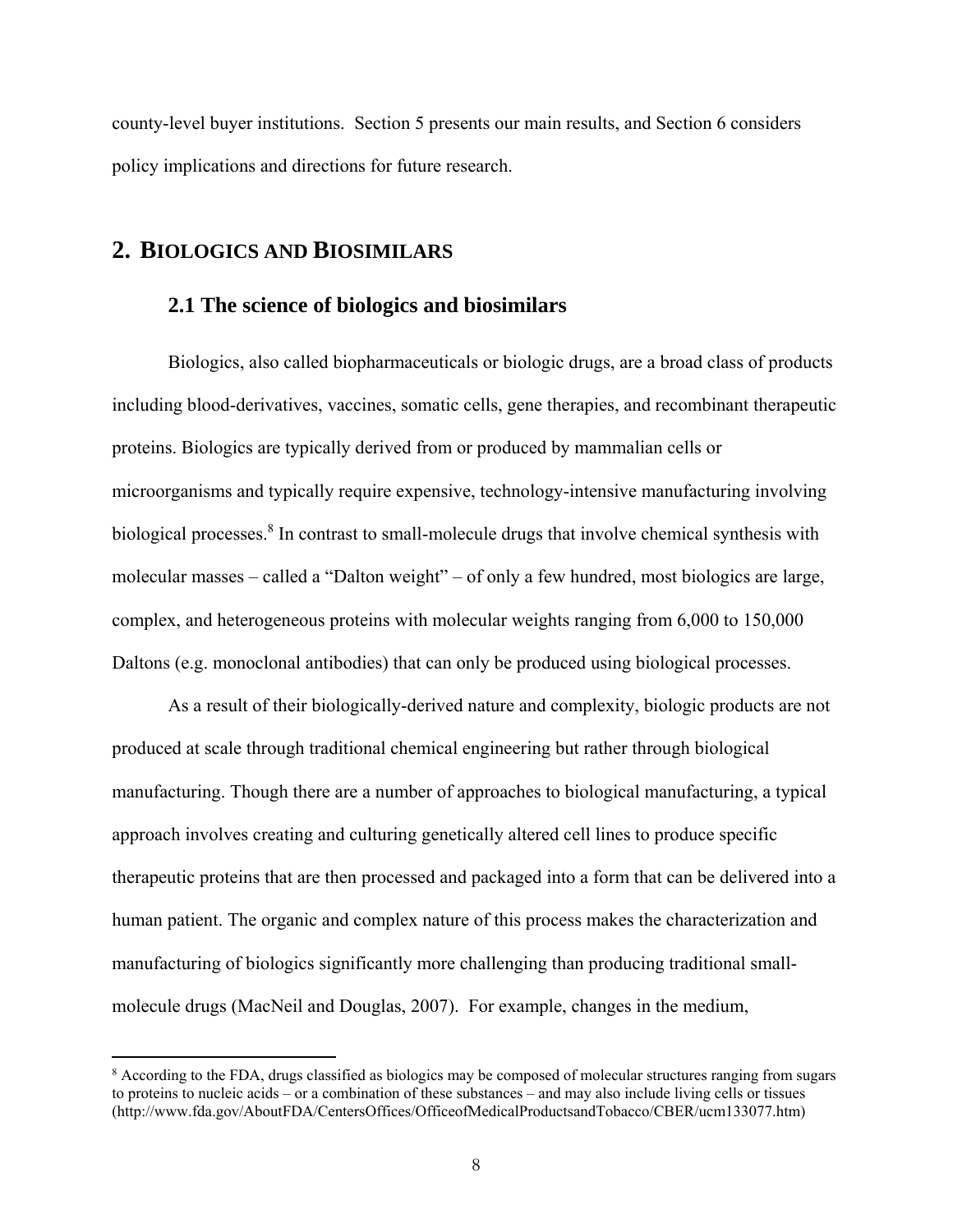temperature, timing, and equipment materials used in processing can all affect the nature of the product, rendering the manufacturing process highly sensitive and complex and necessitating extensive in-process controls.

Until recently, the ability to characterize the molecular equivalence between two biologics produced by similar processes was problematic and at the same time, natural variation arising from the process of reproduction of any biological substance implies the presence of tiny, but discernable differences in the protein produced – even across two samples of the same product produced on the same production line. The combination of complexity and biological origin has an important implication for the design and implementation of a biosimilars regulatory regime: follow-on biologic manufacturers cannot produce an exact copy of a biologic at the level of its molecular structure.

#### **2.2 Biologics development and the market for biologics**

The development and commercialization of new biological entities (NBEs) involves considerable cost and uncertainty. As with small molecule drugs, development times for new biologic therapies are quite long – typically over a decade – and the combined costs of development activities are high. While biologic drug development costs are likely comparable in magnitude to estimates of the cost of developing new chemical drugs (DiMasi and Grabowski, 2007), the composition of these costs are somewhat different: on average, biologic drug development is characterized by higher discovery and preclinical expenditures, longer average pre-clinical trial development times, higher costs associated with process engineering and manufacturing, but shorter subsequent clinical trial times (Grabowski, 2008; Grabowski et. al., 2006).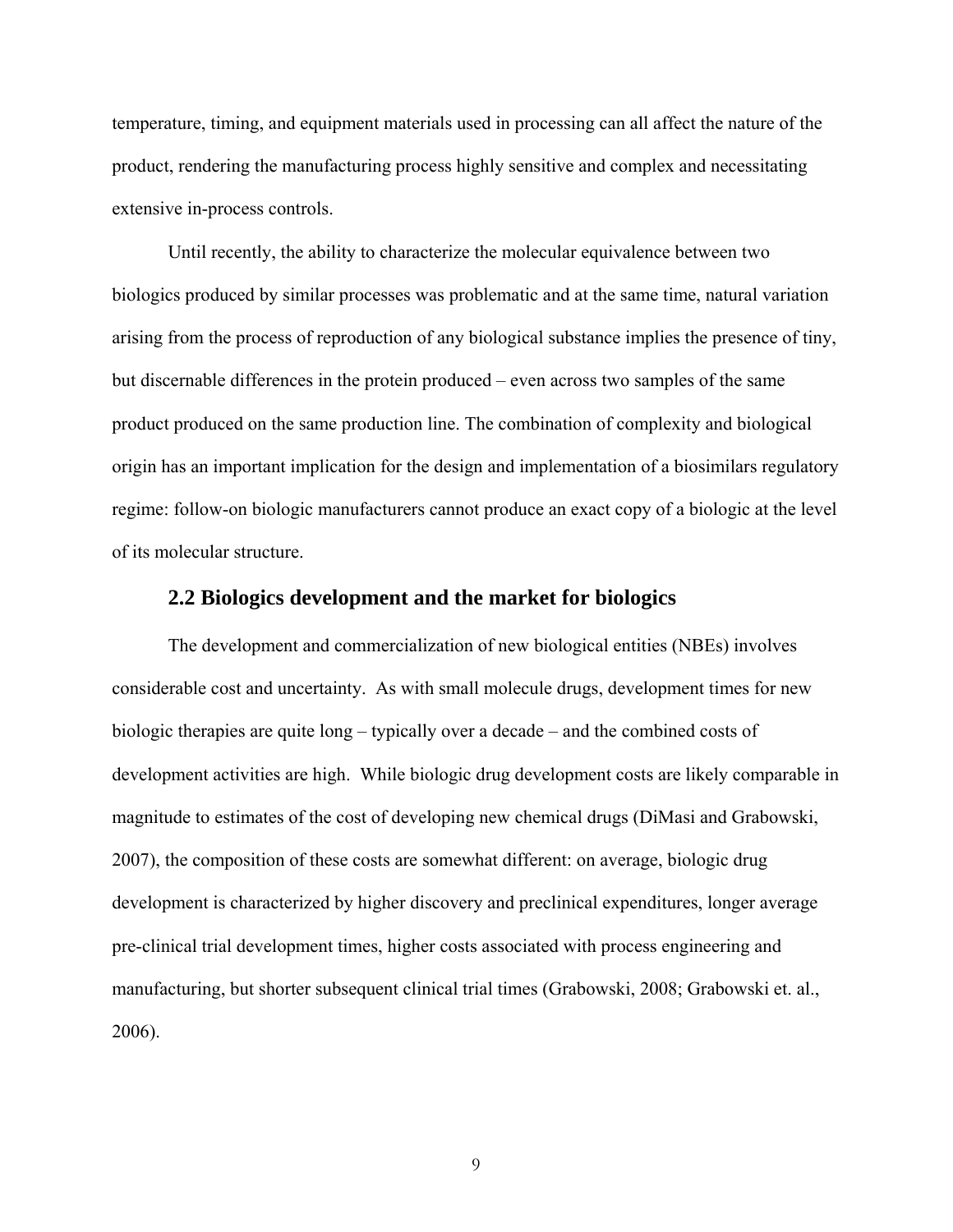A significant driver of these differences is inherent to the nature of biologics products. A number of distinctive sources of risk and cost stand out. First, as complex biological materials, biologics' effects in humans are hard to predict and somewhat variable; as a result, there is considerable uncertainty and requisite optimization of the formulation and dosing of biologic drugs. Further, relative to the more straightforward process of manufacturing scale-up for traditional pharmaceuticals, considerable investment and uncertainty is expected in the process of scaling up manufacturing and resolved along the way. Small changes to bioprocessing can impact biologic drugs' clinical attributes in unpredictable ways: for example, small changes in the precise methods by which the cell lines that produce a biologic are prepared can have significant effects on the product that is produced, rendering process optimization and quality control central elements of the commercialization process (Kozlowski et al., 2011). Finally, delivery systems for biologics and chemical drugs also frequently differ: while most chemical drugs are oral agents and can be distributed through retail and mail-order pharmacies, biologics are often injectable or infusible products, and are typically administered by a health care provider in a hospital, a clinic, or a physician's office.<sup>9</sup>

Despite these challenges, biologics represent a significant and growing share of global pharmaceutical spending; worldwide revenue from biologic drugs quadrupled from US\$46 billion in 2002 to over US\$200 billion in 2013. Although biologic drugs account for less than 1% of all U.S. prescriptions dispensed, their sales amount to roughly 28% of all prescription drug spending, with both use and cost expected to grow over the coming years (Sarpatwari, Avorn, and Kesselheim, 2015). The prices of biologics are typically high due to a combination of factors

<sup>9</sup> However, a few self-injectable products, including insulin and some growth hormones, may also be dispensed through pharmacies, with country-specific regimes: for example, in Spain, growth hormone is dispensed in hospital pharmacies, but insulin and Interferon-alpha are dispensed in retail pharmacies.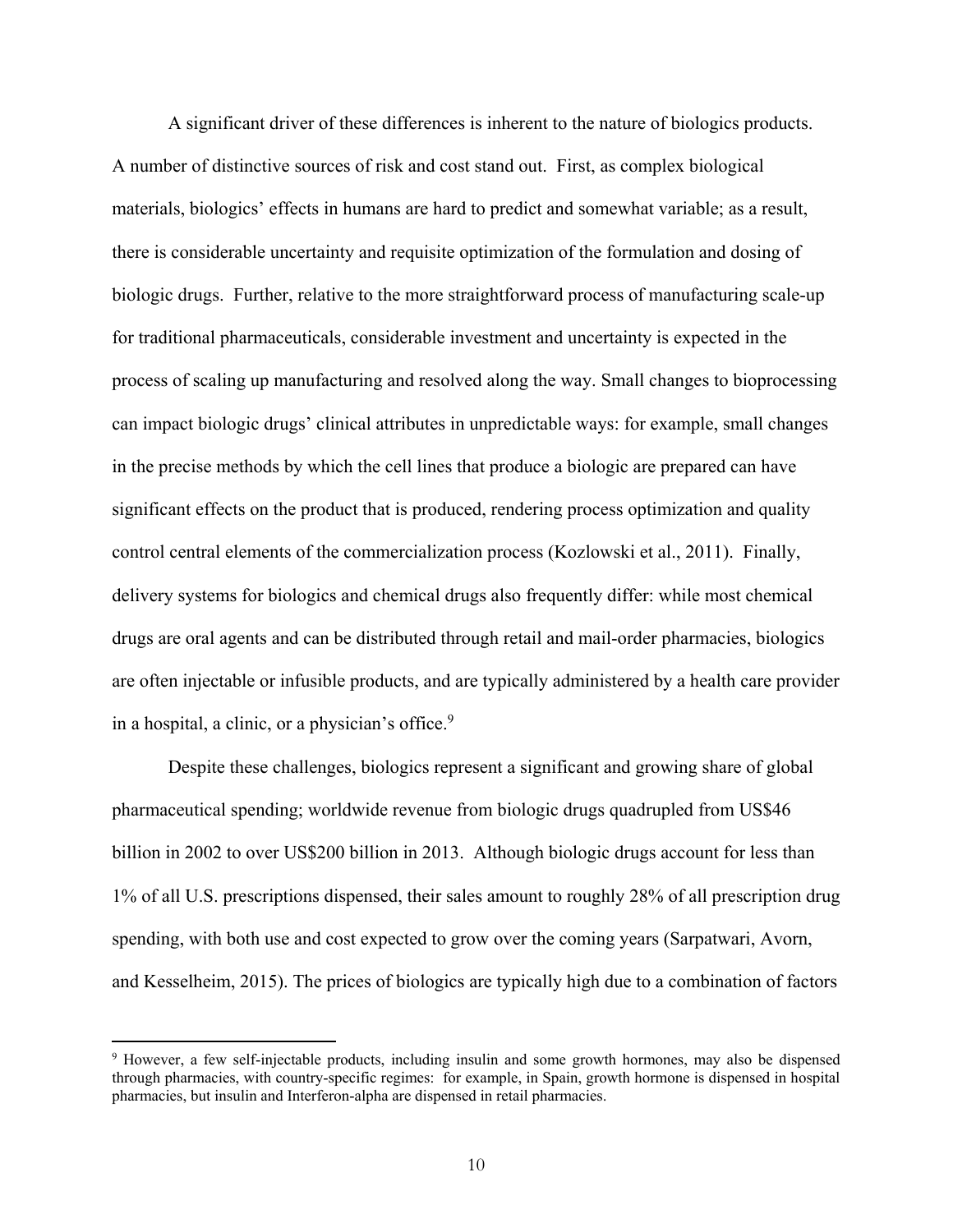including high manufacturing costs and disease severity (and as a result inelastic or less elastic demand). For example, Lumizyme (alglucosidase alfa), an orphan drug for the treatment of Pompe Disease, costs approximately \$100,000 per year for children and \$300,000 per year for adult treatments.

These high prices can be maintained for several reasons. First, the patient is often insured and therefore has inelastic demand. Second, many manufacturers provide financial assistance to patients who would otherwise not be able to afford the full price or the (often 30%) co-pay of a drug costing thousands of dollars a year, again contributing to inelastic demand. Thirdly, it is frequently the case that any given insurer has very few patients (e.g. perhaps 2) who need a particular expensive biologic, so the buying institution may not focus its resources or managerial attention on seeking out a lower price.

But importantly, persistently high prices also reflect limited competition on two dimensions: first, many biologic drugs are the only product for a given disease and therefore do not face price competition from (even weak) substitutes. Secondly, the FDA has been so slow in creating a biosimilar pathway that innovator biologics in the United States have effectively had market exclusivity even when the relevant patents have expired. For these reasons, competition policy concerning the entry and procurement of biosimilars is particularly important.

#### **2.3 The Biosimilar Pathway**

Given the high prices and lack of substitutes for many biologics, policymakers and health care financing agencies could save society considerable costs by developing policies that would facilitate entry of biosimilars after relevant patents expire. Physical differences between biologics and small molecule drugs mean that the standard generic drug entry pathway cannot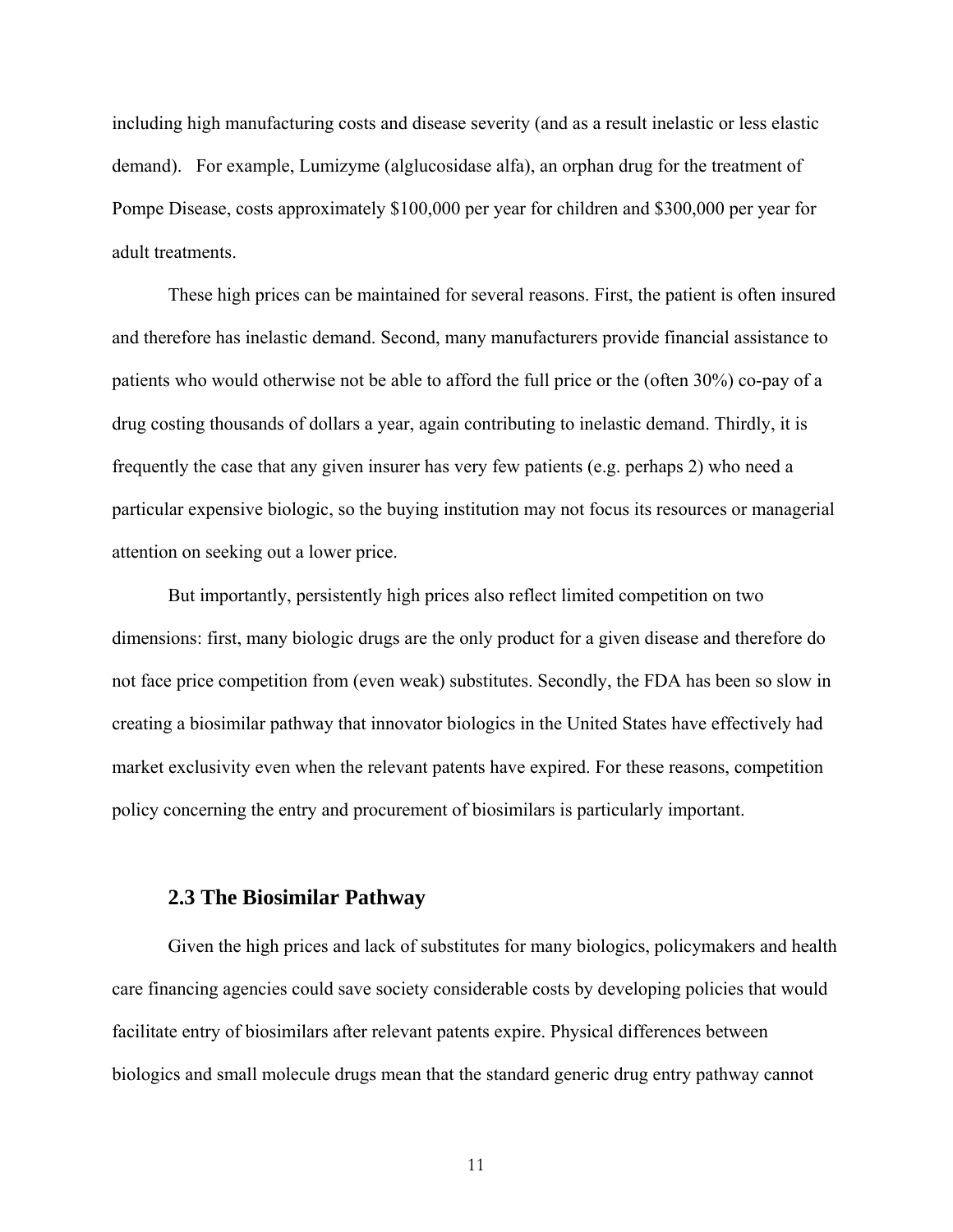ensure that entering biosimilars are safe and efficacious. Existing pathways were for generic versions of chemically manufactured, small-molecule drugs. The entry requirements are simpler -- based on pharmaceutical equivalence and bioequivalence which can be determined with precision using standard chemistry assessments. 10 In the case of biologics, however, regulators had to write different regulations to account for both product heterogeneity and lower product stability. Approved biosimilars match the variability of the reference biologic and the structural attributes, with biological functions and human pharmacokinetics and pharmacodynamics that are highly similar but not identical.

The European Medicines Agency (EMA) is responsible for regulating biologics and other drugs for the European Economic Area (EEA).<sup>11</sup> When the European Medical Agency (EMA) began to discuss a biosimilar approval pathway in the early 2000s, there was significant uncertainty as to whether the regulatory pathway would in fact be established, whether entry would occur once it was established, and what the price and accessibility impacts would be conditional on market entry. A key milestone occurred in 2003 when the EMA laid out a more detailed framework establishing the precise requirements of and potential for a biosimilars pathway. For all products submitted for approval after October 30, 2005, the safety and efficacy profile of the biosimilar to a reference product would be established by the EMA for all EU countries simultaneously following the expiration of the reference product's so-called "data

<sup>&</sup>lt;sup>10</sup> When developing a generic, a firm can both synthesize the same chemical compound and carry out analytical studies to confirm its molecular identity. Once this has been demonstrated, a bioequivalence study in humans is sufficient to prove therapeutic equivalence. This is achieved through a comparative bioavailability (pharmacokinetic) study that shows that the rate and extent to which an active substance is circulated is equivalent in both drugs. Once established, it can be assumed on scientific grounds that both the original and generic candidate products will share the same safety and effectiveness profile.

<sup>&</sup>lt;sup>11</sup> The EMA's process results in a single marketing authorization that is valid in all EU countries as well as in the EEA countries Iceland, Lichtenstein, and Norway.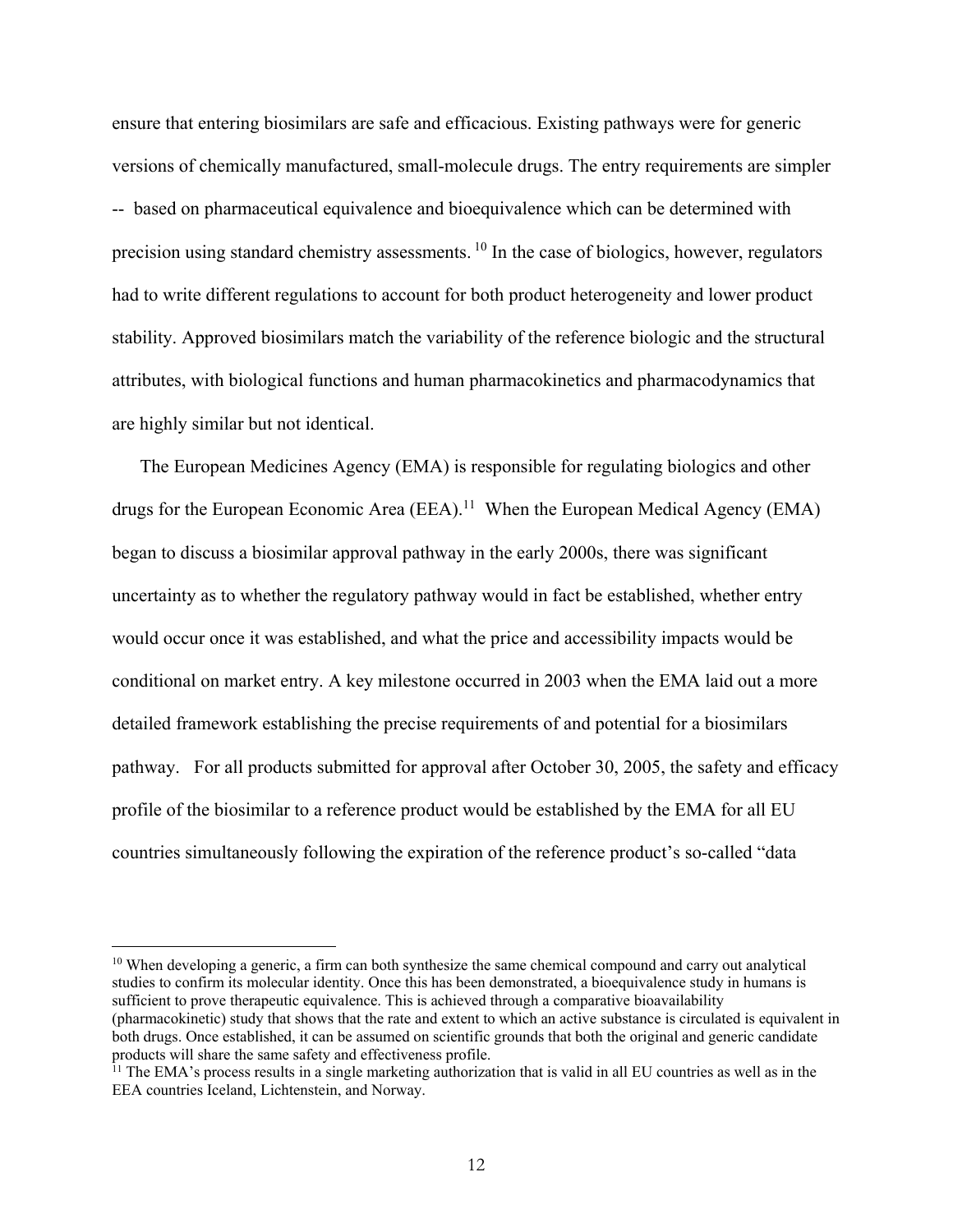exclusivity" period.<sup>12</sup> After this time, biosimilar entrants are able to use the findings and clinical indications obtained by the reference product in submitting regulatory documents to the EMA. This centralization at the EMA was notable insofar as chemically-synthesized generics had historically been approved by individual country regulators, but consistent with the regulation of all European biotechnology products at the EMA level.

However, relative to small-molecule generics, the regulatory requirements and approval standards for biosimilars are still significantly higher. These include quality, comparability, and results from head-to-head pre-clinical and clinical studies to demonstrate comparable safety and effectiveness. Guidelines concerning the nature of scientific data that may be used to substantiate a claim of "similarity" are issued by the EMA's Committee for Medicinal Products for Human Use (CHMP). Depending on the structural and functional complexity, the therapeutic indications, and the regimen of the biologic serving as the reference medicine, requirements may vary for proving product comparability and subsequent safety and efficacy.13 Table I of Appendix C lists the legal requirements for a new biosimilar application to the EMA.

In 2010, four years after Europeans had biosimilars available on the market, the U.S. Congress instructed the FDA to create two pathways for approval of biosimilars. The first is the biosimilar standard described above that ensures the follow-on product is sufficiently similar that it can be used to treat the same condition. The biosimilar carries the same molecular name, however, patients must be switched between the reference product and a biosimilar (or between

<sup>&</sup>lt;sup>12</sup> Under this regime, both new chemical entities (NCEs) and new biologic entities (NBEs) are granted ten years of market exclusivity with potential for one-year extensions if new therapeutic indications are authorized.

<sup>&</sup>lt;sup>13</sup> The specific requirements for a biosimilar Marketing Approval Application dossier are articulated in Annex I to Directive 2001/83/EC and must satisfy the technical requirements of the monographs of the European Pharmacopoeia and any additional requirements (e.g. those defined in relevant CHMP guidelines).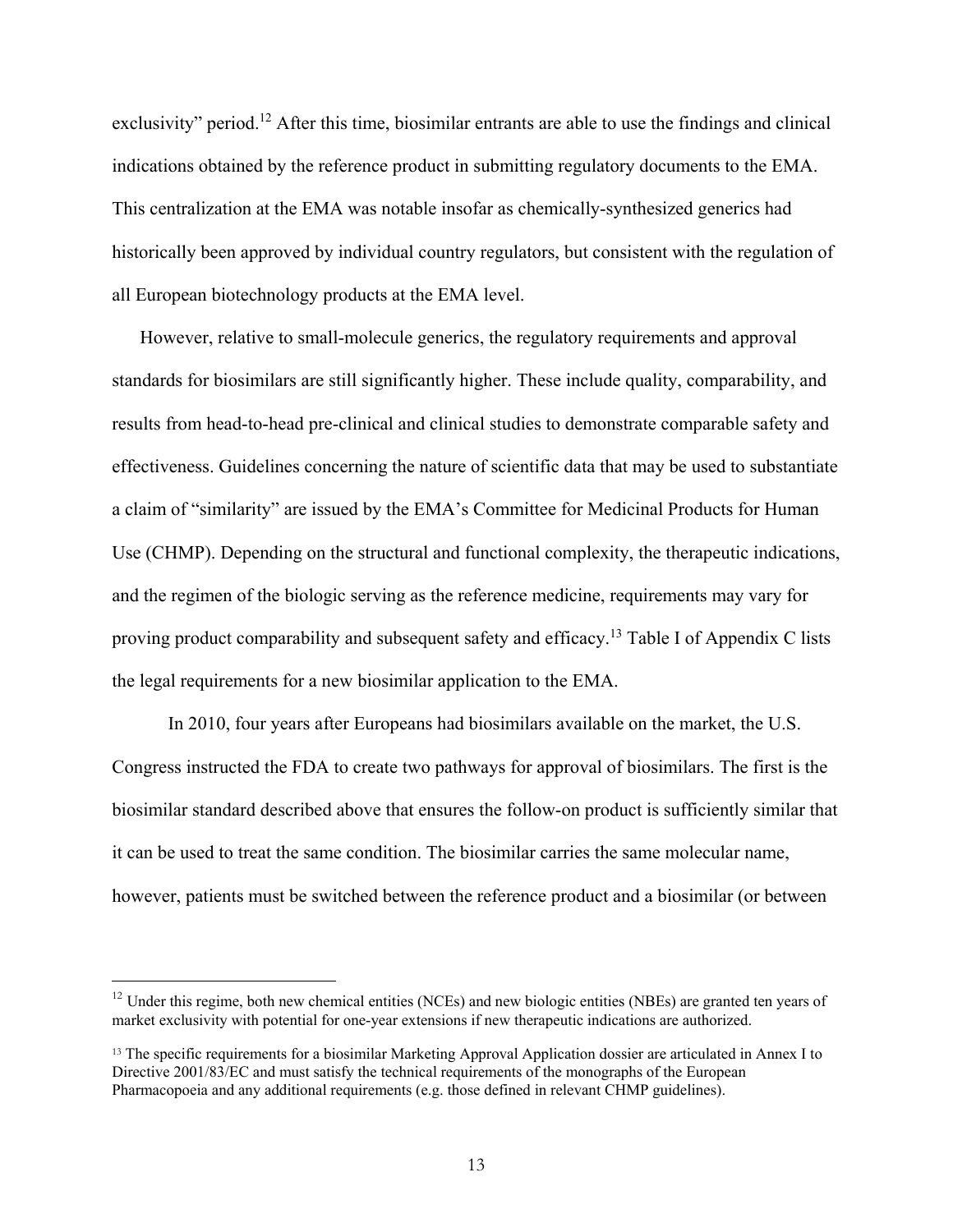biosimilars) by a physician. By contrast, the FDA defines an "interchangeable biological product" as one that is "biosimilar to an FDA-approved reference product and meets additional standards for interchangeability."<sup>14</sup> An interchangeable biological product may be substituted for the reference product by a pharmacist without the intervention of the physician. The interchangeable standard has no final FDA guidelines at the time of writing, nor any approved products.

#### **2.4 European Biosimilar Regulation**

-

The value of establishing a biosimilar pathway is only realized if biosimilars meaningfully enter existing drug markets, decreasing average prices paid for medicines and/or expanding patient access. Most countries (as well as states within the United States) allow a pharmacist to move a patient to an A/B rated small-molecule generic drug – or between different generics – without permission from the physician. There is little risk associated with this type of pharmacy substitution as the active substance is identical and the treatment regimen is the same.

Many European countries have expressed opposition to substitution by pharmacists. For example, Spain maintains a no-substitution policy for all biologics – i.e. even among two original products bearing the same product name such as different insulins. This, of course, serves as an effective ban to the dispensing of a different biologic drug than the one prescribed by the physician. In our data, pharmacy substitution was only flagged as being allowed in one

<sup>&</sup>lt;sup>14</sup> Importantly, the European Union uses the same two terms, but gives them opposite definitions, with "substitutability" indicating the ability for pharmacist substitution. In Europe, each country could by and large shape their own policies regarding "interchangeability" (where clinicians could use a biosimilar to achieve the same clinical effect in the same patients) and "substitution" (where pharmacists could replace one version of a biologic with another without having to consult the prescriber. health care provider who prescribed the reference product." (http://www.fda.gov/Drugs/DevelopmentApprovalProcess/HowDrugsareDevelopedandApproved/ApprovalApplicat ions/TherapeuticBiologicApplications/Biosimilars/)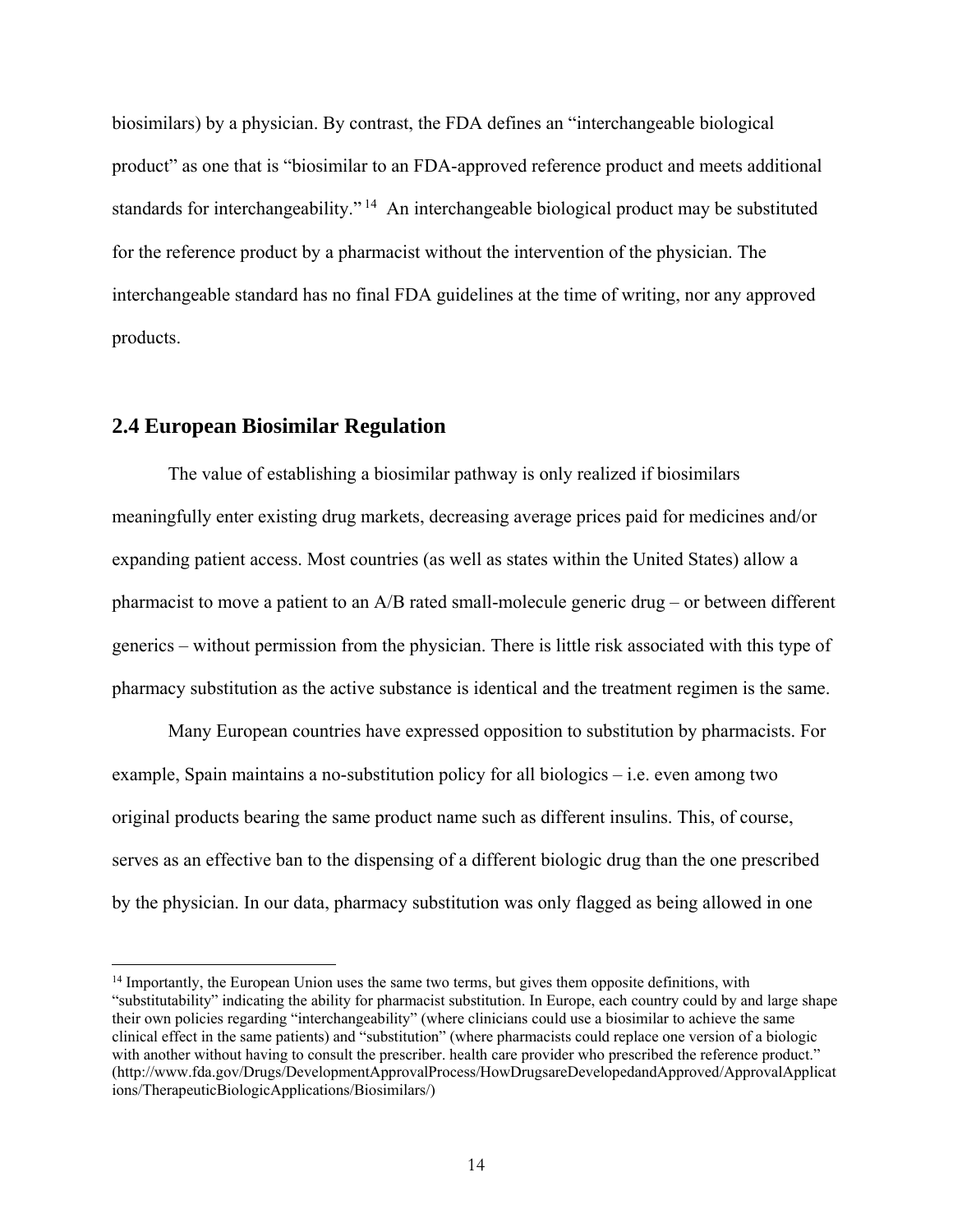country-year (France in 2014), but it was not done in practice, given previous laws complicating the question of whether it was actually permitted.<sup>15</sup>

While the product authorization decision for all new biologic drugs (biosimilar or not) occurs at the EMA level, prices and procurement policies are determined at the country (or regional/state) level, leading to significant variation in realized entry and take-up of new biologic products across European countries. All the countries in our sample have national health provision; to be included in the set of drugs paid for by the government requires authorization which includes a negotiation over price. Countries have various ways of negotiating these prices which we detail below.

The first three classes of biologic drug markets to experience European biosimilar entry were Epoetin, Filgrastim, and Somatropin and form the basis of our empirical analysis. Epoetin,<sup>16</sup> stimulates red blood cell production in the body and is frequently used in dialysis patients; Filgrastim, stimulates the bone marrow to produce neutrophils, a type of white blood cells (and is typically used after chemotherapy); Somatropin is a human growth hormone. As highlighted in Table 1, though the biosimilar drugs in our sample were initially introduced into the EMA over a 5-year period, there was significant heterogeneity in the extent of their entry both across and within countries (Figure 1). For example, in 2014, Finnish patients received 99.6% biosimilar Epoetin by volume vs. French patients, who received 23.9% biosimilar Epoetin by volume. Yet within Finland, take-up rates of other biosimilars were lower, with biosimilar

<u>.</u>

<sup>&</sup>lt;sup>15</sup> France adopted a law regarding substitution of biosimilars for naïve patients, however the law did not have an implementing decree and therefore did not come into force during the period studied here. The French Agency updated their position in May of 2016 to allow for interchangeability under conditions of patient transparency, monitoring, and traceability of biosimilars.

<sup>&</sup>lt;sup>16</sup> There are slightly different versions, or generations, of Epoetin on the market in Europe: original biologics exist for both Epoetin Alpha and Epoetin Beta. Notably, only biosimilars to Epoetin Alpha have been developed; there are no biosimilars to Epoetin Beta. The biologic Epoetin Zeta only exists in biosimilar form and takes Epoetin Alpha as its reference product. We consider the Alpha and Zeta forms of Epoetin as one combined class in our analysis, since they are approved by the EMA for the same set of indications and used interchangeably in a medical setting.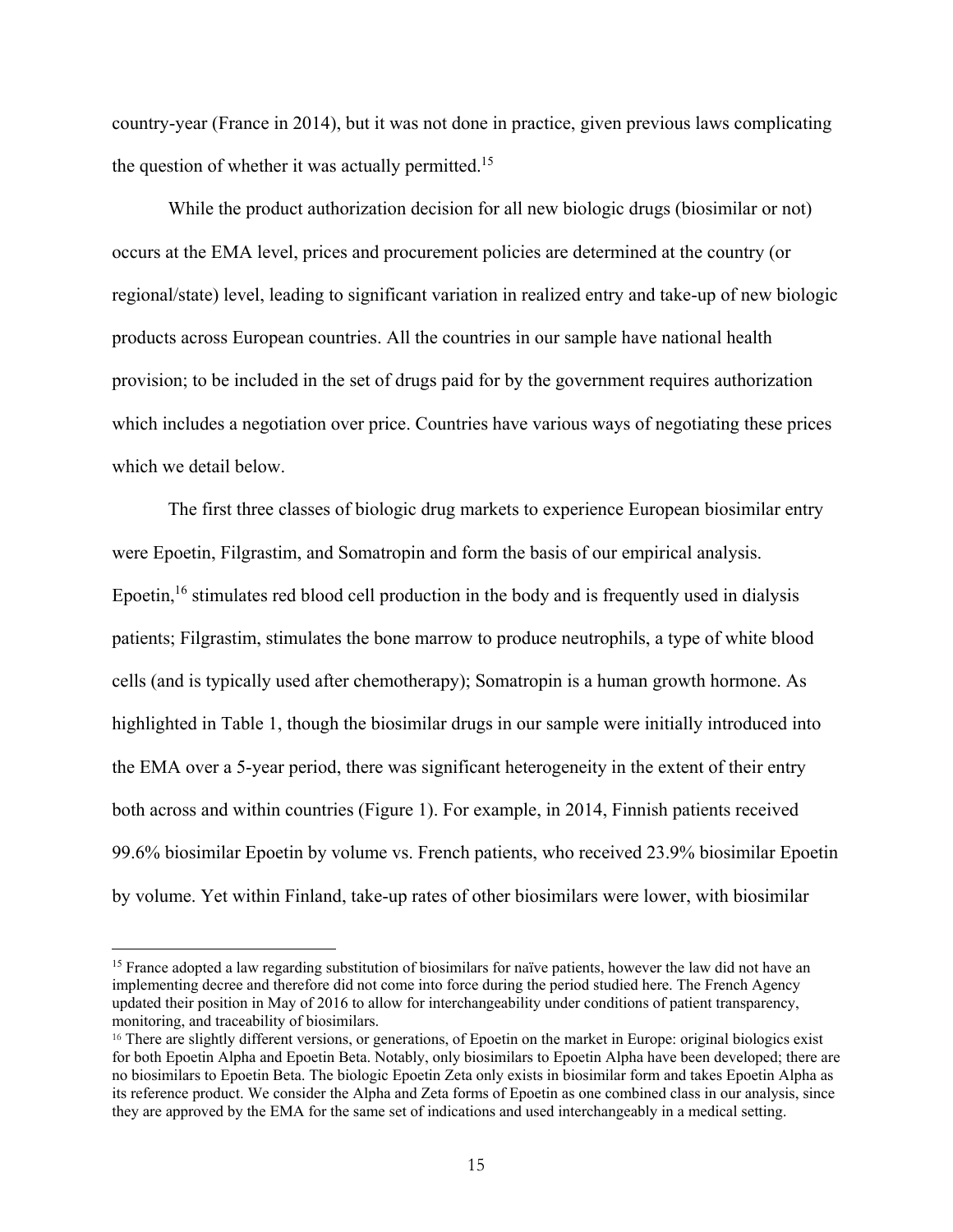Filgrastim comprising 59.1% and biosimilar Somatropin comprising 37.9% of the domestic market by volume.

While this brief description captures the main elements of the setting for our analysis, it is also useful to note a few caveats: first some parallel imports exist and their use is known to impact pharmaceutical firms' entry strategies (Kyle, 2007). Parallel imports are drugs purchased in a low-price country such as Greece, and sold in a country with relatively high prices such as the UK or Belgium; this arbitrage is permitted under EU free trade rules. We searched the EU's parallel import database<sup>17</sup> for cases of our drugs being arbitraged. The data indicate that the impact of parallel imports was very limited in the countries and years that we study: only 3 products in our sample (Omnitrope, Binocrit, and Retacrit) had any parallel imports at all and these products were almost exclusively imported to Germany only.<sup>18</sup> Another interesting aspect of our dataset is the inclusion of data from Australia, which has an explicit policy of piggybacking on EMA decisions regarding biosimilars (see Appendix A).19

## 3. **THE ECONOMICS OF BIOSIMILARS: ENTRY, PRICING, AND BUYER INSTITUTIONS**

To evaluate the economic content of the European experience with biosimilars, it is important to emphasize that, once the EMA has approved a biosimilar, there is a separate set of decisions for each distributor as to whether to enter each country-specific market or not. In other words, while biosimilar approval takes place at the EMA level, the strategic choice of whether to

<sup>&</sup>lt;sup>17</sup> https://fmapps.emea.europa.eu/paradist<br><sup>18</sup> The only exception is that Retacrit was also imported to Austria in 2014. Omnitrope had the most country-years of parallel imports and was imported to Germany in most, but not all sample years. Binocrit was imported to Germany in three non-consecutive years and Retacrit was imported only in 2014.<br><sup>19</sup> Our empirical results are not affected by the inclusion or exclusion of Australia from the analysis sample.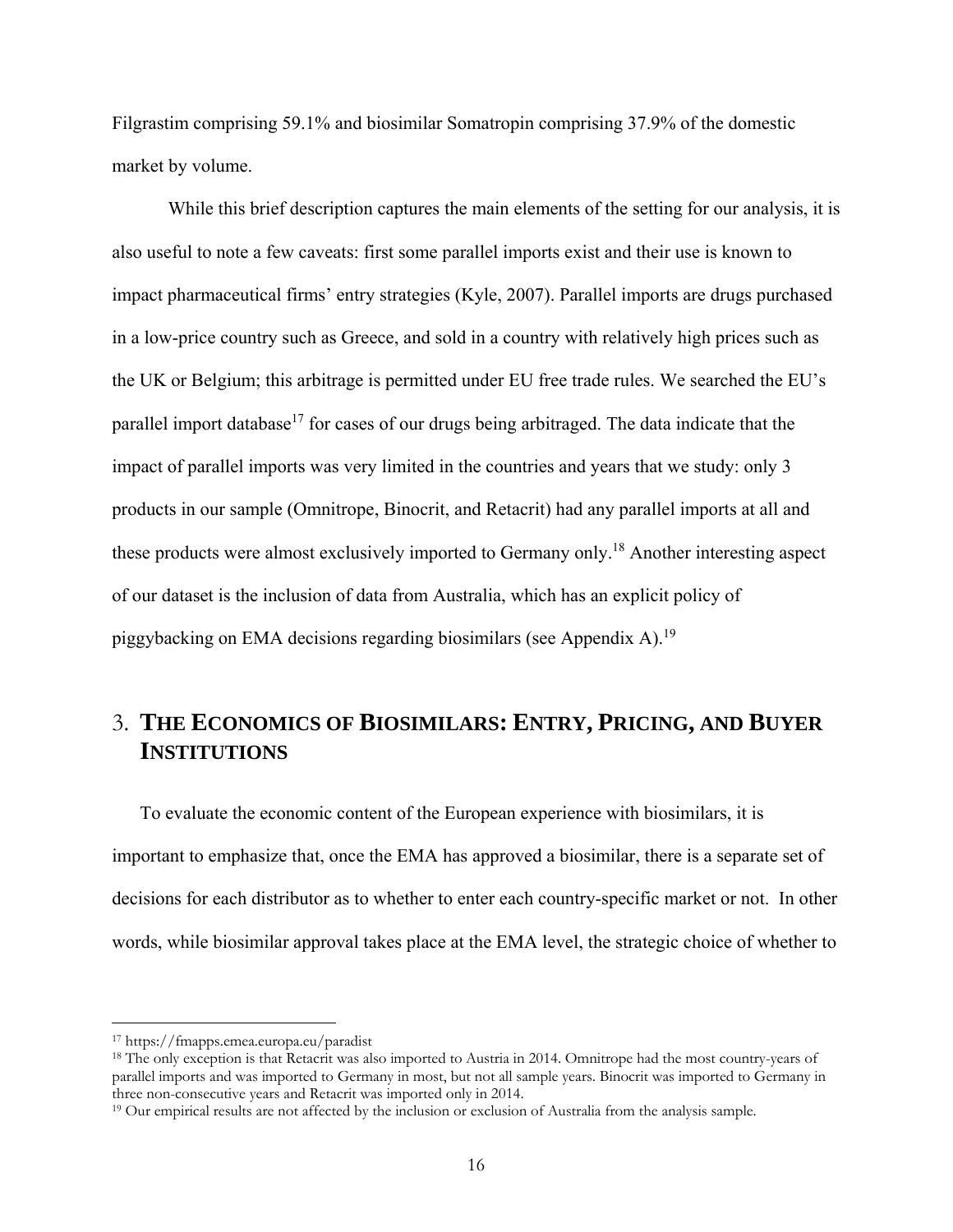enter each market governed by the EMA approval process is a firm-level choice. Both the likelihood and extent of such entry will of course depend on the potential profitability of that country's market, and these profits, in turn, depend on the expected quantities and prices that entrants anticipate at the time they are undertaking their entry decision.

#### **3.1 A simple model of entry**

To fix ideas, it is useful to consider a simple entry model (along the lines of Bresnahan and Reiss (1991) and Berry (1992)) as adapted to the pharmaceutical context by Scot Morton (1999) examining the entry decision of traditional generics in the United States. In these models, the marginal entrant compares the profits accruing from entry (given the anticipated competitive structure and the anticipated equilibrium number of entrants) against a (perhaps idiosyncratic) sunk entry cost. In this setting, entry is more likely in larger markets and where fixed costs are lower. More entry means a larger number of firms competing and lower prices, ceteris paribus.

Using this baseline model, biosimilar entry is likely also to be impacted by the underlying cost structure and the degree of regulatory-induced and technological product differentiation. The number of manufacturers will be increasing as clinical testing and entry costs fall and will be decreasing with restrictions on product use. To the extent that products are viewed as clinically differentiated, price competition will be softer and prices will be higher as a result.

We extend the basic framework by also incorporating explicitly the role of drug procurement and associated policy incentives. Because European health care is predominantly public (either in its provision or funding), the buyer of biosimilars, will be a non-profit regulated entity, like a hospital or a regional authority, or a government. This buyer is distinct from, for example, a for-profit insurer that might be the purchaser of the biosimilar in the United States. In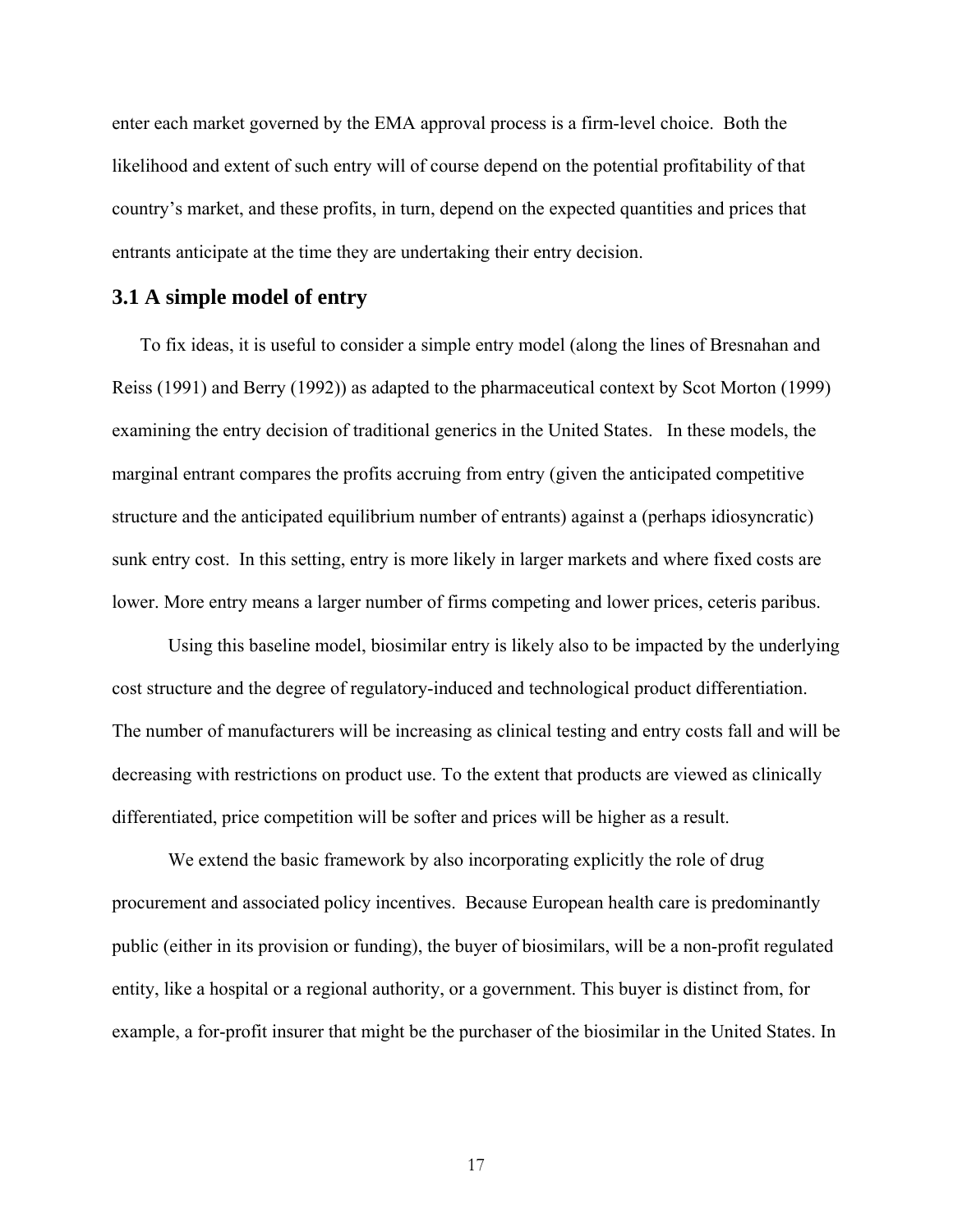particular, we need to identify the economic incentives of a regional authority or hospital to purchase biosimilars.

The economics literature includes work on the motivations of a regulated entity to purchase the lower cost input. An important distinction is between cost-plus regulation and fixed-price. In a cost-plus setting, the hospital (or other procurement institution, e.g. a state or region) would be paid the costs it incurs to treat all the patients who arrive in a given time period. The manager of such a system would experience no budgetary difference between using the reference biologic and a less expensive biosimilar, because its costs are fully paid in either case. In contrast, under a fixed-price system, the system would be paid some amount for a procedure or diagnosis and would subtract its costs from that revenue to determine its surplus.

The classic work of Averch and Johnson (1962) examines a setting in which the regulator (health ministry) has imperfect information concerning next year's cost and cannot perfectly instruct the regulated firm (hospital) how to choose inputs. The managers of the firm have preferences not to exert effort, though effort reduces subsequent costs. For example, creating and running an effective tendering process for biologic drugs at the hospital would require effort but lower costs. As in Laffont and Tirole (1993), the regulator does not know the benefit of creating a tendering process, while the managers of the hospital do. However, if the regulator pays the firm a fixed price contract, then managers will exert effort to lower costs up to the point where marginal disutility of effort is equal to the marginal utility from the cost savings. This effort might include setting up a tendering system and convincing the clinicians in the system to use the winning product.

 In this study we focus on the impact that the choice of regulatory design has on biosimilar price and quantity in our set of markets. The impact of competition could appear in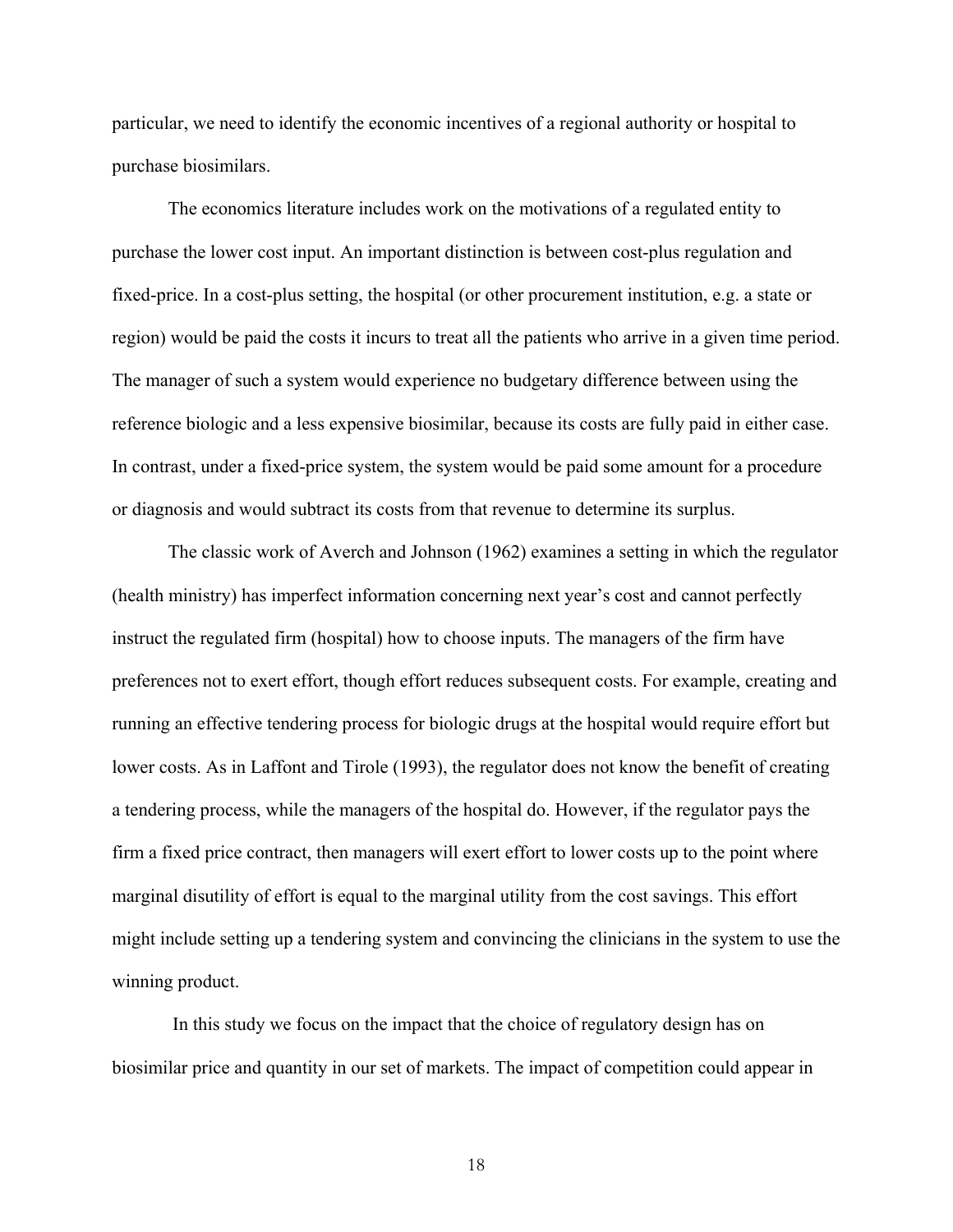price, quantity, or both. For example, if a biosimilar bid were used to create competition for the reference biologic, but then hospitals never actually purchase the biosimilar because the reference price manufacturer lowers its price, prevailing prices in that drug market would be lower as a consequence of the tendering, while biosimilar sales could still be very low. On the other hand, a tendering process could result in limited price competition on the part of the reference biologic and therefore a high market share for the biosimilar.

Many national health systems create an official drug list in which the center approves a product to be included on the list at a particular price. The national health system pays for drugs on the list and physicians prescribe off the approved drug list. The drug's negotiated price may vary depending on the center's bargaining power. However, regardless of that price, national demand will not be elastic under a 'list' system because there is no way for the manufacturer to sell more product by setting a lower price. Schemes such as reference price groups – where consumers pay the residual cost above the lowest cost product in the group – do create elasticity. Likewise, a competitive tender by the hospital, region, state, or insurer (sickness fund) also creates elasticity.

Consider the following simple market structure: one biologic firm that produces a reference product (firm 1) faces post-patent entry from a biosimilar manufacturer (firm 2). The biosimilar firm faces unit production cost c and will enter the market when expected profits are positive. In a single period model, with differentiated Bertrand competition, firm 2 thus considers its expected profits from market entry as:

$$
\pi_{2i} = (p_2 - c)D(p_1, p_2, \beta_i) - F_i \tag{1}
$$

where  $\beta_i$  indexes the nature of price competition in country i and  $F_i$  summarizes the fixed cost of entry into distribution in a particular country. In this model, how a national health system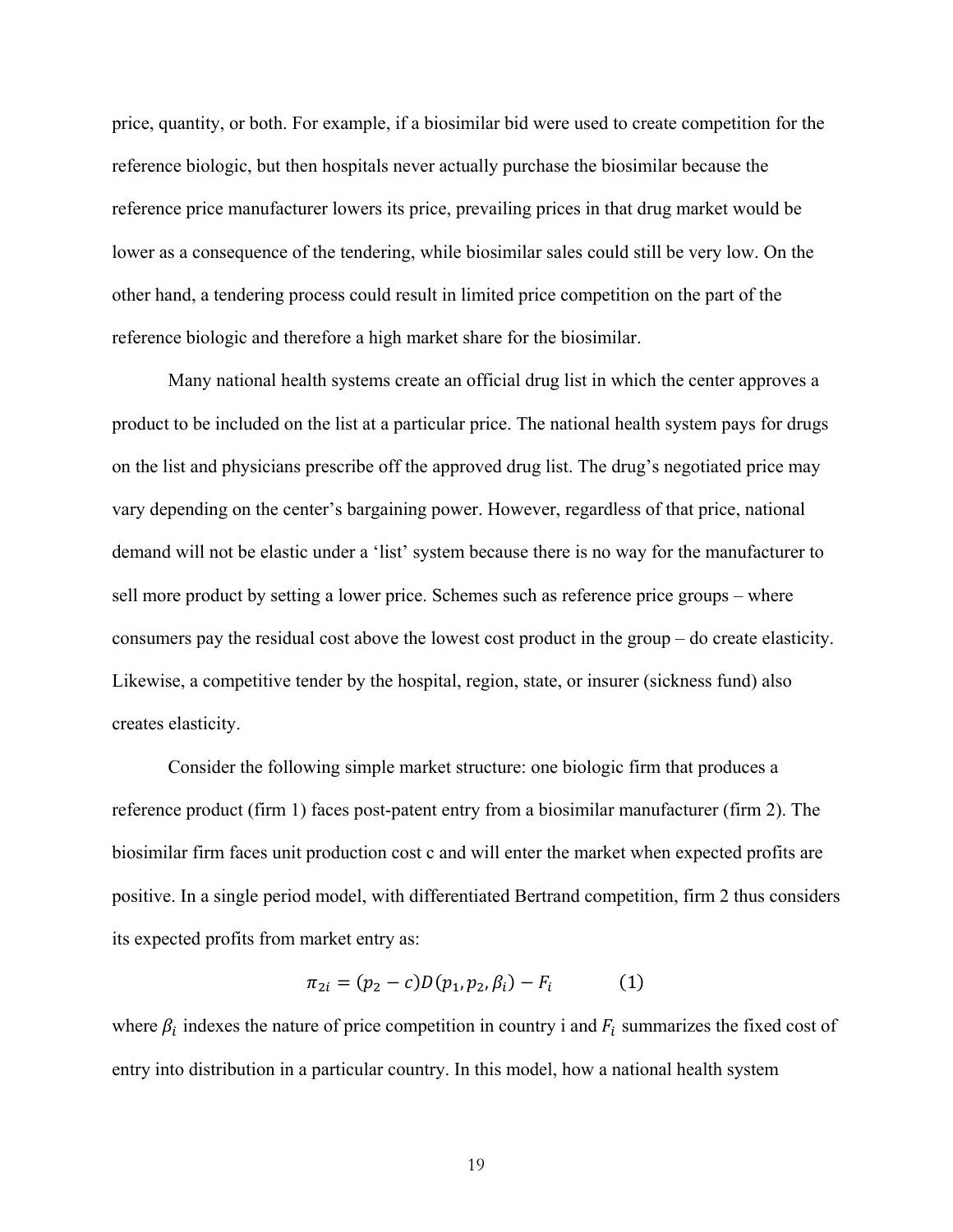procures a biosimilar,  $\beta_i$ , is a policy choice of regulators. Notably, *F* may also be affected by local regulators and/or policy makers (but is not the fixed cost of getting a molecule approved by the EMA, which has already happened). We consider the impact that the choice of policy design (β) has on biosimilar take-up, quantity sold, and prices in our set of markets.

#### **3.2 Empirical Model**

Our empirical analyses relate the outcomes of interest, price and biosimilar penetration, to measures of the market and policy environment. The measures we include capture the overall impact of policies on both the supply side (entry) and demand side (procurement). In the analyses that follow, we consider entry by distributors and producers (Table 5), changes in prices (Tables 6 and 7), and biosimilar penetration, as measured by share of total sales (Table 8). We estimate equations of the following form:

$$
Y_{dct} = f(\alpha + \beta \text{Politics}_{dct} + \gamma_1 \delta_d + \gamma_2 \rho_c + \gamma_3 \lambda_t) + \epsilon_c \tag{2}
$$

Where  $Y_{ct}$  represents outcome Y for drug class d, in country c, in year t and  $\beta$  represents a vector of coefficients on various policy variables such as quotas, tenders, tender strength, and other non-procurement incentives to use biosimilars. In these specifications,  $\delta_d$  is a drug class fixed effect,  $\rho_c$  is a set of country-specific variables, and  $\lambda_t$  is a time trend or set of year fixed effects.  $\epsilon_c$  is an error term, clustered at the country level. We model distributor/product entry using Poisson models, as indicated by the use of count variables, and prices and penetration using linear regression models. Although direct causal interpretation of these coefficients is not possible in this setup, we believe that the results are valuable, as they represent, to our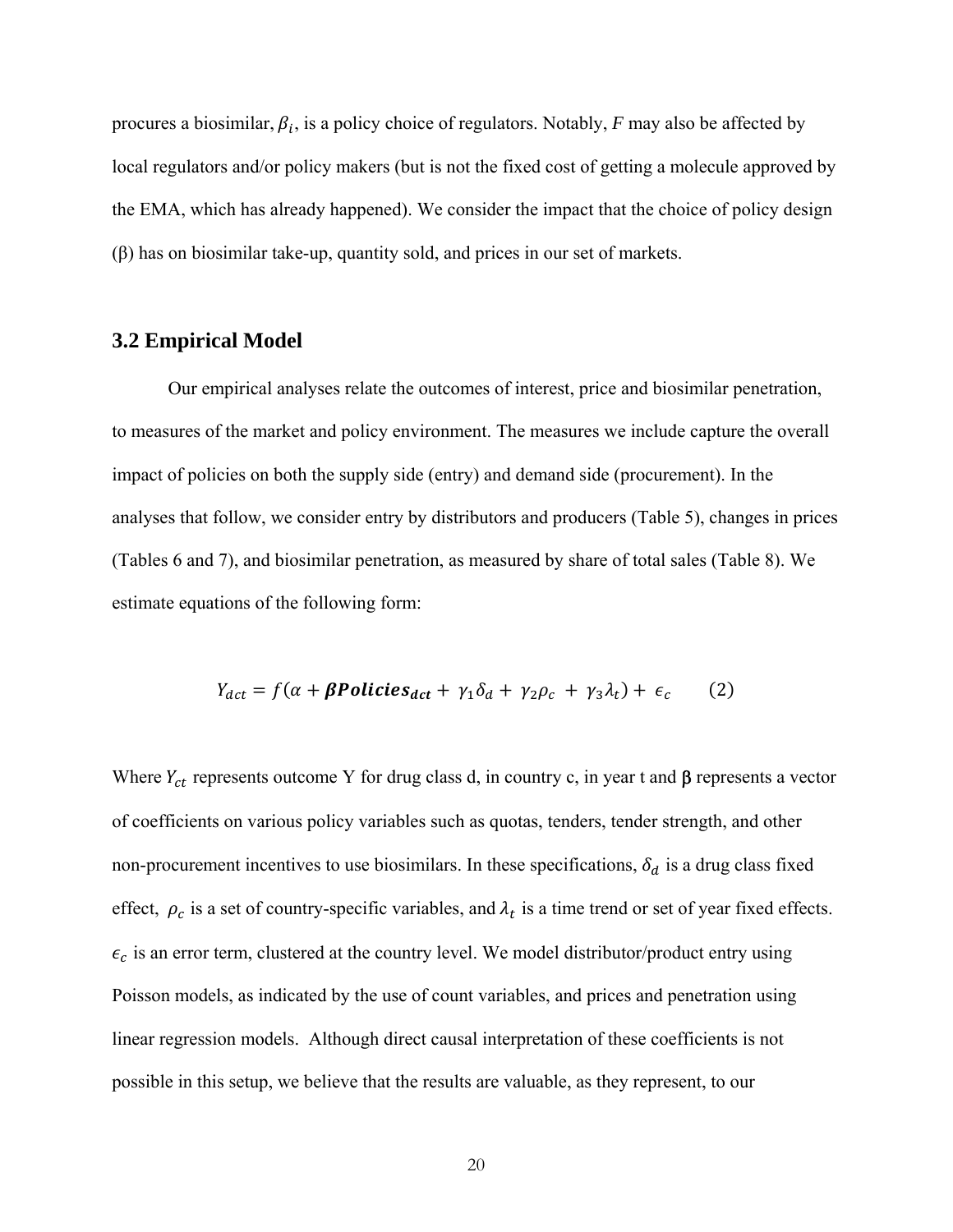knowledge, the first quantification of the relationship between demand-side factors and subsequent entry, prices, and penetration.

### **4. DATA**

 $\overline{a}$ 

#### **4.1 EUROPEAN APPROVALS**

Over our period of observation, 15 unique biosimilars were approved<sup>20</sup> for use and sold in Europe and Australia.21 Table 1 lists these biosimilars by date of approval and provides detail on each product's class, international product name, and clinical indications. As seen in Table 1, the EMA may recommend authorization of multiple biosimilars on the same date, or approval recommendations may be staggered over time.

The identity of a biosimilar entrant, as well as the manufacturer(s) of the biological active substance and the manufacturer(s) responsible for batch release, must be authorized at the time of approval. We are therefore able to use the EMA's official documents to construct a complete picture of authorized biosimilar entrants in Europe.<sup>22</sup> A potentially confusing aspect of the manufacturing data is that the firm name on the drug label – the distributor – and authorized entrant need not be the same corporation, although they often are. In some instances, a firm separate from those listed in EMA authorization documents can be seen branding and selling a particular biosimilar. For example, consider Binocrit, an Epoetin biosimilar. The EMA entrant ("marketing authorisation holder") is Sandoz, while the manufacturers of the biological active

<sup>&</sup>lt;sup>20</sup> As noted in Table 1, two biosimilars were approved and then subsequently withdrawn from the market by their producers.

<sup>&</sup>lt;sup>21</sup> Appendix A describes Australian regulations, which are primarily based on EMA decisions. Therefore, we include data from Australia in our regression estimates, however excluding Australia does not impact our results. While Australia recognizes the EMA's decisions on biosimilars, the reverse is not true.

<sup>22</sup> All documents are available athttp://www.ema.europa.eu/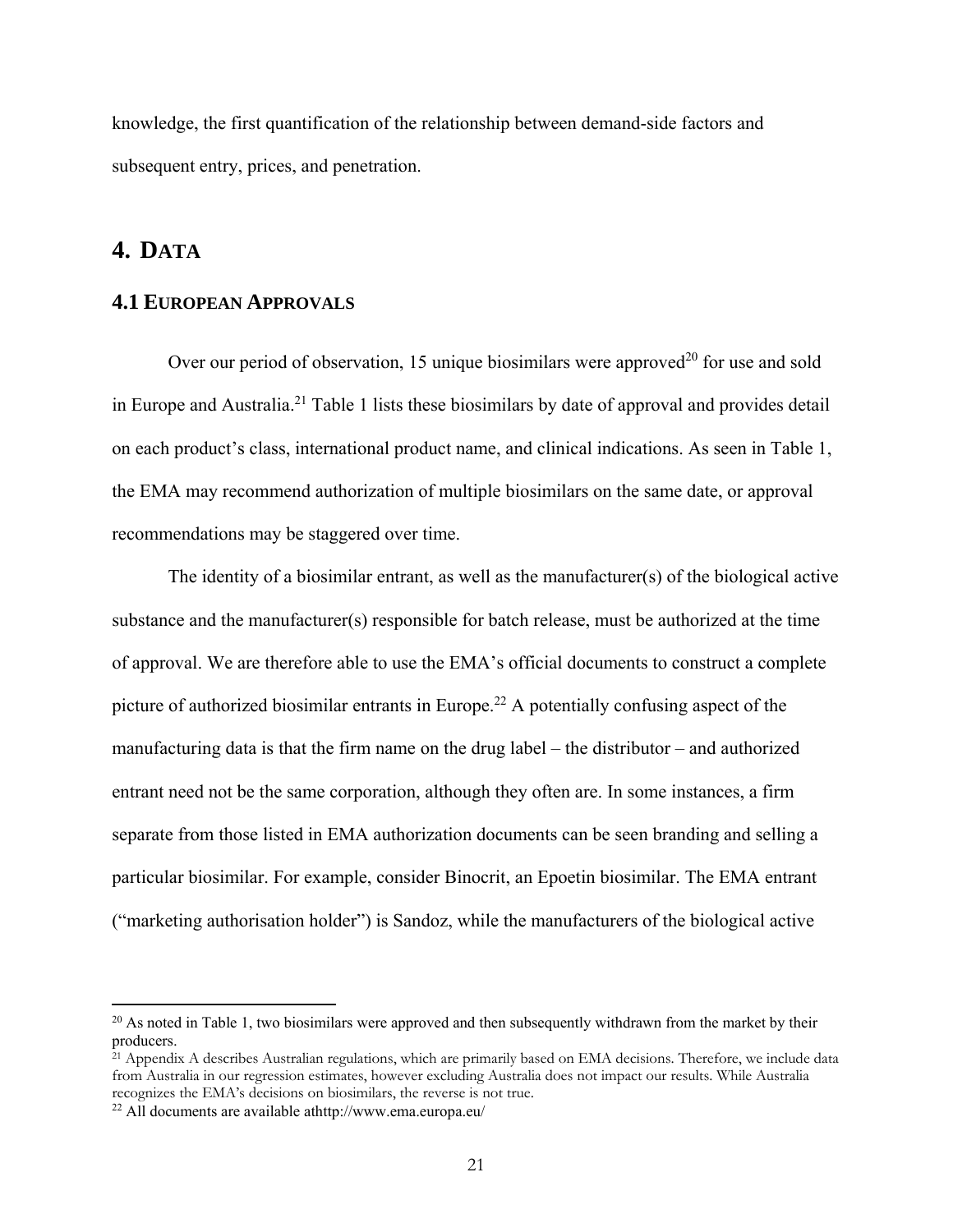substance are Rentschler Biotechnologie GmbH (Germany) and Lek Pharmaceuticals d.d. (Slovennia), but the manufacturer of the biologic product is Sandoz, and the distributor in Germany is Eruimpharm. In addition to considering manufacturers, we consider distributors of biosimilars, who, as noted, may be different parties. Table 1 lists countries of market entry and the total number of distributors of each biosimilar and Figure 3 shows the number of distributors relative to the number of approved products in our full sample: we observe a substantial amount of entry by biosimilars across markets and drugs.<sup>23</sup>

We focus on two primary measures of entry into new biosimilar markets: 1) the identity of unique distributors  $-$  i.e. the firms under whose names the drugs are sold; and 2) the identity of unique product entrants – i.e. the firms that have successfully pursued and been granted marketing authorization from the EMA for a biosimilar (a.k.a. the "marketing authorisation holder"). Price competition may occur at the country level among distributors, but such distributors also face a (potentially common) marginal cost, which would be set by the product entrant. We consider both entry measures in our empirical analysis.

#### **4.2 BIOSIMILAR SALES**

 $\overline{a}$ 

We obtained data from IMS Health (MIDAS™ Database) on U.S. dollar revenues and quantities sold (reported in standard units) of all biologics in 22 European countries plus

<sup>&</sup>lt;sup>23</sup> Notably, the two lines may cross and one need not be above or below the other. When the total number of EMAapproved products is greater than the number of unique distributors in the sample, this indicates that either some products are not distributed at all or that the number of distributors that are active in our sample countries in a given year and class of biosimilars is smaller than the total number of approved biosimilars in that class. This will be the case, for example, if a single distributor is responsible for the distribution of more than one biosimilar product within a class of drugs. More commonly, we see that the number of distributors active in our sample is greater than the number of approved products. This is the case when one product uses different distributors in different countries or when one product is sold by multiple distributors within a country.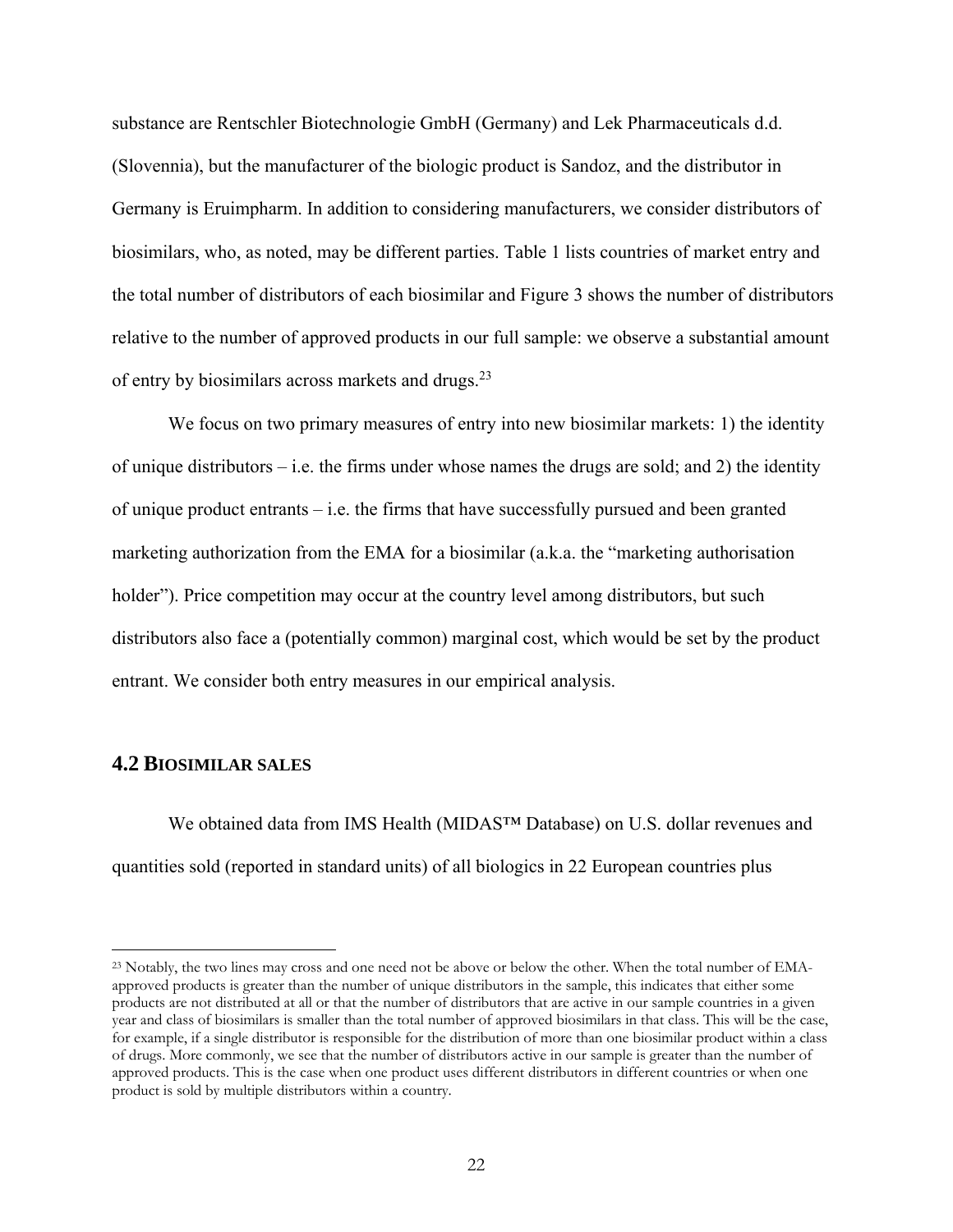Australia. We use these data to calculate the average local currency price per standard unit of each drug.<sup>24 25</sup> Based on the prices reported to IMS, we create average prices for the reference product, for biosimilars, and a weighted overall average price for each year, biosimilar drug class, and country in the dataset.26 In analyses, we subsequently convert dollar prices into local currency and calculate changes in price in local currency terms. This eliminates any noise created by fluctuations in the dollar vs. local currency exchange rate and is appropriate because drug procurement contracts are expected to always be negotiated in local currency terms.

Appendix C, Table II tabulates the data by country and shows the first year each class of biosimilar was sold in each of the countries in our sample. The years covered are 2007 to 2014, inclusive.27 The data include a flag for biologic product type: reference product or biosimilar. We carefully examined and cleaned the data and corrected minor inconsistencies in biosimilar vs. other biologic product categorizations, but found no significant errors in the classification of products.28 Table 2 presents total U.S. Dollar sales of biologics and biosimilars by class and year.

We create two relative price variables for biosimilars as follows. Our first measure takes the (local currency) reference product price in either the first year of the data (2007) or the year

<sup>&</sup>lt;sup>24</sup> We calculate prices in local currency since procurement contracts are likely to be negotiated in local currency rather than U.S. dollar terms. In robustness tests, we confirmed that using U.S. Dollars produced similar results with respect to predictors of price changes.

 $25$  The biologic drugs we consider are produced in several different forms. For example, we see different packaging options that reflect the number of milliliters of liquid in a pre-filled syringe. We combine all forms of a drug sold by the same firm in the same country and year into one observation, scaled by standard units of active drug. We can do this very accurately because IMS provides a variable called "standard units" which converts each form of every biologic product into common units. Other researchers have used standard units from the IMS data to capture quantities sold (e.g. Berndt and Trusheim, 2015). Alternative volume measures include defined daily dosage (DDD), extended units, and

 $26$  Other researchers (e.g. Ganslandt and Maskus, 2004) have written about the role of parallel imports in European pharmaceutical Markets. Such imports are legal and happen frequently. They are, however, less likely to be relevant in the setting we study, since biologic drugs are relatively costly and often procured by health systems for administration in hospitals.

<sup>&</sup>lt;sup>27</sup> There are four exceptions to this: due to lack of full data availability, data for Lithuania, Slovakia, and Sweden are only included through 2010.

<sup>&</sup>lt;sup>28</sup> Other researchers should be aware that IMS creates a price by dividing revenues by quantities, but then reports a rounded quantity. Re-creating price by dividing revenue by the rounded quantity results in large price outliers when quantities are small. It is possible to reconstruct the non-rounded quantity by dividing revenue by price again.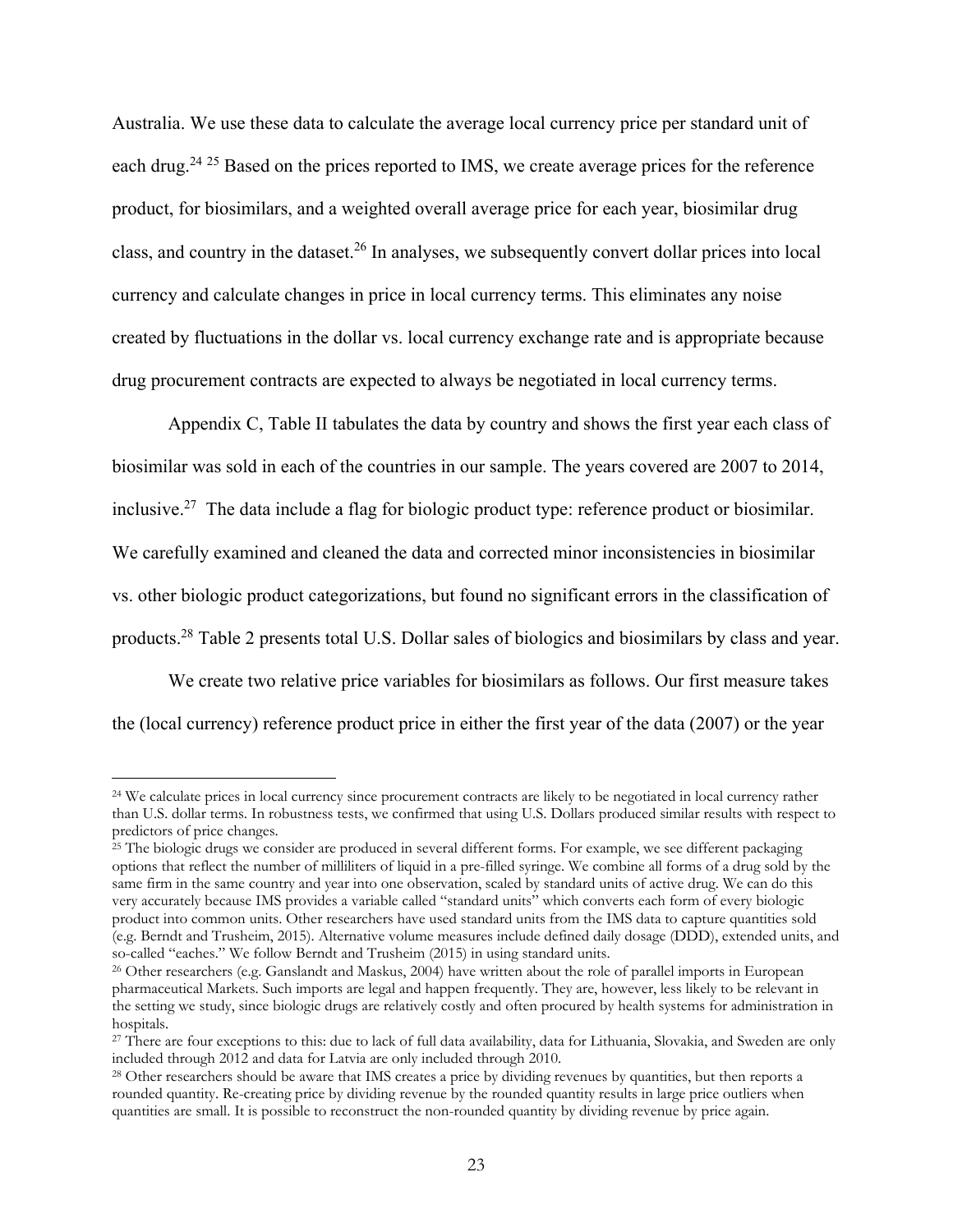immediately prior to biosimilar entry (whichever is later) as the benchmark reference biologic price; this becomes the denominator of our relative price variable in all future years. We denote innovator *i*'s price in country *c* at time zero,  $P_{ict_0}$ . The price of biosimilars sold in that country, *c*, in each subsequent year, *t*, is the numerator. There may be multiple distributors of biosimilars, *s*, in which case we take a weighted average of their prices each year. For each of our three drugs in the sample:

ሺ3ሻ ܲ1 ௧ ௧௩ ൌ ∑ೞ ೞೞ ∑ೞ ೞ ܲ௧బ

 Thus, if only one biosimilar enters and does so at 80% of the pre-entry reference product price, the relative price will be 0.8. If a second entrant sets a price of 60% of the original reference product price and has equal standard unit sales to the first biosimilar entrant, the weighted average relative price will be 0.7. If the reference product matches the biosimilar price in subsequent years, our ratio will not return to one. This is desirable because both products' prices are lower than the initial reference product price due to biosimilar entry.

We also consider the average market price for a biologic drug class in a given year relative to the average market price in the year before biosimilar entry (again, in local currency terms). This is defined similarly, however the numerator includes weighted average prices of *all* products and distributors in a given drug class, *a,* not just the weighted average price of biosimilars in that class:

(4) 
$$
P2 \text{ relative } = \frac{\frac{\sum_{a} q_{ct} p_{ct}}{\sum_{a} q_{ct}}}{P_{ict_0}}
$$

The variable calculated in equation 3 corresponds to the overall average market savings in a given year relative to the year prior to price competition. This value is of particular interest,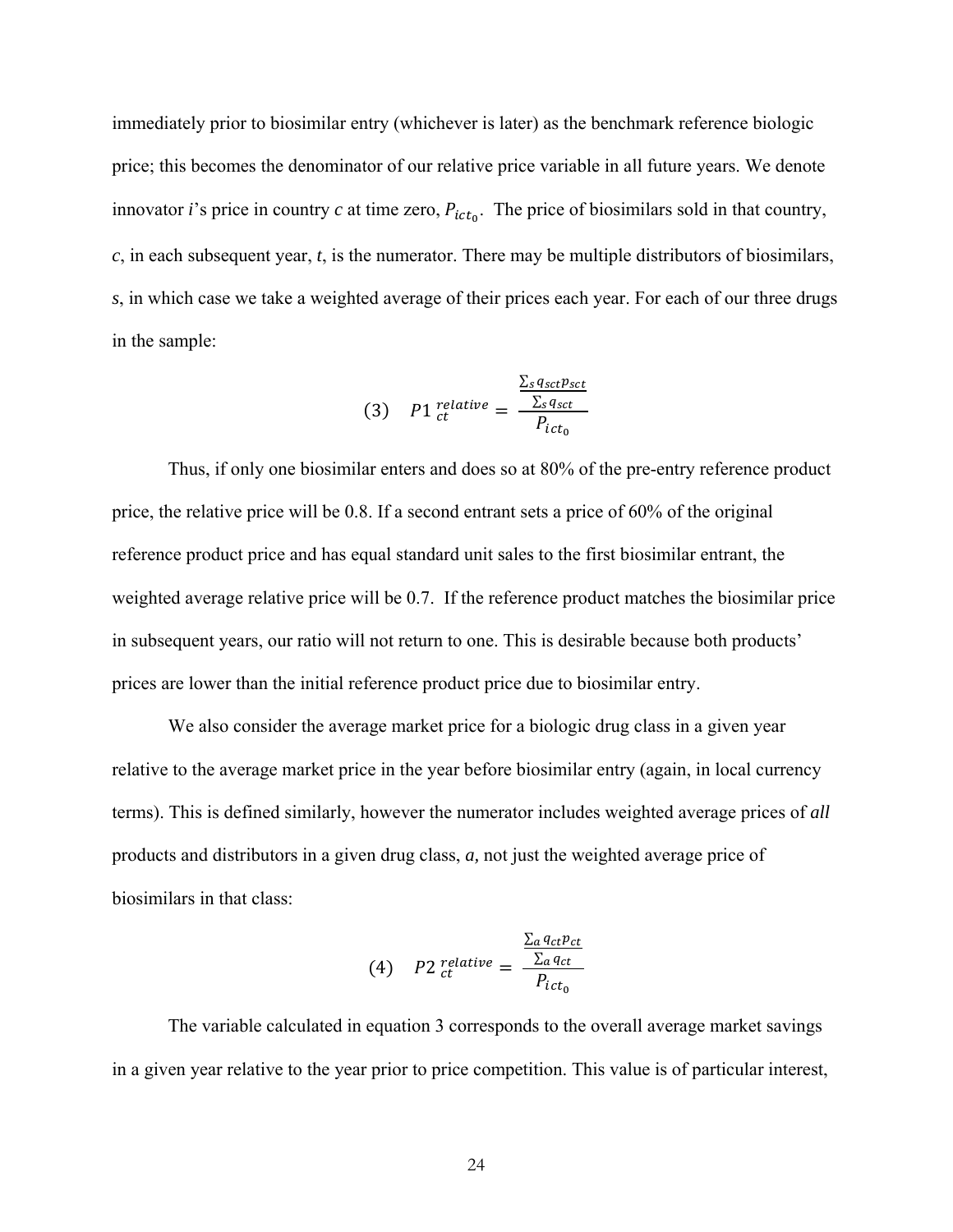since, as noted above, the average price of the reference product may drop in response to biosimilar competition and therefore there are additional savings to the payer when buying reference product in years prior to biosimilar entry to the extent this occurs.

Prices vary over time and across countries – even for the same product from the same manufacturer – but quantities grow almost exclusively monotonically as can be seen in Appendix B, Figure II. Relative prices of biosimilars also show considerable variation, though the mean is typically below one, as we would expect (Table 3). There are a number of drug-country-year combinations where the biosimilar is much more expensive than the 2007 reference biologic. However, the quantity sold in these cases is typically extremely small. Table 4 presents reference product unit prices as a percentage of the median sample unit price in the first year of data (i.e. prior to pre-biosimilar): we observe considerable variation across countries in these reference product price levels.

Our quantity variable is a measure of penetration of biosimilars by standard unit volume (growth in biosimilar volumes over time is presented in Appendix B, Figure II). We add up all biosimilar units of a drug in a country-year to form the numerator. The denominator is the sum of all units sold in the same biologic drug class (i.e. both reference products and biosimilars) and country-year, *qact*. Price is not used to weight the units sold. For each of our three classes of biosimilars in our sample:

(5) 
$$
Q_{ct}^{share} = \frac{\sum_s q_{sct}}{\sum_s q_{act}}
$$

One perennial issue with pharmaceutical sales data is the potential existence of *ex post* rebates. If a hospital receives rebates after it purchases drugs, and those rebates do not appear on the original invoice, they will not be captured in our data. As such, it is likely that prices are sometimes overstated. We do not have any way to know for which products and in which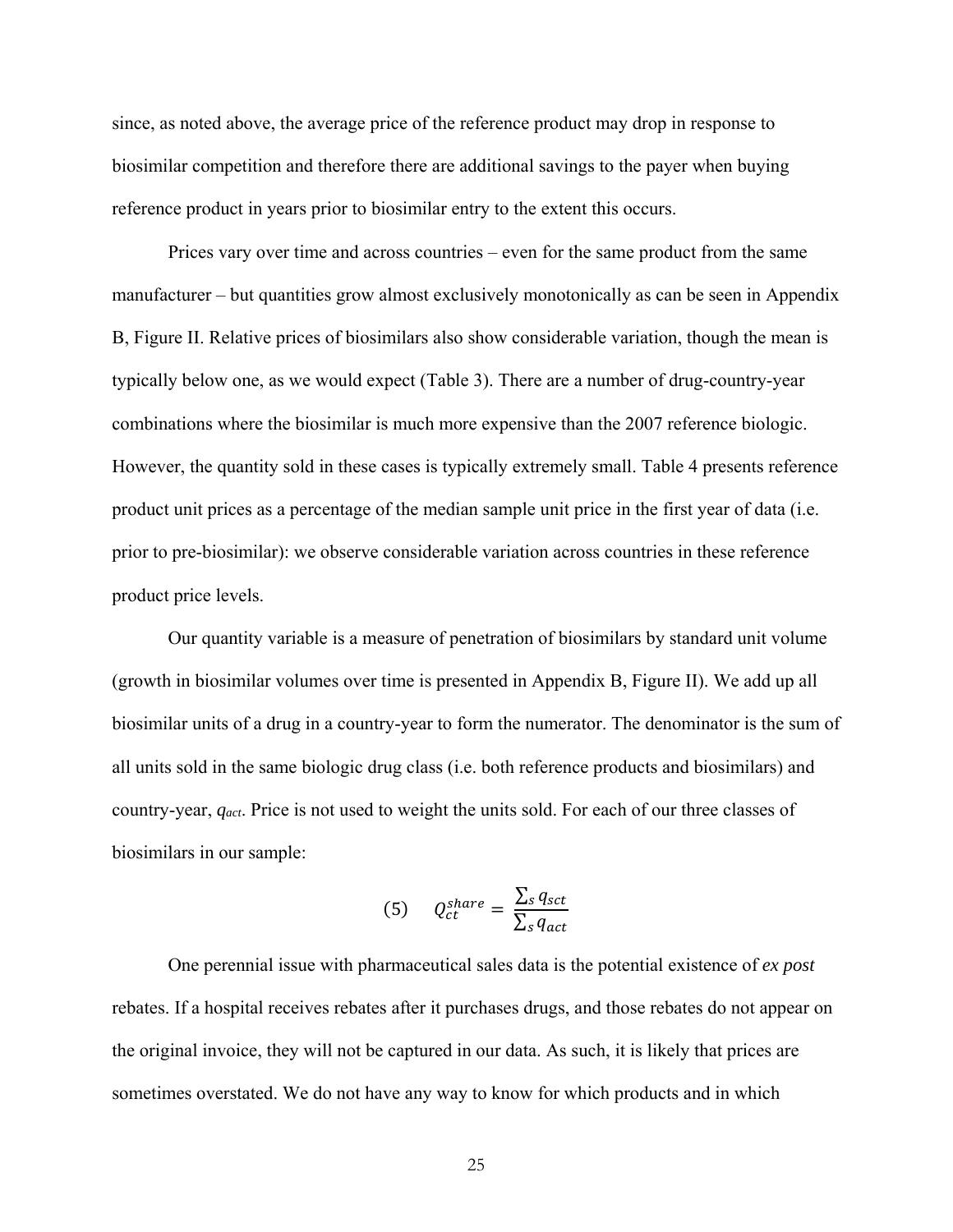countries these issues are present. Any such error will, however, likely be correlated within country, as purchasing practices are more similar within countries than across them.

When considering our reference year and biosimilar market entry, we designate the first year in which a country recorded a positive quantity for a biologic or biosimilar, respectively, as the relevant year in our analysis. Nearly all countries have sales of reference biologics in all three classes in our first year of observation, 2007. For biosimilars, any year in which the quantity of biosimilars sold was greater than or equal to 0.05% of total units sold for that class of drugs was categorized as having biosimilar entry.

Our analysis is focused on these outcome measures as well as on the number of entrants into each country-level biologic drug market. The empirical section of the paper considers policy predictors of entry, changes in price conditional on biosimilar entry, and whether biosimilars become a significant fraction of consumption in the countries in our data.

#### **4.3 SURVEY AND POLICY DATA: PROCUREMENT OF BIOSIMILARS IN EUROPE AND AUSTRALIA**

For each country in our sample, we collected detailed data on the manner in which each class of biologic drugs and biosimilars are purchased. Recall that the EMA approves these medications for safety and efficacy simultaneously for all of the EU, and that EMA decisions also apply to Australia. The variation across countries in entry, price, and quantity consumed thus occurs because each market has a different set of policies that govern procurement, reimbursement, and to encourage usage of biosimilars – either in general or for products from particular firms who have successfully tendered for the nation's needs.

In each country, there is typically a government agency that determines whether a new product will be included in the national health scheme, and either sets a price, a reference group,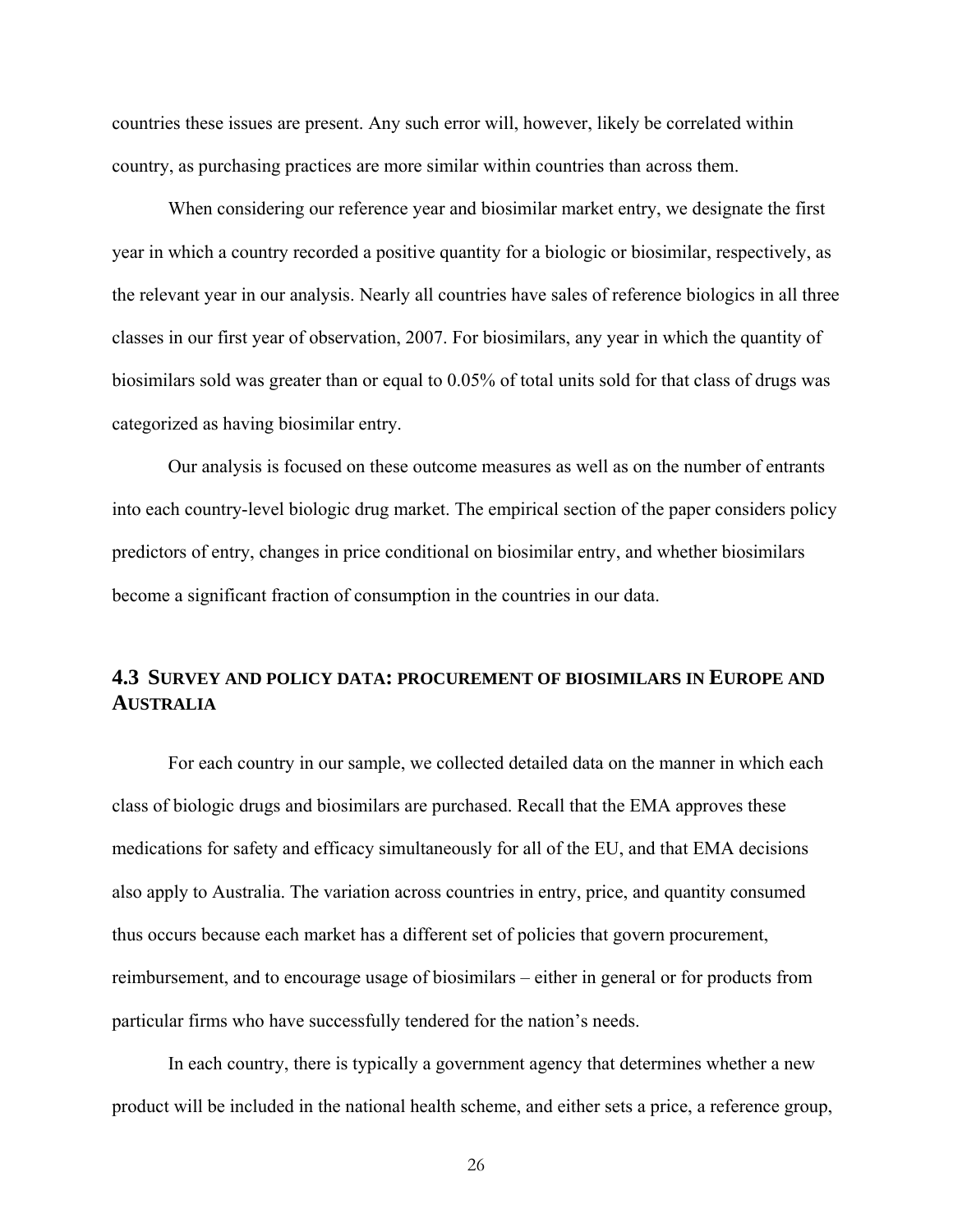or some other procurement scheme for it. In a typical procedure, the pharmaceutical division of the health ministry negotiates with the manufacturer and agrees that, at a particular price, the biosimilar will be added to the list of drugs for which providers will be reimbursed. For example, the health ministry and the manufacturer might agree that the biosimilar will be priced 20% less than the current price of the reference product. Alternatively, tendering may occur at the hospital, regional, or national level, as discussed below. A critical aspect of tendering is that the quantity being bid for, and the intensity of competition, may vary across types of tenders. Winning a tender could result in simply being listed on the official drug list as described above. It might result in sales to all new patients, but not existing patients. Or it might result in exclusive supply of all the patients in the tendering unit for that time period.

After the drug is available in the country, physicians prescribe it in hospital, clinic, or outpatient settings and the government (directly or indirectly) pays the bill. Note that in the first pricing example above, the government (and therefore also the taxpayer) benefits if the biosimilar is used because it is 20% less expensive. However, it should be noted that there may or may not be any financial or organizational incentives for hospitals, clinics, physicians, or patients to use the biosimilar.

Recognizing this problem, some countries in Europe have devised procurement schemes to stimulate competition between the reference biologic and the biosimilar. Most typically, this is done by empowering an agent in the system to seek competitive bids for drugs in a certain class. For example, in England, each hospital has a budget and can procure biologics through a competitive tendering process. However, the clinicians at that hospital must be ready to use the winning product rather than competitors. If the biosimilar bid is the lowest, then the hospital has an incentive to purchase the biosimilar instead of the reference product and use the saved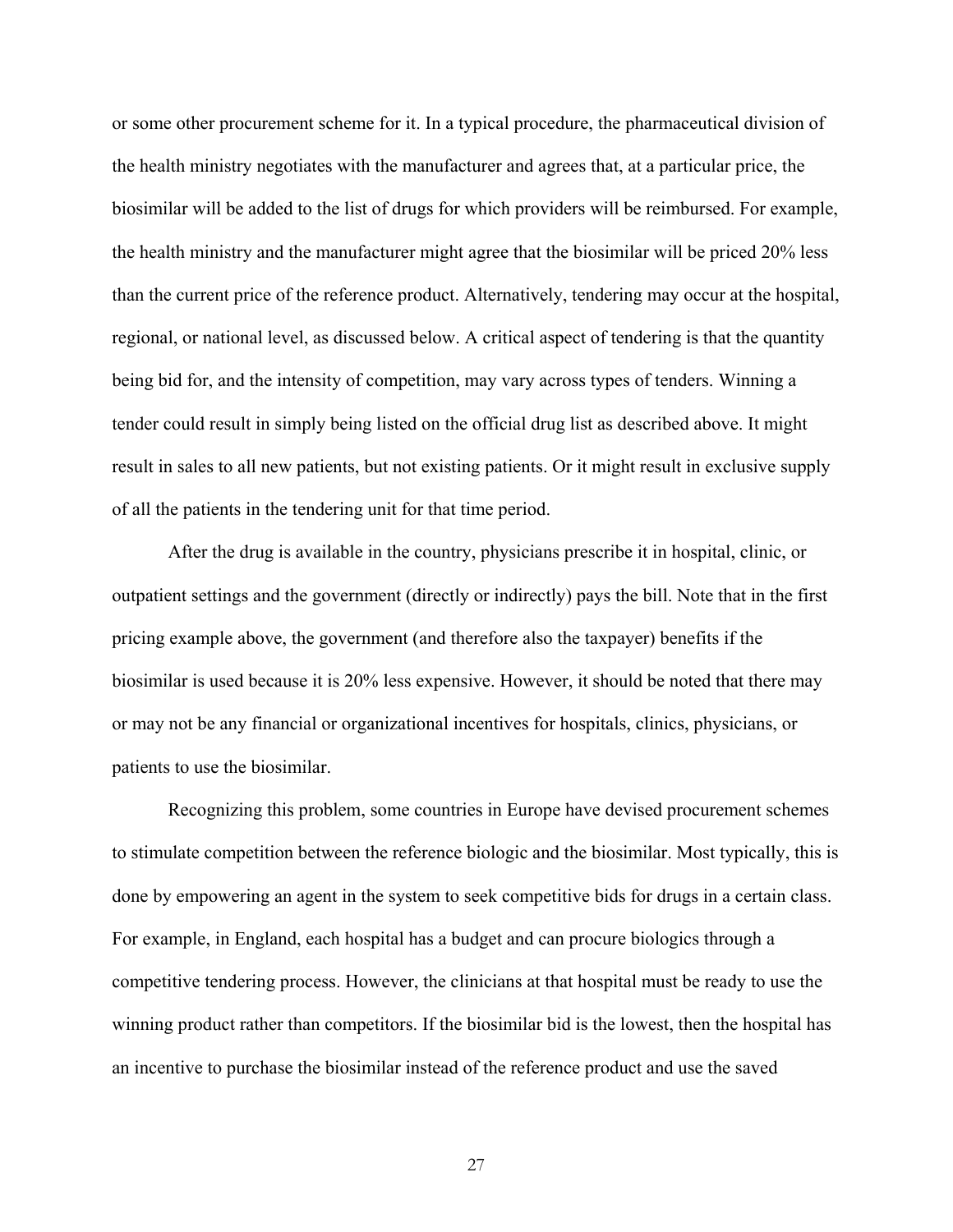resources for some other activity. In Germany, the large state-level insurers (sickness funds) are paid in a capitated fashion. These organizations create drug formularies and negotiate for discounts; they may choose the biosimilar to be the treatment for their enrollees. These types of financial incentives and procurement schemes are likely to both push down the price of the biosimilar and increase the share of its use.

With the assistance of research assistants, we assembled documents and regulations from each country in our dataset about the nature of their domestic biologic drug procurement processes. We also conducted telephone surveys of domestic biosimilar drug procurement experts. Appendix C, Table III includes a full list of individuals and institutions who contributed to our survey and gave permission for us to include their names as references.

Determining the nature of procurement was difficult for two reasons. First, it varies by drug because the drugs studied here are distributed through different channels, e.g. hospital versus dialysis clinics vs. ambulatory distribution. Second, the official regulations do not always deliver a complete picture, and an interview is required to determine the true nature of the regulation. This problem occurs because biologics are frequently "carved out" of standard health care regulations because they are so expensive, require different handling, and are often used by a small group of patients. Further, biosimilars may be carved out of standard generic procurement policies and patient cost-sharing policies. For example, in some countries the patient must pay a copayment if she chooses to buy the reference product rather than the generic. Because biosimilars are not technically generics, they are often exempted from this type of financial incentive scheme.

In addition, there can be regulations that are difficult to interpret from the written regulations. For example, hospitals in Ireland and Belgium could procure biologics by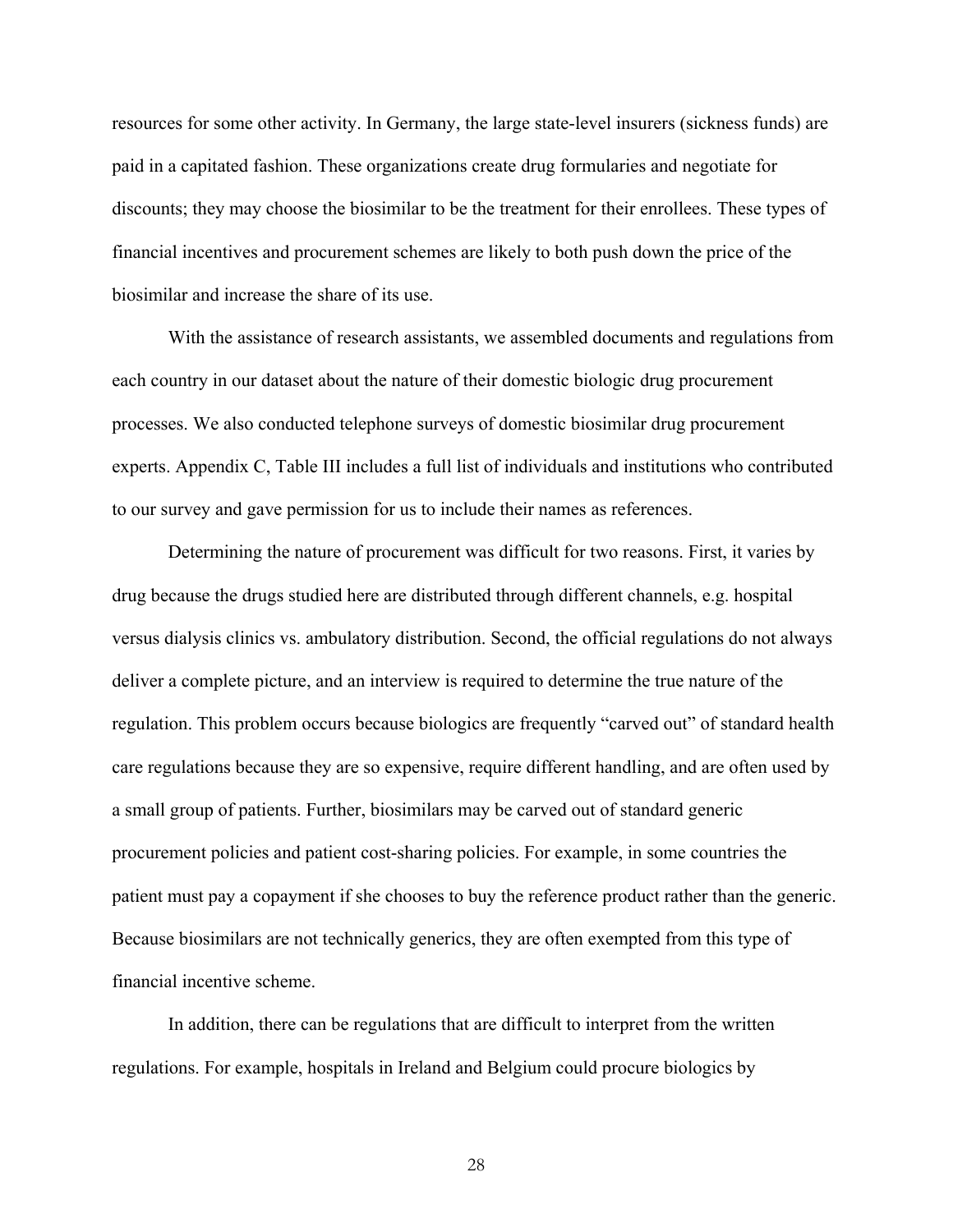competitive tendering, but until recently, they were incentivized to purchase the product with the highest list price. This was because the hospital could keep the discount for itself, and therefore wanted it to be as large as possible; discounts were often absolutely larger for more expensive products. Meanwhile, the total cost of the purchases was paid by the center. Tendering designed in this way looks similar to other tendering settings, but had the perverse effect of encouraging the hospital to choose the high-priced reference biologic. In other countries, hospitals may be officially permitted to tender under the regulations, but typically choose not to. An interview allows us to track these unusual cases.

The procurement categories used in our analysis are presented with their averages in Table 3. Tenders are common in the markets we studied; many respondents attributed this to European rules that require public tendering for all large purchases. Tendering for Epoetin occurred in 94% of country-years, tendering for Filgrastim in 93% of country-years, and tendering for Somatropin in 87% of country-years. We learned, however, that tendering processes vary in strength. The variable "strength of tender" was defined as 0 when no tendering existed at the country-class-year level and as 1 when the winner of a tender was assigned all demand at the level of the tender in a given country, drug class, and year. An intermediate value of 0.5 was assigned for cases where the winner of a tender was only guaranteed the market of "naïve" (new patient) demand. The strongest tenders – those guaranteeing all patient demand – were observed only in 53-59% of country-years.

To account for effects due to the size of a drug purchase, we created a measure of expected demand of the buyer. We imputed the average size of the tendering population by dividing the national population by the number of tendering units for a country-product-year. Thus, the size of the tendering population is equal to the size of the national population in cases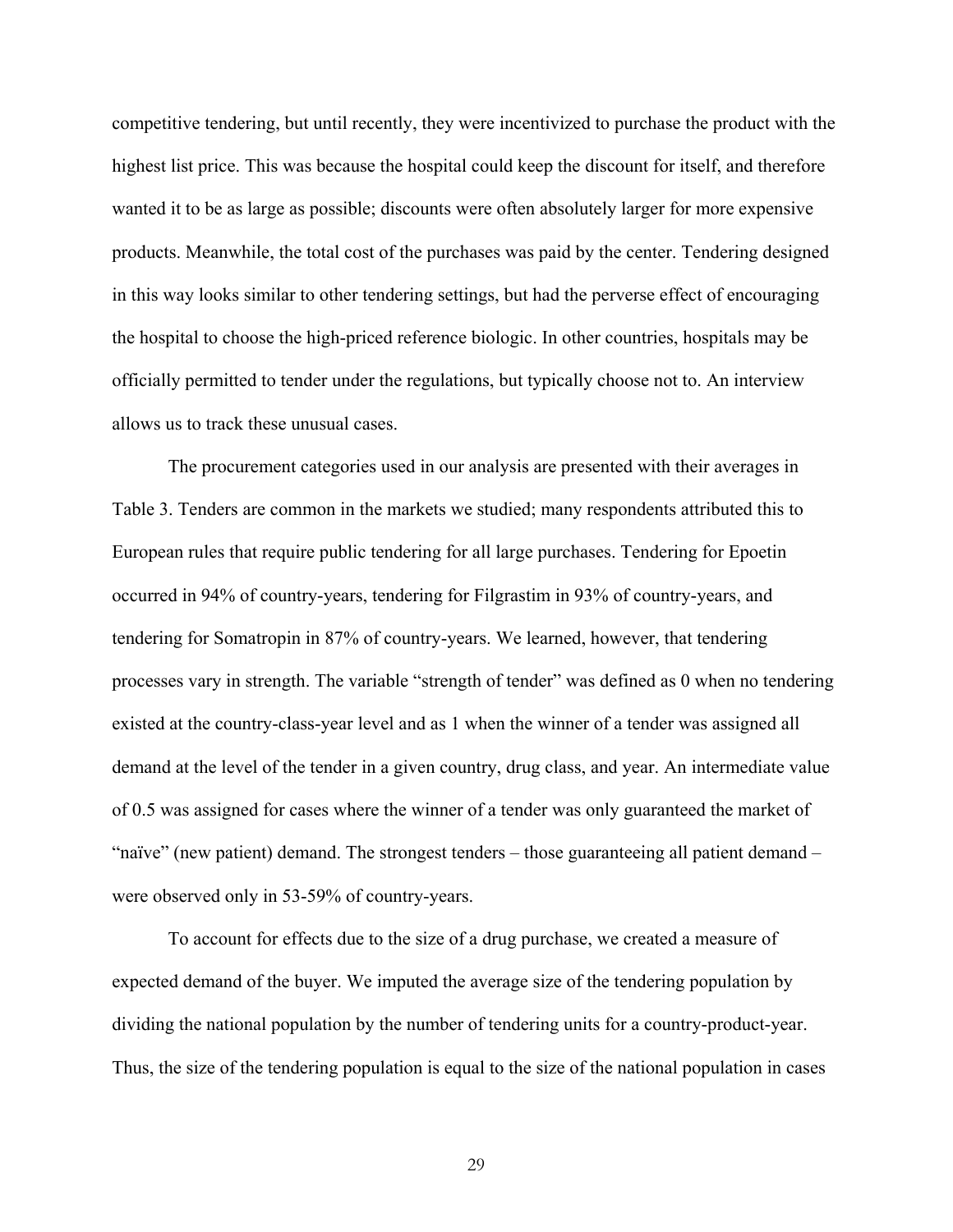where tendering is done at the national level.<sup>29</sup> When tendering is done at the state or regional level, the tendering population is calculated as the average population per state or region. When tendering is done at the hospital level only, the tendering population is calculated as the average population served by each hospital. In a limited number of cases in which tendering is done at two different levels (e.g. as is the case in the U.K.), the tendering size was assigned as the value of the population served by the larger of the two units.

Finally, based on the results of our surveys of experts from various national health ministries, we collected data on non-procurement incentives to use biosimilars, such as whether there was any physician or patient education about biosimilars (for any products, at any point(s) in time), whether there were any financial or non-financial incentives for physicians to use biosimilars, and whether any domestic biosimilar effectiveness study was done, etc. These types of policies may serve to effectively increase (decrease) the demand for biosimilars by growing (shrinking) the size of the potential population of biosimilar users. These non-procurement data are summarized in Table 3. While several such policies might be implemented, the average number of non-procurement policies at the country level was quite low, at 1.3 to 1.35 policies per country-drug market-year. Finally, we collected data on national population, GDP, and pharmaceutical expenditures (both as a fraction of GDP and imputed in 2010 dollars).

Biosimilars represent a novel category of medicines, particularly in the area of cancer. We were therefore aware that countries might have altered their policies (both procurement and non-procurement related) during the analysis period. Thus, in our interviews, we explicitly included questions about changes over time. When we learned of a policy change, we record the

 $29$  In one case (Slovakia) tendering was done at the insurer level, where the national health system reported that the tender only applied to 60% of the population, so the relevant population imputation was adjusted to reflect this.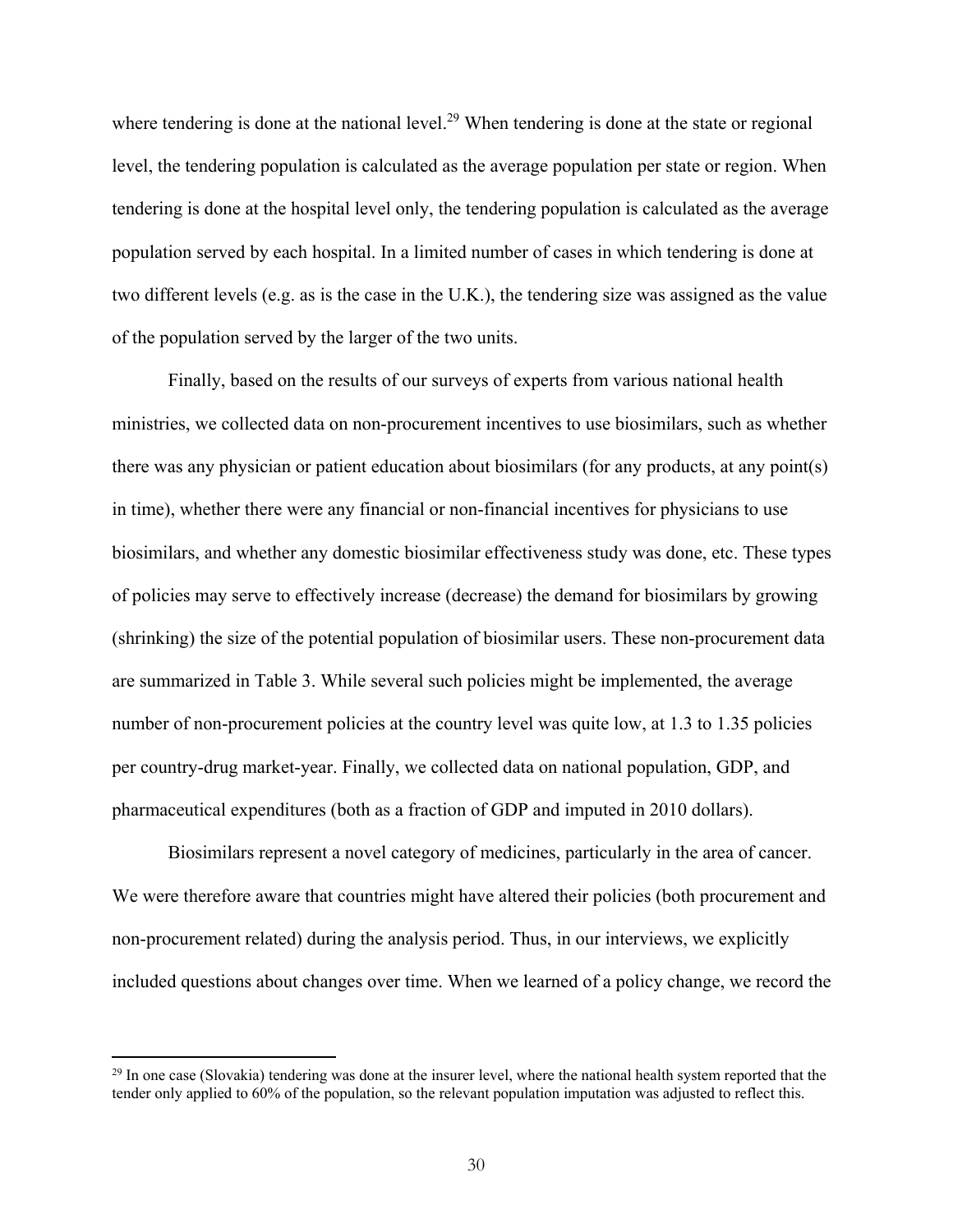first year in which that change came into effect, and include that in our dataset. For example, if a country adopted competitive tendering in 2010, its binary indicator for this tender would only be coded as "1" for years 2010 and later. Aggregate data summarizing the results of our policy survey for all country-years are shown in Table 3. We see considerable variation in procurement policies, such as the type and strength of tendering, non-procurement incentives, and countrylevel indicators across countries and over time.

Overall national fiscal health does not seem to be strongly related to the existence of competitive tendering. To the extent that there is a correlation, it is that more fiscally healthy countries are more likely to have stronger procurement policies.

#### **5. RESULTS AND ESTIMATION**

The take-up of biosimilars can be seen visually in Figure 2. Much of the story is clear by inspection: quantities and dollar values of biosimilars purchased trend up across almost all countries over time. Average per unit prices are stable or trending down in most cases. There are a few cases of very high biosimilar prices relative to the reference product and many of these are likely due to the data's inability to capture ex-post rebates for certain products in certain markets. We note that some high relative prices occur in countries that purchase very small amounts, and several occur in settings where known features of the reimbursement system and/or hospital price reports may result in recorded prices that are higher than the costs ultimately incurred by payers, for reasons such as rebates.

 The first set of regression models (Table 5) considers predictors of distributor and product entry at the country-drug market-year level. The dependent variable in all models is the number of unique distributors observed selling positive quantities of biosimilars by country and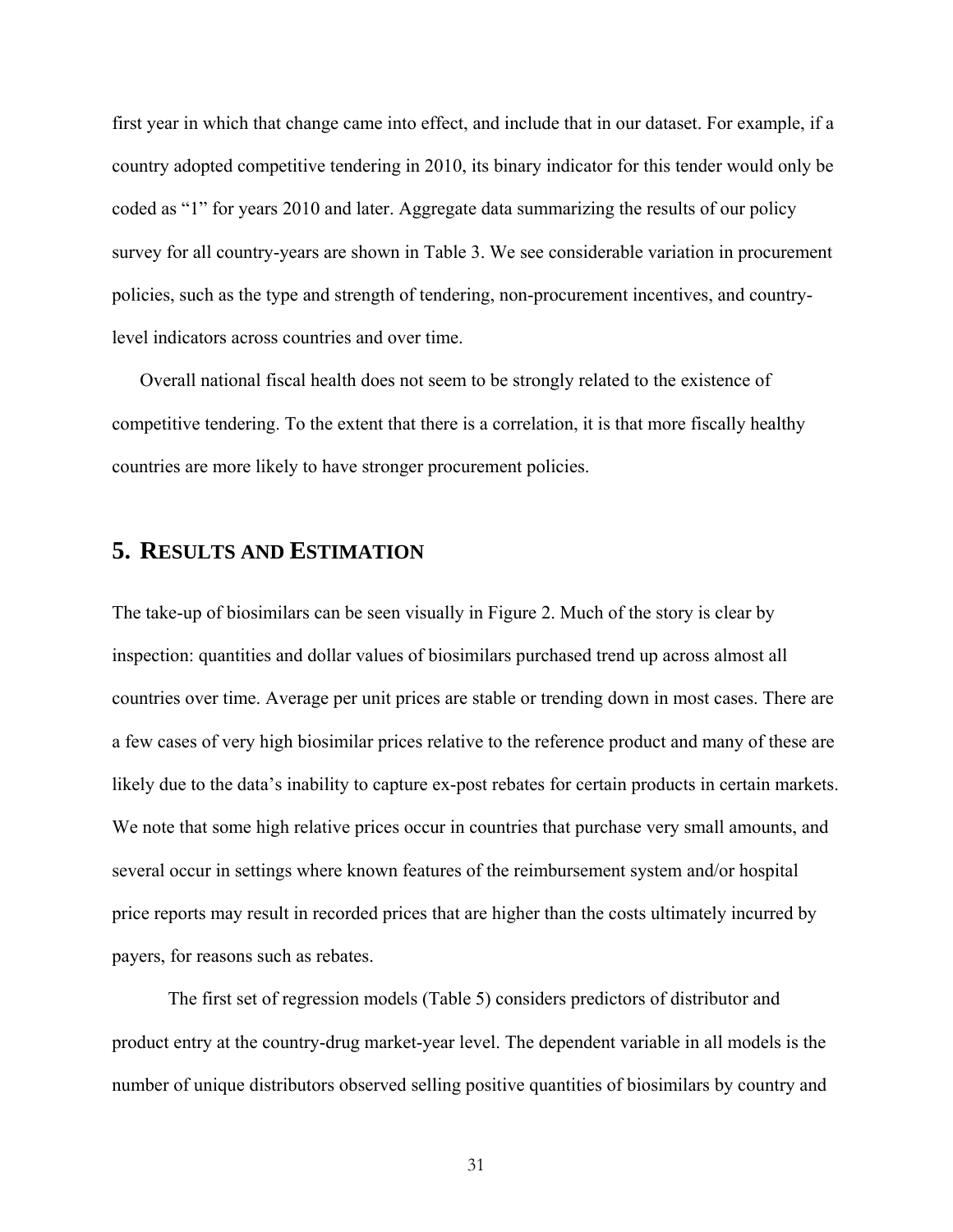year. We see that entry of distributors increases over time and is higher for Epoetin biosimilars than for Filgrastim biosimilars or Somatropin biosimilars (the omitted category). On average, Epoetin markets have an additional 0.49 distributor entrants per country and Filgrastim markets an additional 0.18 distributor entrants per country, controlling for all other factors.

National pharmaceutical expenditures are associated with more distributor entry and are used as a control for market size in all regressions.<sup>30</sup> This result is predicted by theory: fixed costs of entering a new market – e.g. negotiating price and conditions of reimbursement with the health authority – are likely similar across countries, but some markets are much larger in (potential) size. $31$ 

Further, we see in Table 5 that biosimilar quotas and stronger tenders are associated with more distributor entry, on average, although the coefficients are only statistically significant in the OLS models used as robustness tests. These results are consistent with what theory would predict, since both quotas and (strong) tenders serve to further increase the effective potential market size for biosimilars and should be associated with more biosimilar distributor entry.

 Columns 5-8 of Table 5 present the same regression models as in columns 1-4 but the dependent variable in all models is the number of unique product entrants. As was the case with distributor entry, the number of products increases over time and is higher for Epoetin biosimilars than for Filgrastim biosimilars or Somatropin biosimilars (the omitted category). On average, Epoetin markets have an additional 0.71 products per country and Filgrastim markets an

-

<sup>30</sup> GDP (used in models not shown) is highly collinear with national pharmaceutical expenditures and the other coefficients are virtually identical when either control is used. In our sample, on average, a country with an additional

<sup>&</sup>lt;sup>31</sup> Country level fixed cost should not be confused with the fixed regulatory costs of scientific approval, which occur at the European level.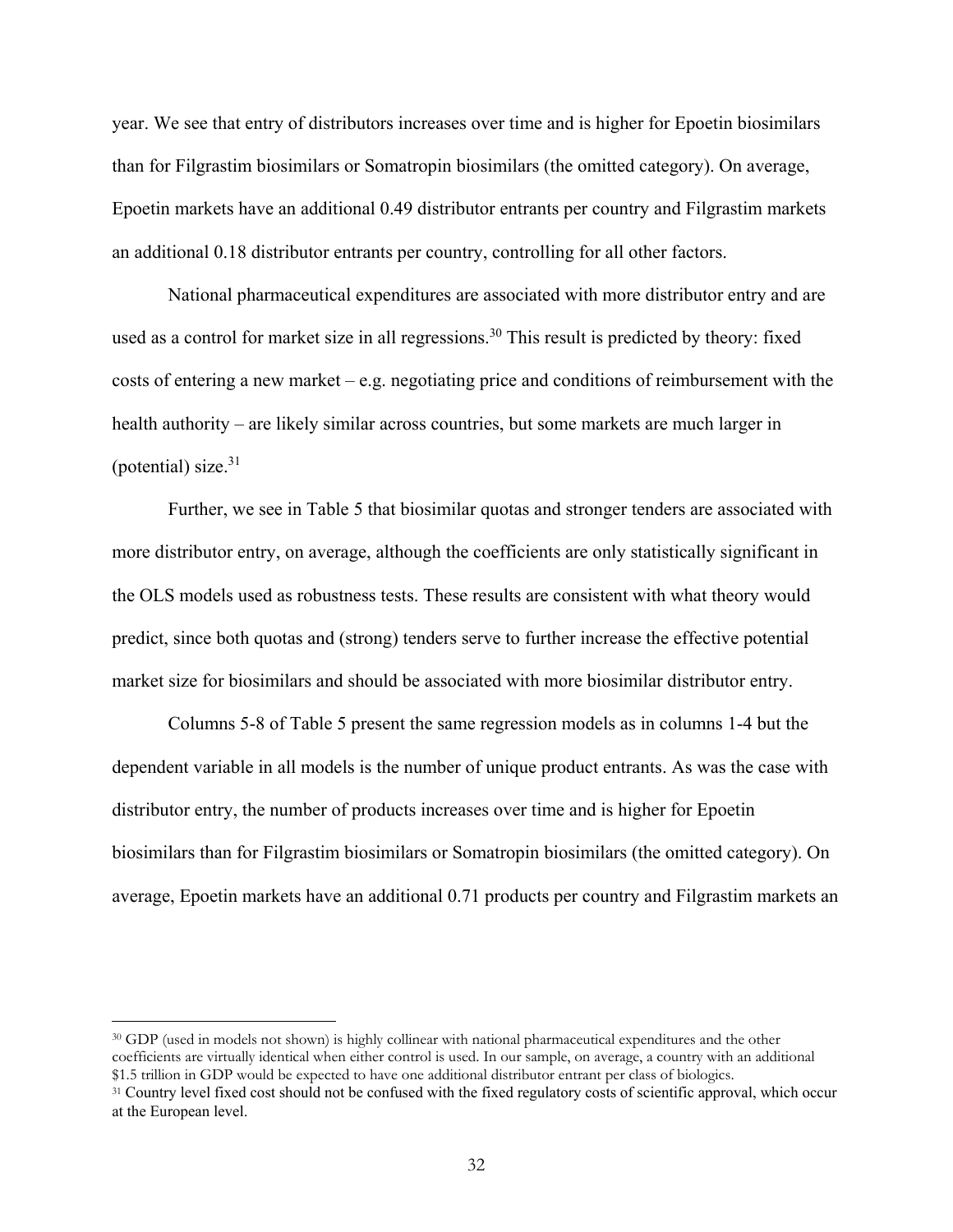additional 0.49 products per country, controlling for all other factors. Again, national pharmaceutical expenditures are associated with more distributor entry, as predicted by theory.

Here as well, we see that biosimilar quotas are associated with more entry; on average the use of any quota is associated with roughly 0.17 additional products in a given country's market for a given class of biosimilars. The primary difference between models predicting entry of individual products versus individual distributors as that in the case of products, the strength of the tender has a negative point estimate. This indicates that bidding at the distributor level may be an important determinant of entry dynamics in the European context.

 The second set of regression models explores policies associated with the price variables represented in Equations 2 and 3 above. Table 6 uses *P1*, the price variable in Equation 3, to compare biosimilar prices in a given year to pre-biosimilar entry reference product prices. The Table 7 uses *P2*, the price variable in Equation 4, to compare average market prices for all drugs in a given class of biologics in a given year to average prevailing market prices in the year prior to biosimilar entry. Columns 1-4 of Tables 6 and 7 include a time trend on the right hand side, while columns 5-8 instead controls for the number of distributors at the country level: the results from both sets of models are highly similar in magnitude and statistical significance.

For the reasons explained previously, we believe that Table 7 likely best captures the product market level savings associated with the introduction of biosimilars, although these results are slightly more conservative and we focus on interpreting these here. However, we refer to the caveats discussed above with respect to this price data: since IMS data does not capture *ex post* rebates, we should not be surprised that these regression models are not able to strongly predict price dynamics. These results indicate that in the IMS data, average market prices fall over time at a rate of about 3.5 percentage points per year following biosimilar entry, or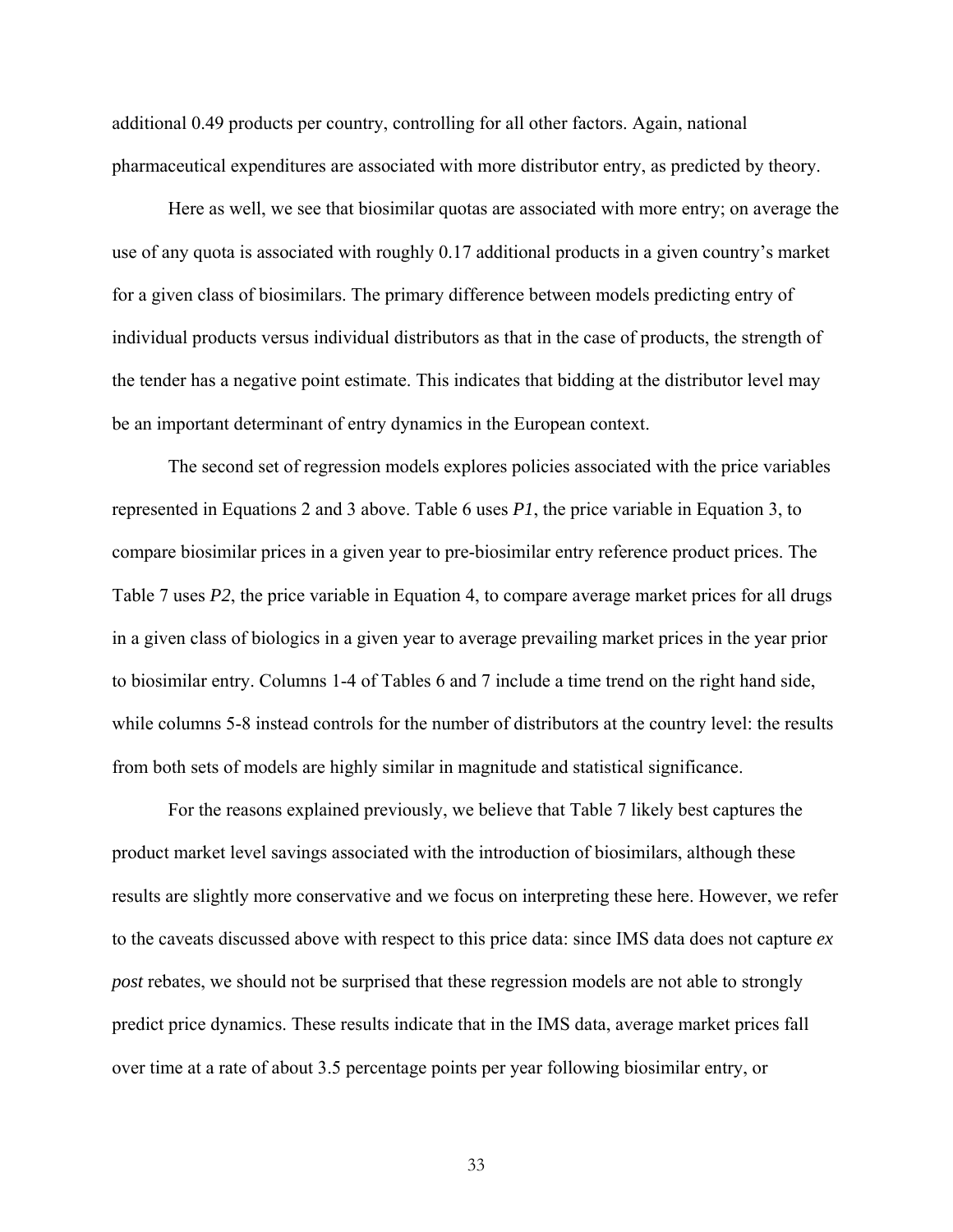alternatively, by about 2.4 percentage points with each additional distributor entering a domestic market.<sup>32</sup> However, this decline is steepest in Epoetin and Filgrastim markets, where average annual price declines are roughly 3.7-6.6 and 7.2-7.8 percentage points, respectively. Considered alone, there is no statistically significant time trend in prevailing average market prices for Somatropin, although the point estimate is also negative. This is consistent with only a small decline in prices for this class of biosimilars, where there have been few entrants. The price declines associated with biosimilar competition also appear to have been greater for Filgrastim relative to Epoetin and Somatropin.<sup>33</sup> In some specifications, the presence of a quota is associated with higher prices, on average. We are concerned that while quotas and tenders may lead to lower negotiated prices, they also involve *ex post* rebates, which we do not observe in our data. If some country-year-drugs have this relationship, then it will create a spurious positive correlation between tendering and high prices.

In Table 7, we find that the number of entrants into a class of biosimilars is weakly negatively correlated with our measure of price. This raises the possibility that countries with relatively high drug prices may attract more product entrants. If countries with higher overall price levels have more product entry, we should control for whether a market was "expensive" prior to biosimilar competition. In alternative specifications (not presented) we also instrument for the number of product entrants in each class of biosimilars using the average price level of biologics in a given country at the start of our period of observation by creating a weighted

 $\overline{a}$ 

<sup>32</sup> Surprisingly, additional Somatropin distributors appear to be associated with higher average prices (Table 7), although this result is based off of a very small sample of entrants.

<sup>&</sup>lt;sup>33</sup> In this case, we see an ambiguous relationship between national pharmaceutical expenditures and prices: in aggregate there is no clear trend, but higher national pharmaceutical expenditures appear to be associated with slightly lower Epoetin prices, but slightly higher Filgrastim prices.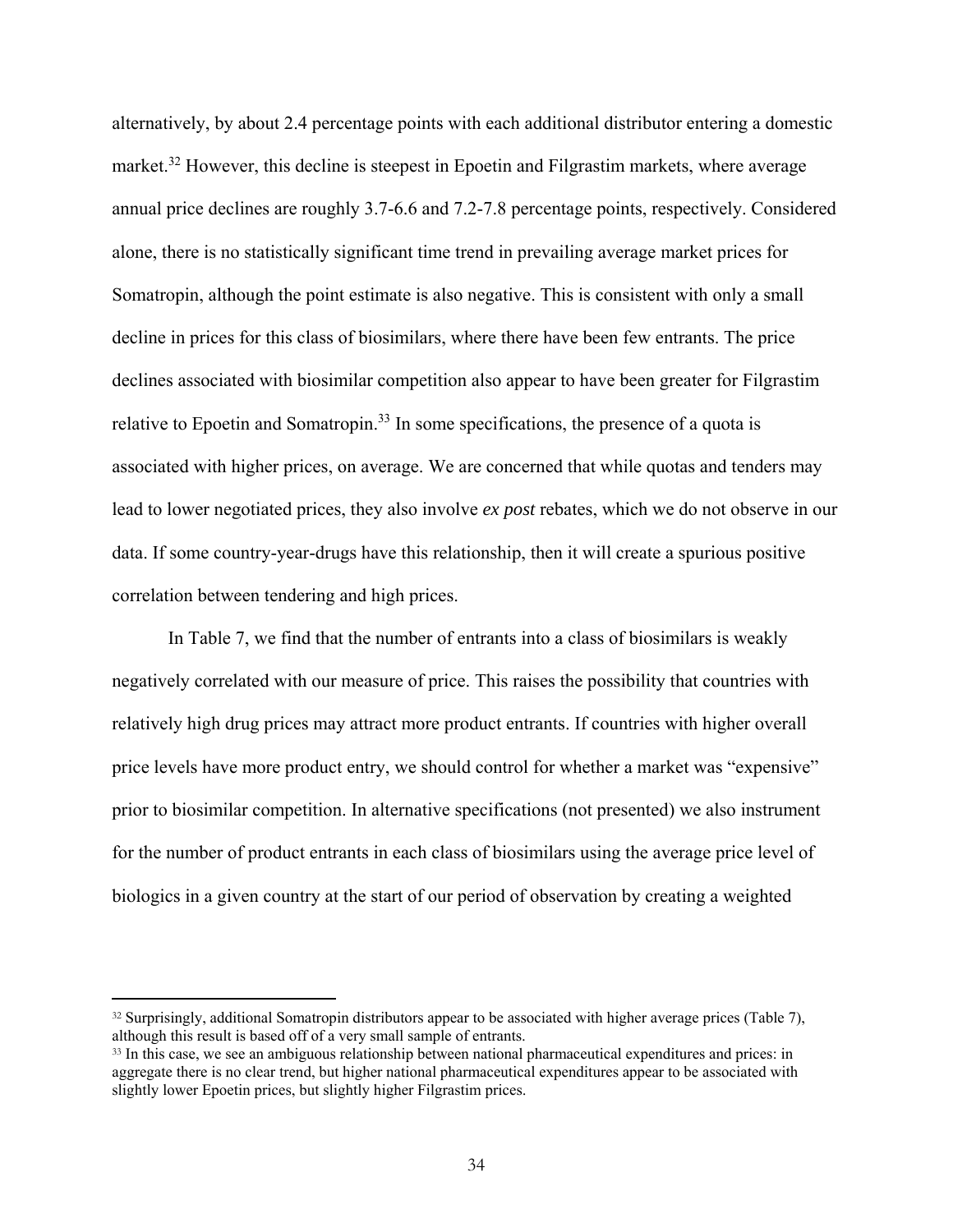average of reference product prices of three largest biologics that did not have biosimilar entry<sup>34</sup>. This price ratio approximates whether a country was a "high price market" for biologic drugs before biosimilar competition. The instrumental variables regressions result in predictive models of price that are qualitatively and quantitatively similar to those presented in Tables 6 and 7.

 Finally, Table 8 considers penetration of biosimilars as a share of total sales volume. Figure 2a shows that biosimilar volume increases over time, although, as noted above, the theory does not necessarily predict this trend, since competition may cause prices to fall even in the absence of take-up. This is also seen in Table 8, with, on average, a roughly 5.5 percentage point increase in biosimilar penetration with every passing year. There is a good deal of heterogeneity in this average increase in penetration across drug classes, with biosimilar Epoetin penetration growing at about 9 percentage points per year, biosimilar Filgrastim penetration growing at about 4.1 percentage points per year and biosimilar Somatropin penetration growing at about 2.6 percentage points per year. The penetration of biosimilar Epoetin is higher than for the other two classes of biosimilars in every year by an average of approximately 19 percentage points.

When moving from a setting with no tendering to a tender that guarantees the winner full demand, we observe that stronger tenders are, on average, associated with significantly higher rates of biosimilar penetration on the order of 14.6 percentage points, all else equal. This relationship is mainly driven by Epoetin although the point estimates for the other two drug classes, when modeled separately, are both positive. Finally, the number of non-procurement policies to encourage the use of biosimilars in a country and drug class is associated with higher rates of take-up overall, although these results are not statistically significant.

-

<sup>&</sup>lt;sup>34</sup> We identify these by looking at the largest biologics markets in all countries over the entire period of observation and taking the top three products, which were Etanercept (brand name Enbrel), Adalimumab (brand name Humira), and Infliximab (brand name Remicade).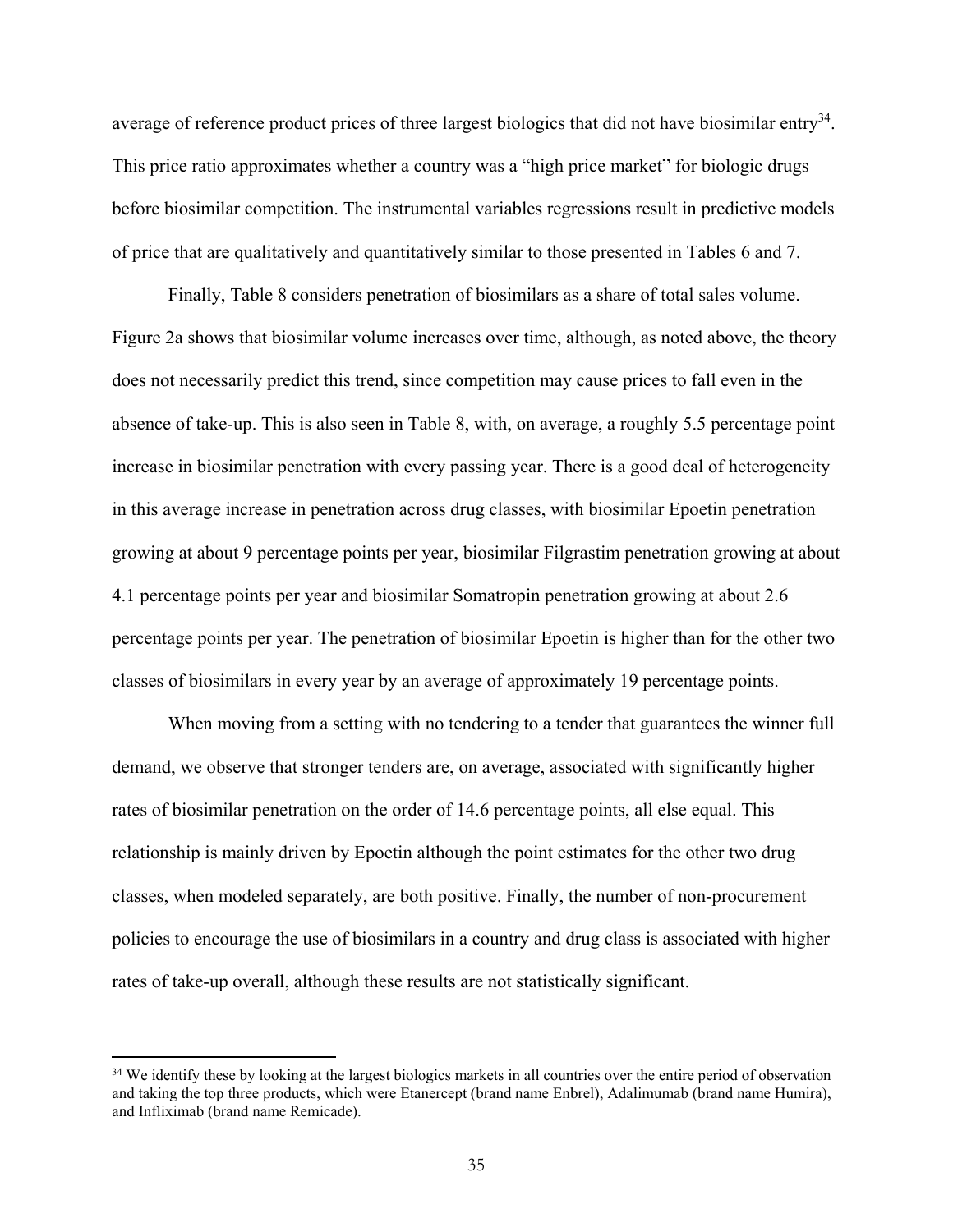One concern about using same-year policy and biosimilar sales data in our regression models is that the full impact of policies may lag their implementation. While we were careful in our data collection and survey wording to focus on only coding a policy as being in place in years in which it had been implemented, we tested for a delay in response to policies by using lagged independent variables. For example, if a country implemented tendering in 2008 and we were worried that we would not see the full impact of the tendering until 2009, we should regress 2009 entry (or price or penetration) on 2008 policies. In robustness tests, we checked all of our regression models for evidence of policy lags and found none; the results of lagged regressions were virtually indistinguishable from the main regressions presented here with respect to both the magnitude and statistical significance of the coefficients estimated.

Another concern may be that omitted variables influence entry decisions of biosimilar firms. Perhaps the most obvious example is a set of political economy questions regarding the existence of a domestic biopharmaceutical industry. For example, do we observe more biosimilar entry in countries with a domestic financial interest in the success of the biosimilar industry? We test for this by defining a binary indicator for "any biosimilar industry" which is equal to one when a firm within a given country is either a licensed manufacturer or marketing authorization holder. Thus, the indicator is positive for countries whose domestic firms stand to gain from biosimilar adoption. We find no clear evidence for the role of domestic industry in predicting adoption, and are therefore less concerned about this potential source of omitted variable bias.

Finally, we undertake a simple counterfactual analysis highlighting the cost savings achieved through biosimilars in Europe, and, perhaps more importantly, the potential cost savings that might be achieved in the presence of strong demand-side institutions. While rough, our back-of-the-envelope estimates suggest that the introduction of biosimilars likely resulted in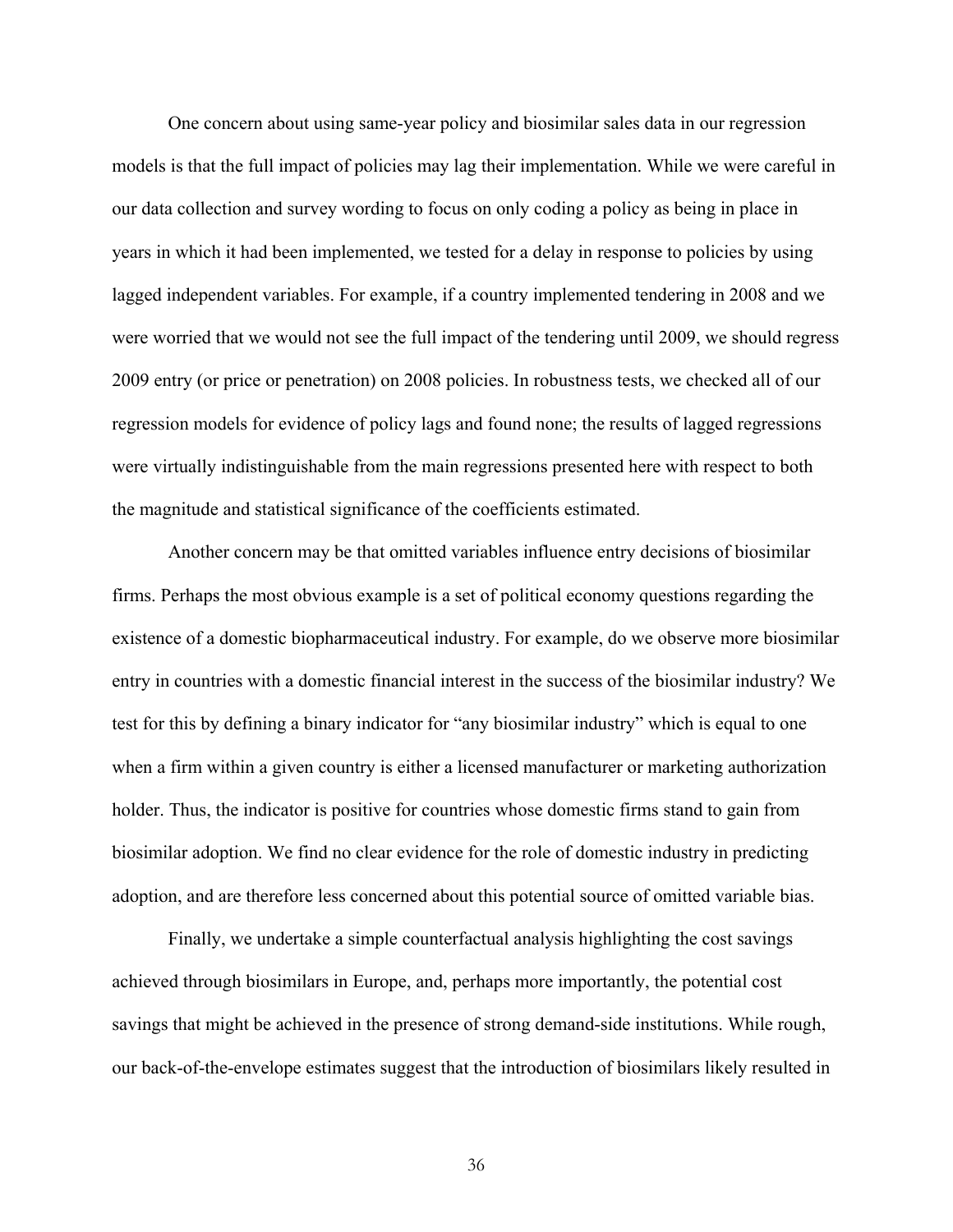savings of around \$1.5 billion in 2006 (pre-biosimilar adoption) U.S. dollars through 2014 in our sample of countries and years (Table 9). Looking forward, biosimilar competition has the potential to generate billions of dollars of savings annually in Europe and beyond, if additional drug classes experience biosimilar entry and if current rates of adoption continue.

## **6. CONCLUSIONS AND IMPLICATIONS FOR THE UNITED STATES**

We find that entry of both distributors and unique products increases over time and is higher for Epoetin biosimilars than for Filgrastim biosimilars or Somatropin biosimilars. Large markets attract more entrants.

We consider predictors of average product prices following biosimilar competition. Prevailing market prices fall over time at an average rate of about 3.5 percentage points per year following biosimilar entry, and this decline is even steeper in Epoetin and Filgrastim markets. In unreported regressions where the number of entrants is instrumented with national pharmaceutical expenditure, price declines are steeper when there are more biosimilar entrants and when the size of the tender population is larger, (however we do not have enough statistical power in the early data). Quotas for biosimilars seem to raise their prices in some cases, as one might expect if the quota regulation shifts out demand. Aggressive tendering reduces the price for Epoetin, the largest market with the most entry. We see the opposite effect for Somatropin, however, this is a small market with the least competitive activity. Overall, our results on prices are more tentative. We remain concerned that *ex post* rebates create either measurement error, or even a spurious positive correlation between tendering and high prices. This inability to see an accurate price makes it difficult to identify effects in a small sample.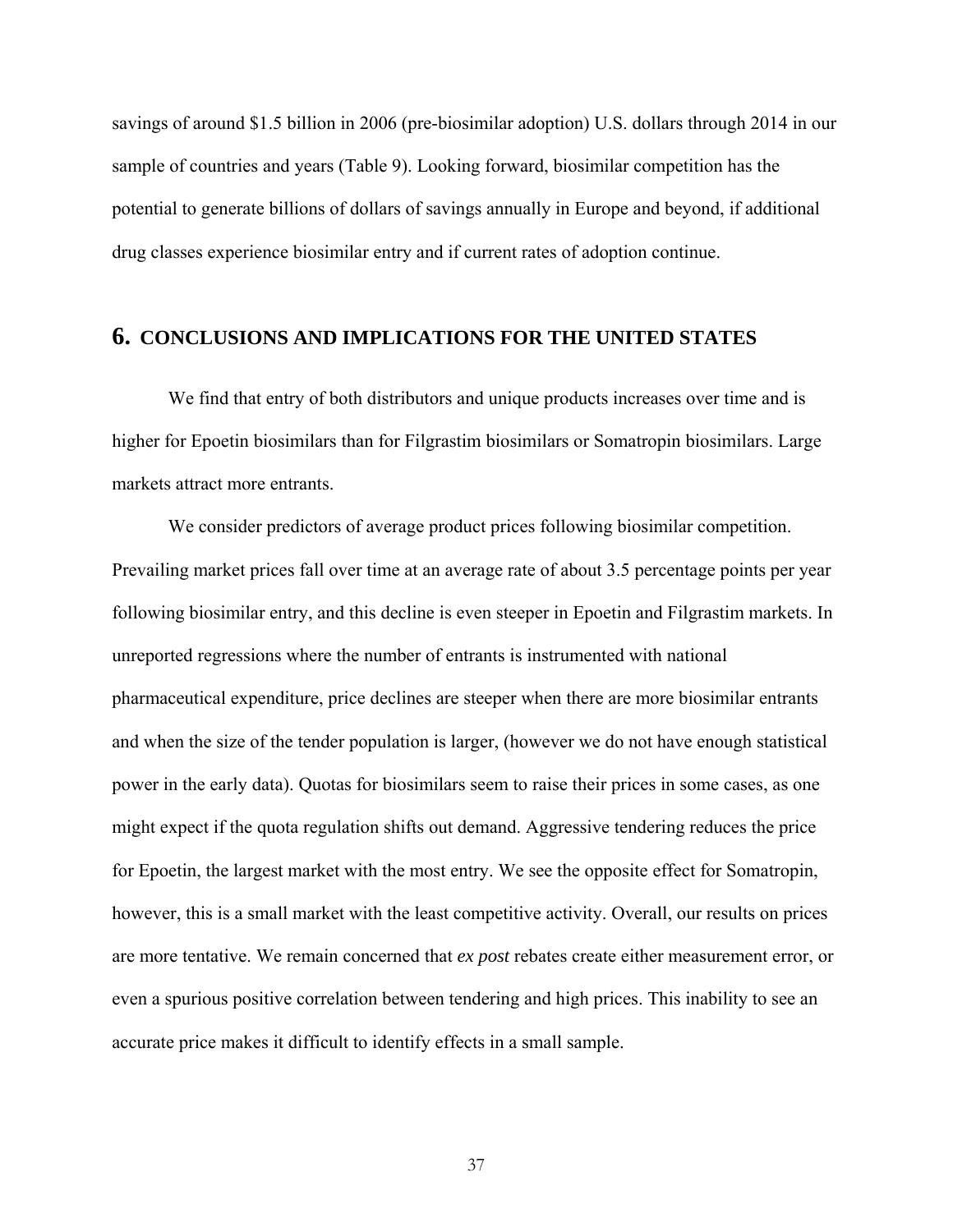We also examine penetration of biosimilars. There is a strong trend for biosimilars as a share of total sales to increase over time with, on average, a roughly 5.5 percentage point increase in biosimilar penetration with every passing year. There is a good deal of heterogeneity in this average increase in penetration, with biosimilar Epoetin penetration growing at about 9 percentage points per year, biosimilar Filgrastim penetration growing at about 4.1 percentage points per year and biosimilar Somatropin penetration growing at about 2.6 percentage points per year. Stronger tenders are, on average, associated with significantly higher rates of biosimilar penetration, and this relationship is mainly driven by Epoetin biosimilars.

Now that the United States has a small amount of biosimilar competition, how should U.S. policymakers structure payer institutions and policies in light of ten years of European experience? First, we assume that policy makers' goals are to create price competition for biologics and lower expenditures. Second, we assume that there will remain many settings in which a physician's prescription is required to switch patients from a reference product to a biosimilar.

In such a setting, procurement incentives will affect prices. If the biosimilar is simply available, the physician will not necessarily have an incentive to learn of its existence or prescribe it – especially if he or she knows the reference product well. Physician administered drugs (PADs) are often dispensed through Medicare part B, which is the part of Medicare that covers drugs administered by a physician during a physician visit. Medicare pays for PADs using a "J-code" that tracks the cost of the drug and reimburses the physician for it. If each version of a biologic has its own J-code, as is the case today, a physician has no incentive to use the biosimilar. If instead the physician were reimbursed for the least costly therapeutic among a set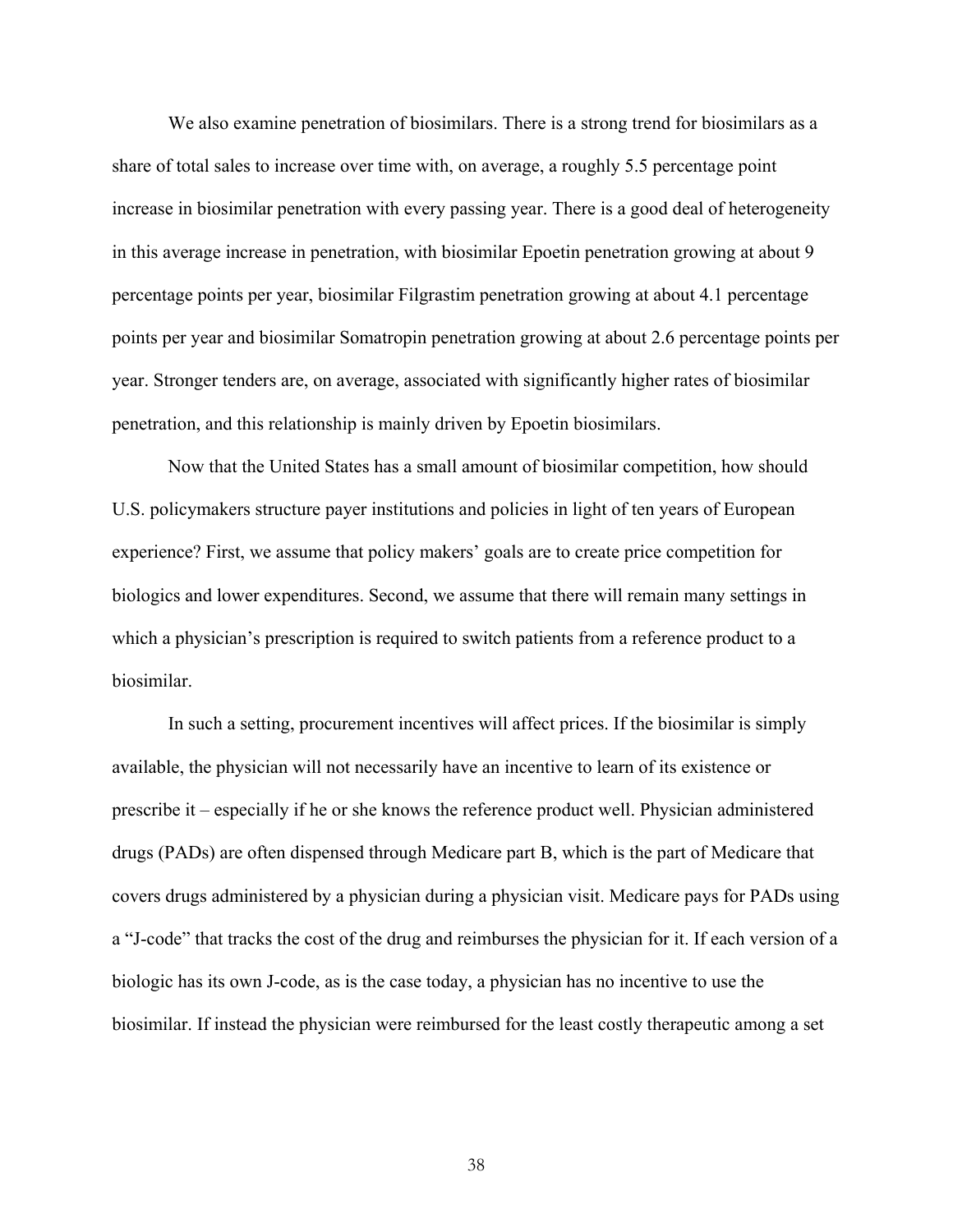of reference and follow-on products, he or she would seek out a low-cost option; and this, in turn, would stimulate manufacturers to compete on price.

Physician-administered drugs are not typically managed by a pharmacy benefits manager, and the medical benefit insurer may not be organizationally enabled to create competition among biosimilars and the reference product. Furthermore, a physician may need to purchase and store expensive biologics in his or her office until they are used by patients. But if those patients are covered by a variety of insurers, each with a different formulary, the physician may not physically be able to inventory all the different versions. Commercial payers who want to run strong formularies will have to work out the logistics of biosimilar distribution. In addition, those payers will have to establish a system that is more precise than J-codes to track which biosimilar product is being administered.35

One open policy question is the degree to which biosimilars will be judged to be "substitutable" vs. "interchangeable" in the United States. The strongest tenders (i.e. those for full demand) observed in European countries most represent interchangeability,<sup>36</sup> whereas other types of tendering more closely mimic the types of settings in which biosimilars are only seen as clinically substitutable. Once a biosimilar is interchangeable, existing U.S. institutions are likely to work well – largely because existing policies are set up for interchangeable small molecules. While it is still too early to know how and when interchangeability will be established and evolve in the U.S. context, draft regulatory guidance on interchangeability was released in early 2017 (FDA, 2017) and FDA policy makers have expressed the expectation that updated or final

 $\overline{a}$ 

<sup>&</sup>lt;sup>35</sup> The Center for Medicare and Medicaid Services (CMS) is considering J codes for provider-administered biosimilars under Medicare Part B and it is expected that private payers would follow suit (Sarpatwari, Avorn, and Kesselheim, 2015)

<sup>&</sup>lt;sup>36</sup> As defined in the United States as a situation that permits pharmacist substitution.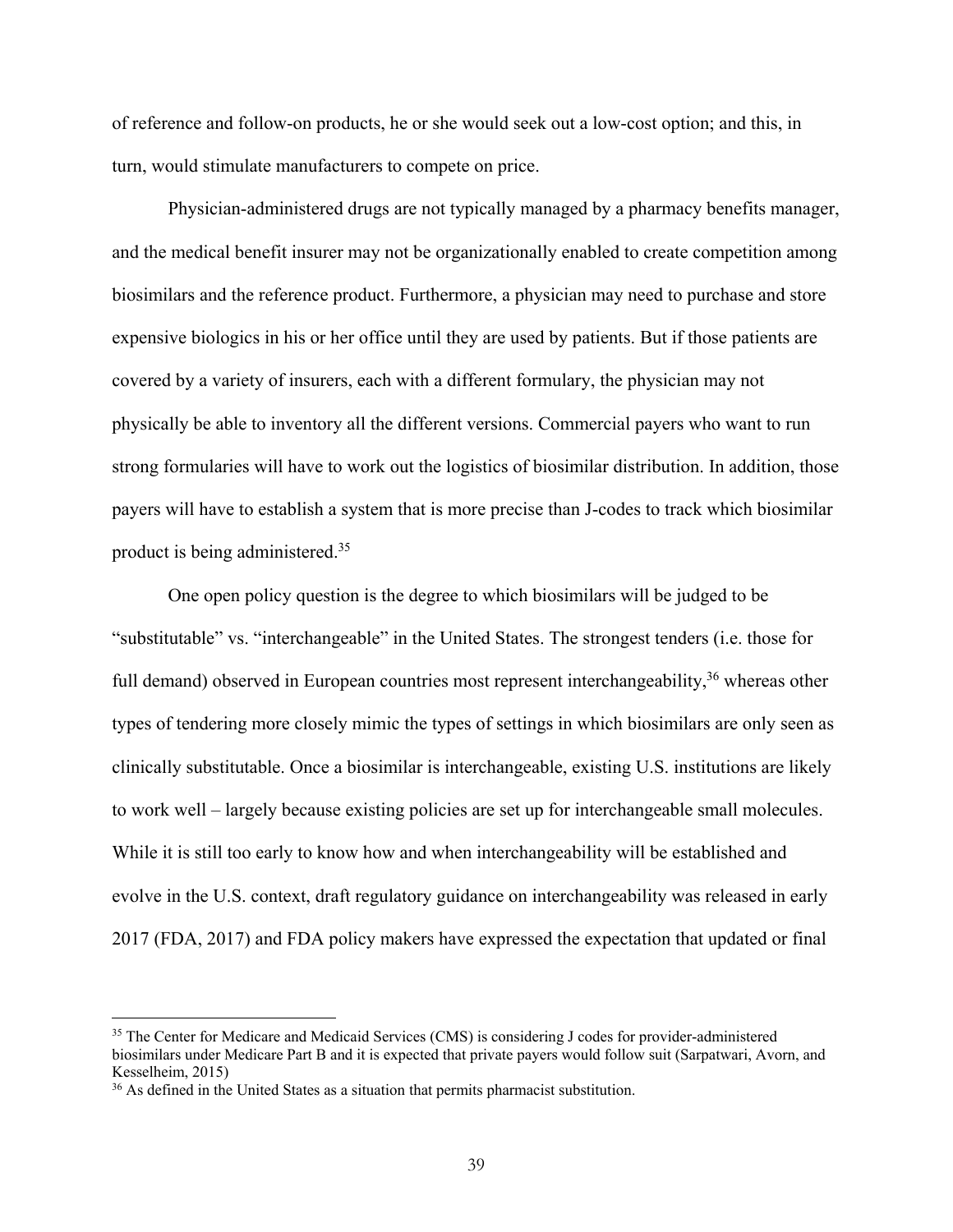guidance will be released by  $2019$ .<sup>37</sup> We find that stronger tenders are, on average, associated with about 14.6 percentage points higher biosimilar penetration (moving from a setting with no tendering to a tender that guarantees the winner full demand), so the issue of exchangeability is likely to have a large impact on U.S. adoption and therefore pharmaceutical expenditure. This will be especially true as additional biosimilar versions of high-cost therapies – including monoclonal antibodies such as Bevacizumab and Trastuzumab, widely used anti-cancer drugs, file for regulatory approval.<sup>38</sup>

In general, the current way we insure, reimburse, and deliver biologic drugs in the United States, makes it difficult for the insurer to bargain for a discount in return for instructing physicians to use a particular version of a biologic drug. Policy makers and commercial insurers in the U.S. will need to analyze their buying institutions and consider new policies and incentives if they would like to realize the full promise of biosimilar treatments.

 $\overline{a}$ 

<sup>37</sup> http://raps.org/Regulatory-Focus/News/2017/06/26/27969/FDA-Interchangeable-Biosimilar-Approvals-Expected-Within-2-Years/

<sup>38</sup> http://www.gabionline.net/Biosimilars/News/FDA-advisory-committee-to-review-bevacizumab-and-trastuzumabbiosimilars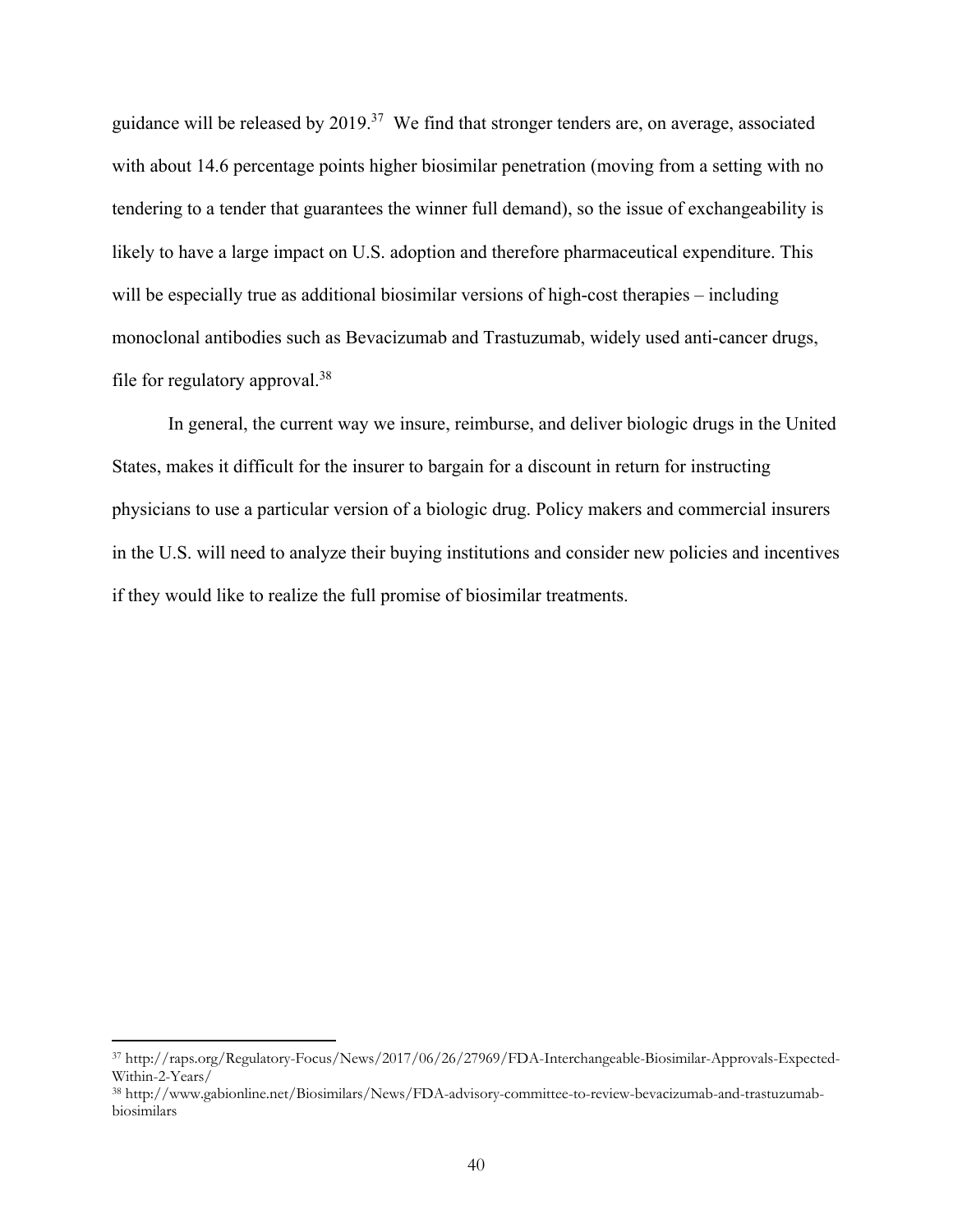#### **REFERENCES**

Acemoglu, Daron, and Joshua Linn. "Market Size in Innovation: Theory and Evidence from the Pharmaceutical Industry." Quarterly journal of economics 3 (2004): 1049-1090.

Averch, Harvey, and Leland L. Johnson. "Behavior of the firm under regulatory constraint." The American Economic Review 52.5 (1962): 1052-1069.

Berndt, Ernst R., and Mark R. Trusheim. "Biosimilar and Biobetter Scenarios for the US and Europe: What Should We Expect?." Biobetters. Springer New York, 2015. 315-360.

Berry, Steven T. "Estimation of a Model of Entry in the Airline Industry." Econometrica: Journal of the Econometric Society (1992): 889-917.

Bresnahan, Timothy F., and Peter C. Reiss. "Entry and competition in concentrated markets." Journal of Political Economy (1991): 977-1009.

Bulow, Jeremy. "The gaming of pharmaceutical patents." *Innovation policy and the economy* 4 (2004): 145-187.

Danzon, Patricia M., and Li‐Wei Chao. "Does Regulation Drive Out Competition in Pharmaceutical Markets?\*." The Journal of Law and Economics 43, no. 2 (2000): 311- 358.

DiMasi, Joseph A., and Henry G. Grabowski. "The cost of biopharmaceutical R&D: is biotech different?." Managerial and Decision Economics28, no. 4‐5 (2007): 469-479.

Dubois, Pierre, Olivier de Mouzon, Fiona Scot Morton, and Paul Seabright. "Market size and pharmaceutical innovation." The RAND Journal of Economics 46, no. 4 (2015): 844- 871.

Duggan, Mark and Fiona Scott Morton. "The Effect of Medicare Part D on Pharmaceutical Prices and Utilization." AER, vol. 100, no. 1, 2010. 590-607.

FDA. "Scientific Considerations in Demonstrating Biosimilariy to a Reference Product: Guidance for Industry". Food and Drug Administration. April, 2015.

FDA. "Considerations in Demonstrating Interchangeability With a Reference Product; Draft Guidance". Food and Drug Administration. January, 2017.

FTC. "In Response to a Request for Comments on Its Guidance for Industry on the "Nonproprietary Naming of Biological Products; Draft Guidance for Industry; Availability"." [Docket No. FDA-2013-D-1543]2. 80 Fed. Reg. 52296. Submitted on October 27, 2015

Ganslandt, Mattias, and Keith E. Maskus. "Parallel imports and the pricing of pharmaceutical products: evidence from the European Union." Journal of health economics 23, no. 5 (2004): 1035-1057.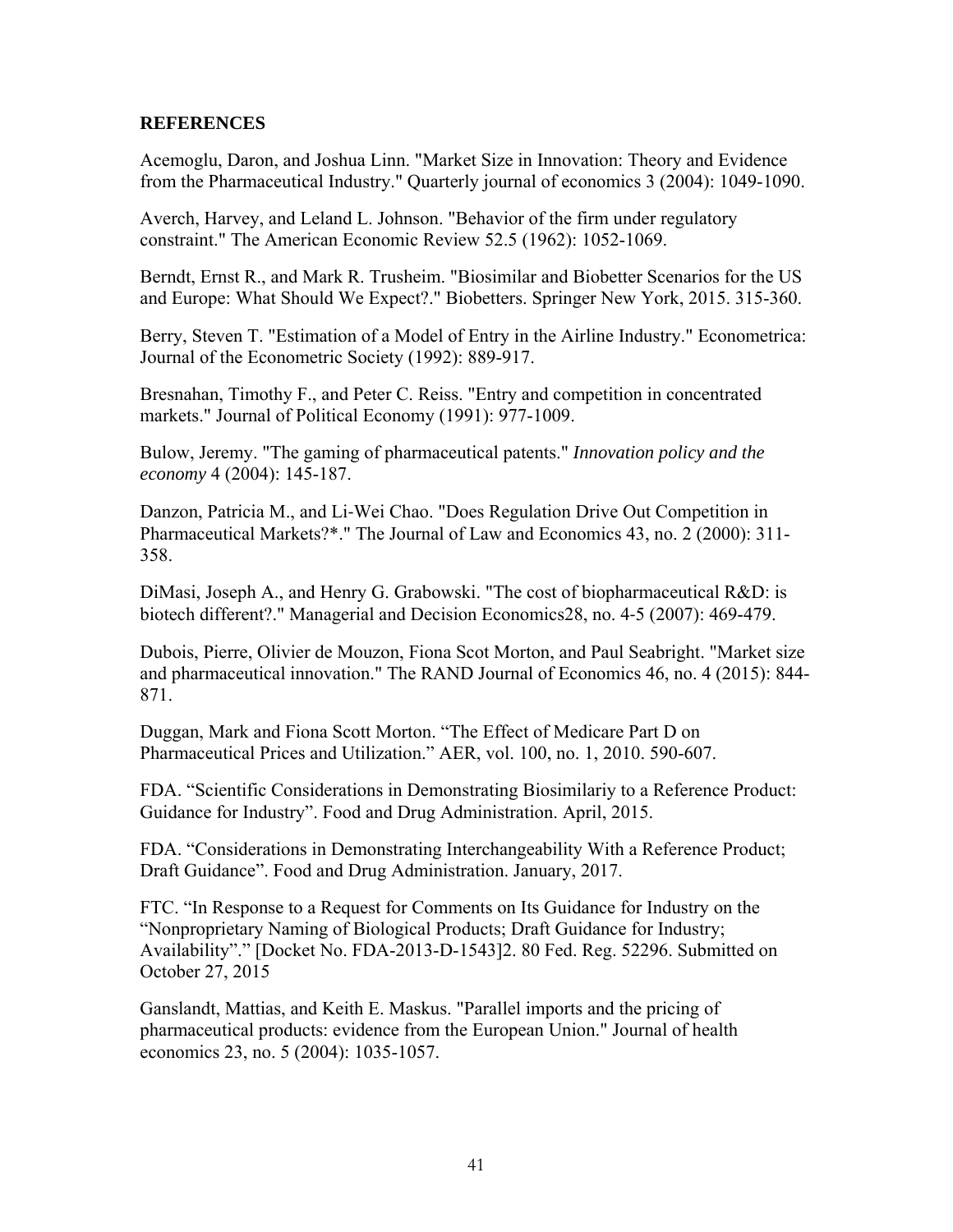Grabowski, Henry G., David B. Ridley, and Kevin A. Schulman. "Entry and competition in generic biologics." Managerial and Decision Economics28, no. 4‐5 (2007): 439-451.

Grabowski, Henry, Iain Cockburn, and Genia Long. "The market for follow-on biologics: how will it evolve?." Health Affairs 25.5 (2006): 1291-1301.

Grabowski, Henry, and John Vernon. "Longer patents for lower imitation barriers: The 1984 Drug Act." The American Economic Review 76, no. 2 (1986): 195-198.

Grabowski, Henry. "Follow-on biologics: data exclusivity and the balance between innovation and competition." Nature Reviews Drug Discovery7.6 (2008): 479-488.

Hamburg, Margaret A. "Celebrating 30 years of easier access to cost-saving generic drugs." Posted on September 24, 2014 by *FDA Voice* <http://blogs.fda.gov/fdavoice/index.php/2014/09/celebrating-30-years-of-easier-accessto-cost-saving-generic-drugs>.

IMS Institute for Healthcare Informatics. (2016). Medicines Use and Spending in the U.S. – A Review of 2015 and Outlook to 2020.

Inderst, Roman, and Tommaso Valletti. "Price discrimination in input markets." The RAND Journal of Economics 40, no. 1 (2009): 1-19.

Kozlowski, Steven, Janet Woodcock, Karen Midthun, and Rachel Behrman Sherman. "Developing the nation's biosimilars program." *New England Journal of Medicine* 365, no. 5 (2011): 385-388.

Kyle, Margaret K. "Pharmaceutical price controls and entry strategies." The Review of Economics and Statistics 89, no. 1 (2007): 88-99.

Laffont, Jean-Jacques, and Jean Tirole. A theory of incentives in procurement and regulation. MIT press, 1993.

MacNeil, J.S. and Douglas, F., 2007. Challenges to Establishing a Regulatory Framework for Approving Follow-on Biologics: A Background Paper. *DRAFT Manuscript, MIT Center for Biological Innovation*.

Manheim, Bruce S., Patricia Granahan, and Kenneth J. Dow. "'Follow-On Biologics': Ensuring Continued Innovation In The Biotechnology Industry." Health Affairs 25.2 (2006): 394-404.

PhRMA. (Fall 2015). "Biosimilars Naming: Why Terminology Matters and Where It Stands."

Reiffen, David, and Michael R. Ward. "Generic drug industry dynamics." *The Review of Economics and Statistics* 87, no. 1 (2005): 37-49.

Rovira, J., et. al. The impact of biosimilars' entry in the EU market. Granada (Spain): Andalusian School of Public Health, 2011.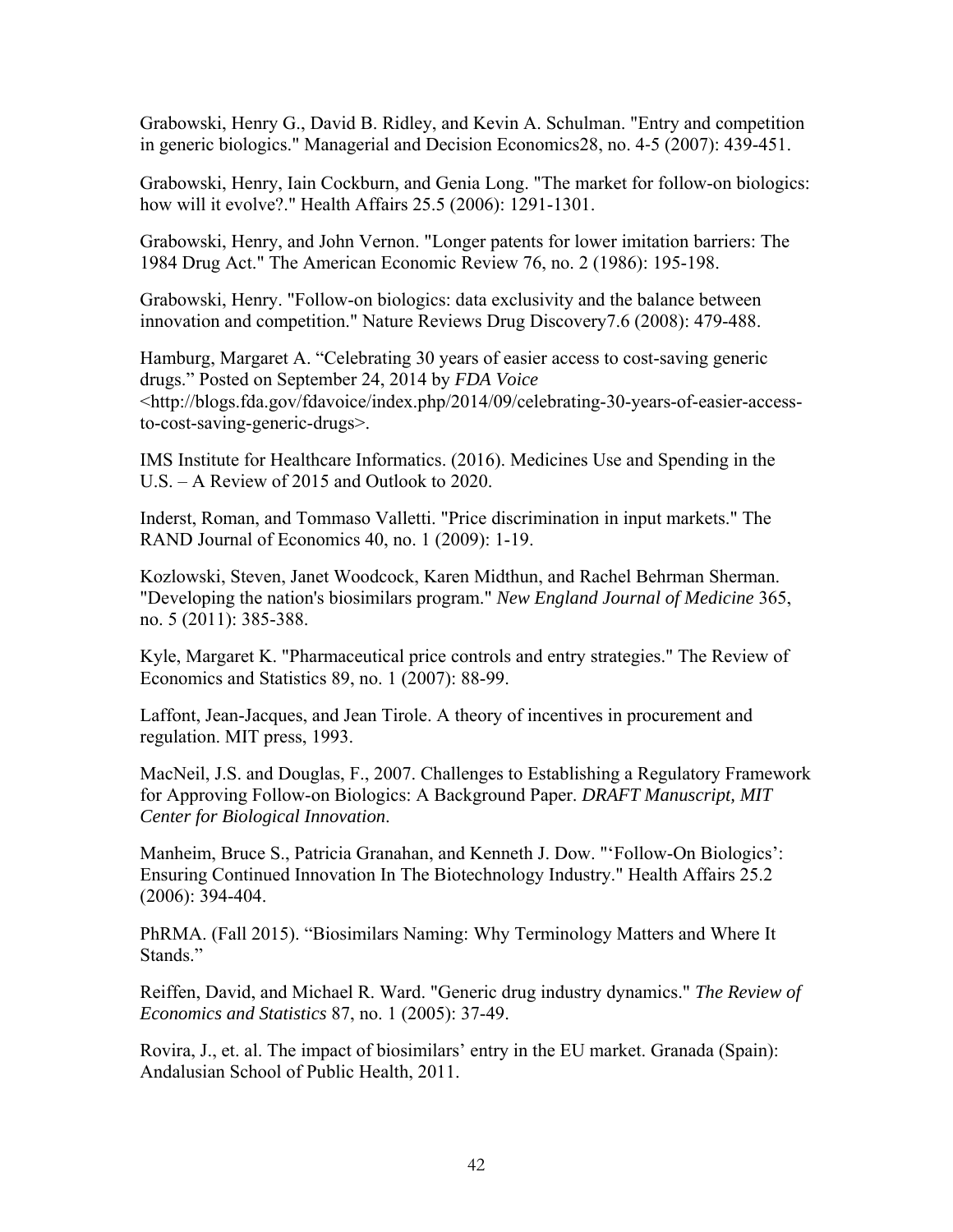Sarpatwari, Ameet, Jerry Avorn, and Aaron S. Kesselheim. "Progress and hurdles for follow-on biologics." New England Journal of Medicine 372.25 (2015): 2380-2382.

Scott Morton, Fiona M. "Entry decisions in the generic pharmaceutical industry." The Rand journal of economics (1999): 421-440.

Scott Morton, Fiona M. "Barriers to entry, brand advertising, and generic entry in the US pharmaceutical industry." *International Journal of Industrial Organization* 18, no. 7  $(2000): 1085 - 1104.$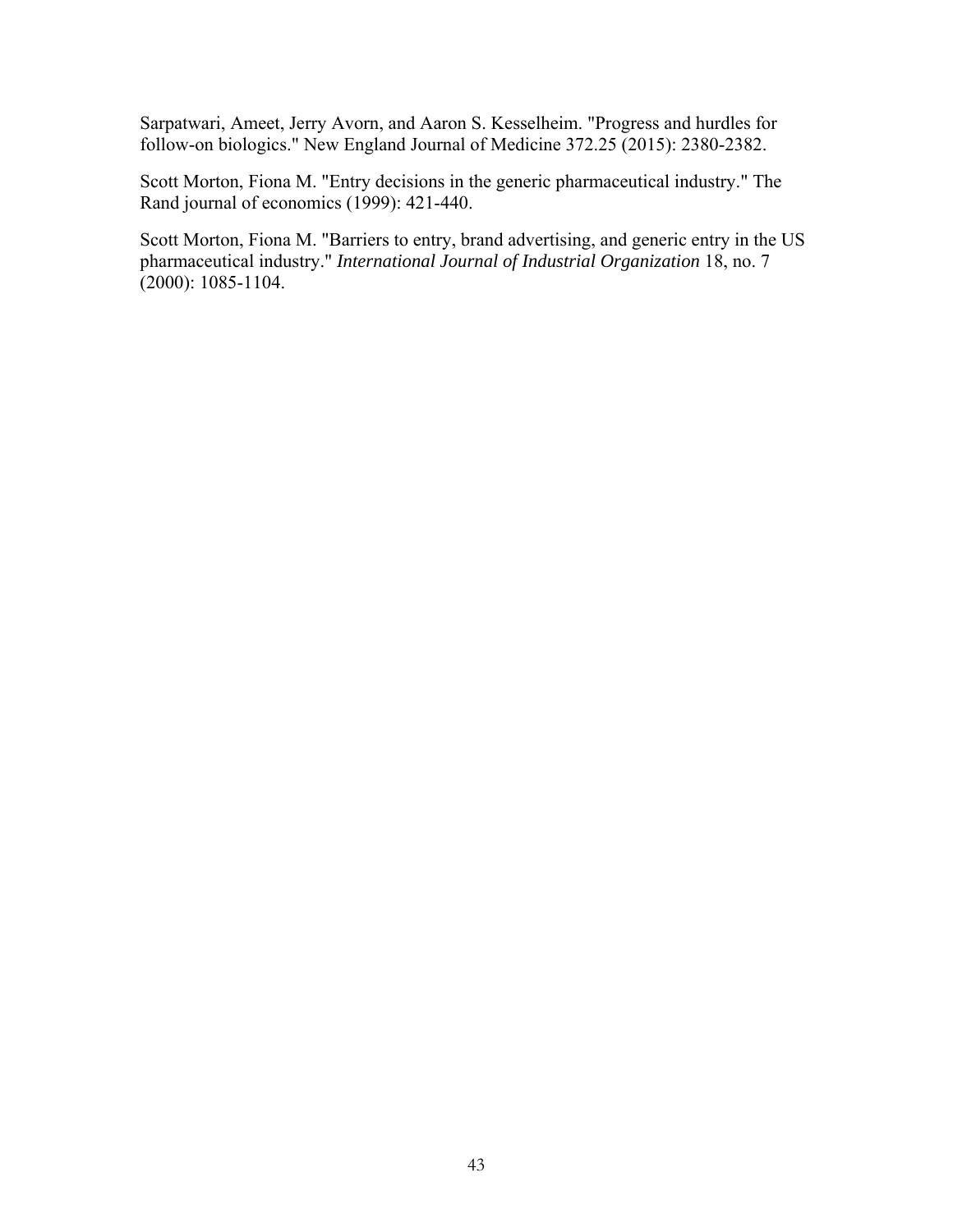## **Figures and Tables:**



**Figure 1: Biosimilar share of total unit sales (2014 or most recent year)**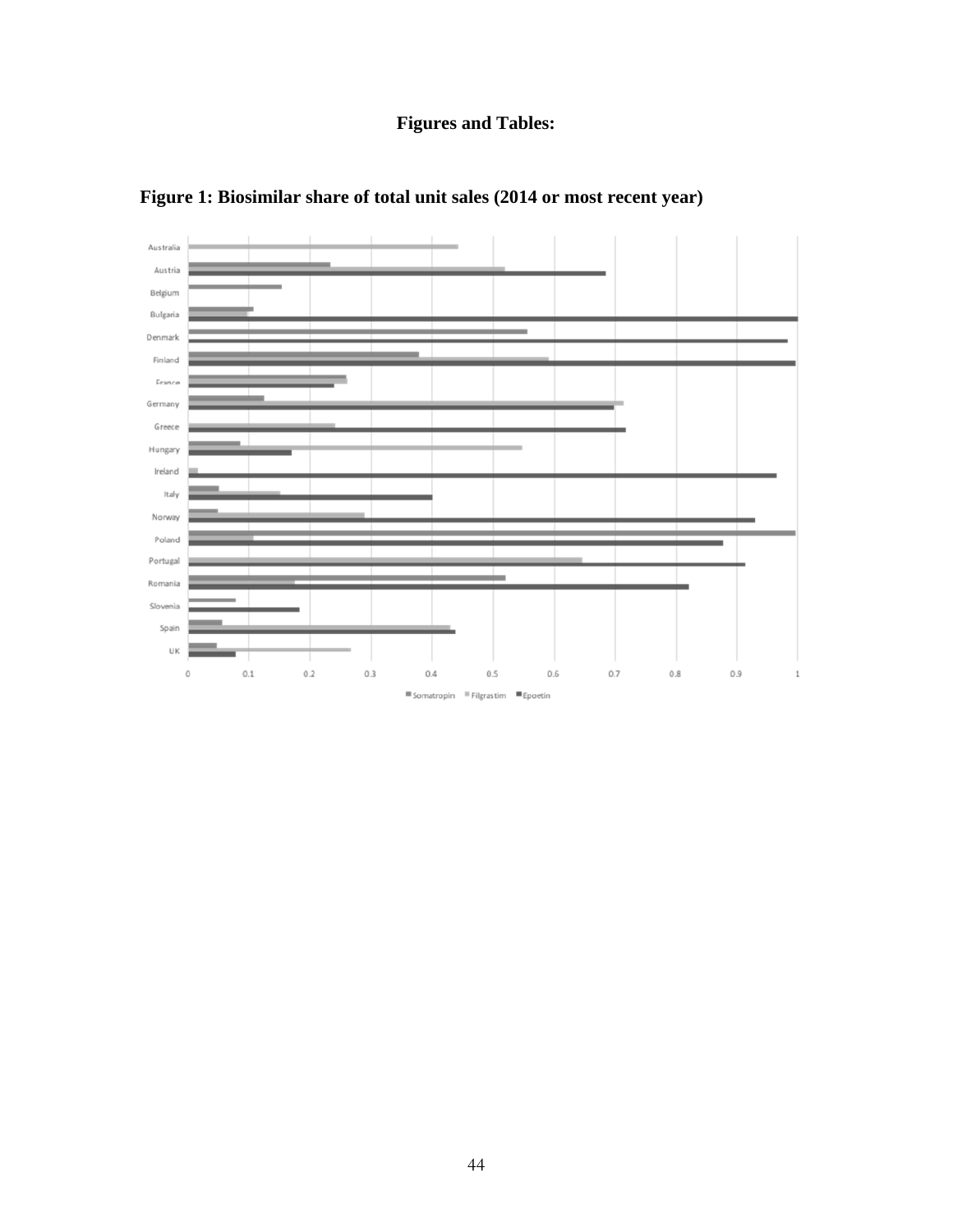





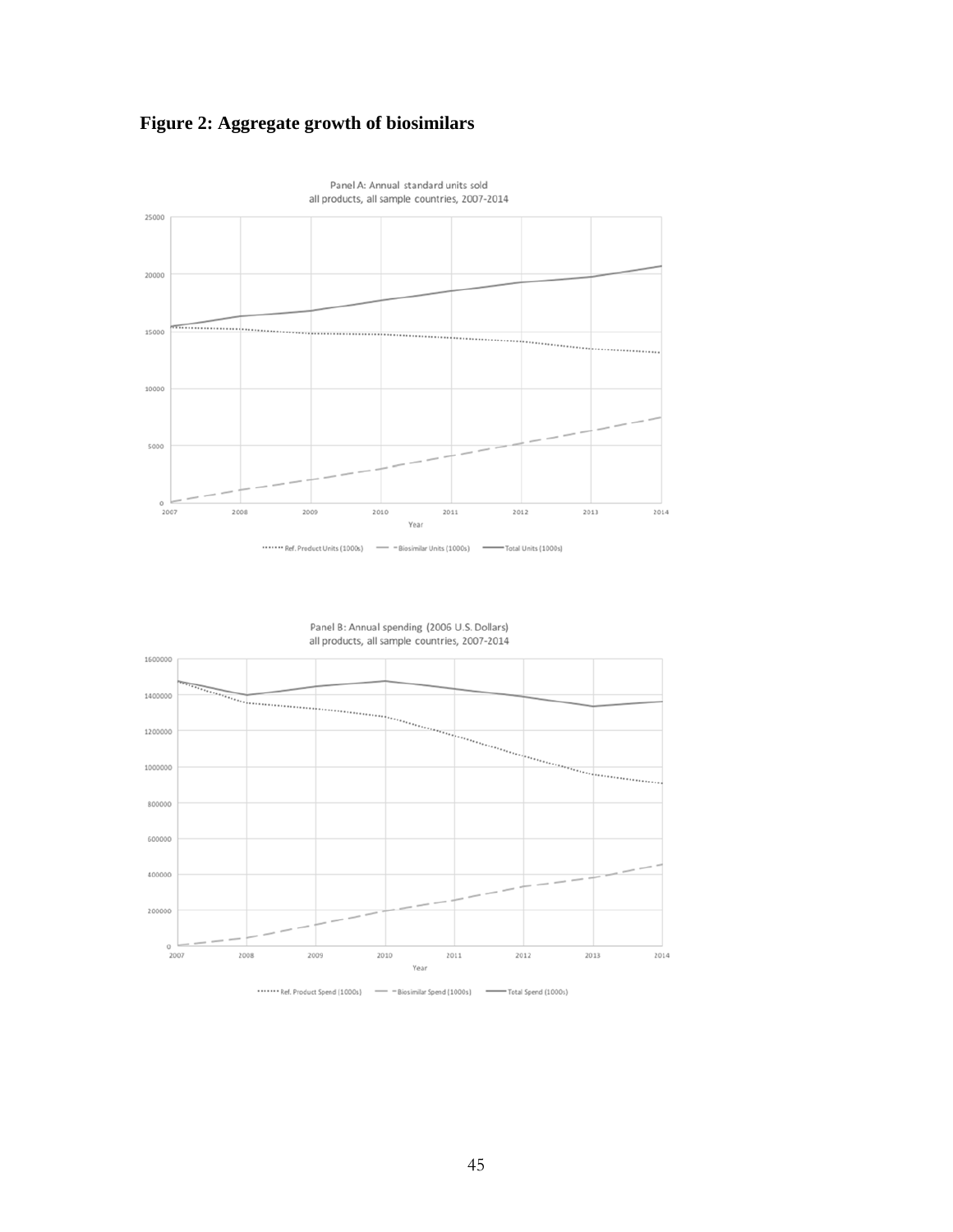

 $\circ$ 

products .....

· distributors

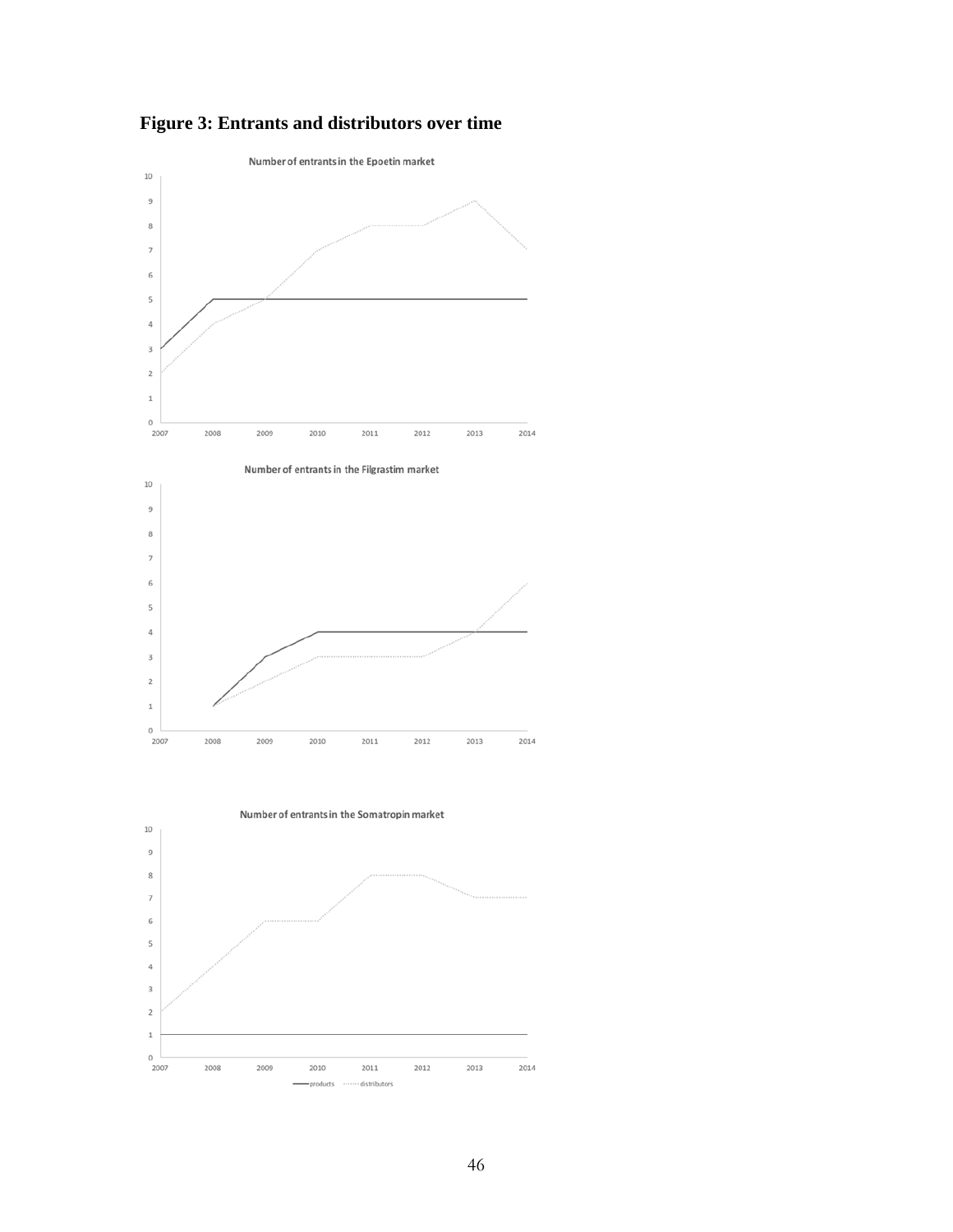| Active Substance | <b>International Product</b><br>Name | Indication(s)                                                          | EMA Approval<br>Month / Year | Number of countries Number of<br>with any entry | distributors in sample |
|------------------|--------------------------------------|------------------------------------------------------------------------|------------------------------|-------------------------------------------------|------------------------|
| Somatropin       | Omnitrope                            | Dwarfism, Pituitary; Prader-Willi Syndrome; Turner Syndrome            | 04/2006                      | 19                                              | 11                     |
| Somatropin       | Valtropin                            | Dwarfism, Pituitary; Turner Syndrome                                   | 04/2006                      |                                                 |                        |
| Epoetin Alfa     | Binocrit                             | Anemia; Kidney Failure, Chronic                                        | 08/2007                      | 19                                              |                        |
| Epoetin Alfa     | Abseamed                             | Anemia; Cancer; Kidney Failure, Chronic                                | 08/2007                      |                                                 |                        |
| Epoetin Alfa     | Epoetin Alfa Hexal                   | Anemia; Cancer; Kidney Failure, Chronic                                | 08/2007                      |                                                 |                        |
| Epoetin Zeta     | Silapo                               | Anemia; Blood Transfusion, Autologous; Cancer; Kidney Failure, Chronic | 12/2007                      |                                                 |                        |
| Epoetin Zeta     | Retacrit                             | Anemia; Blood Transfusion, Autologous; Cancer; Kidney Failure, Chronic | 12/2007                      | 19                                              |                        |
| Filgrastim       | Tevagrastim                          | Cancer; Hematopoietic Stem Cell Transplantation; Neutropenia           | 09/2008                      |                                                 |                        |
| Filgrastim       | Filgrastim Ratiopharm                | Cancer; Hematopoietic Stem Cell Transplantation; Neutropenia           | 09/2008                      |                                                 |                        |
| Filgrastim       | Ratiograstim                         | Cancer; Hematopoietic Stem Cell Transplantation; Neutropenia           | 09/2008                      | 13                                              |                        |
| Filgrastim       | Biograstim                           | Cancer; Hematopoietic Stem Cell Transplantation; Neutropenia           | 09/2008                      |                                                 |                        |
| Filgrastim       | Zarzio                               | Cancer; Hematopoietic Stem Cell Transplantation; Neutropenia           | 02/2009                      |                                                 |                        |
| Filgrastim       | Filgrastim Hexal                     | Cancer; Hematopoietic Stem Cell Transplantation; Neutropenia           | 06/2009                      |                                                 |                        |
| Filgrastim       | Nivestim                             | Cancer; Hematopoietic Stem Cell Transplantation; Neutropenia           | 08/2010                      | 19                                              |                        |

## **Table 1: List of biosimilars in sample by EMA approval date**

Source: http://www.ema.europa.eu, MIDAS, authors' own analysis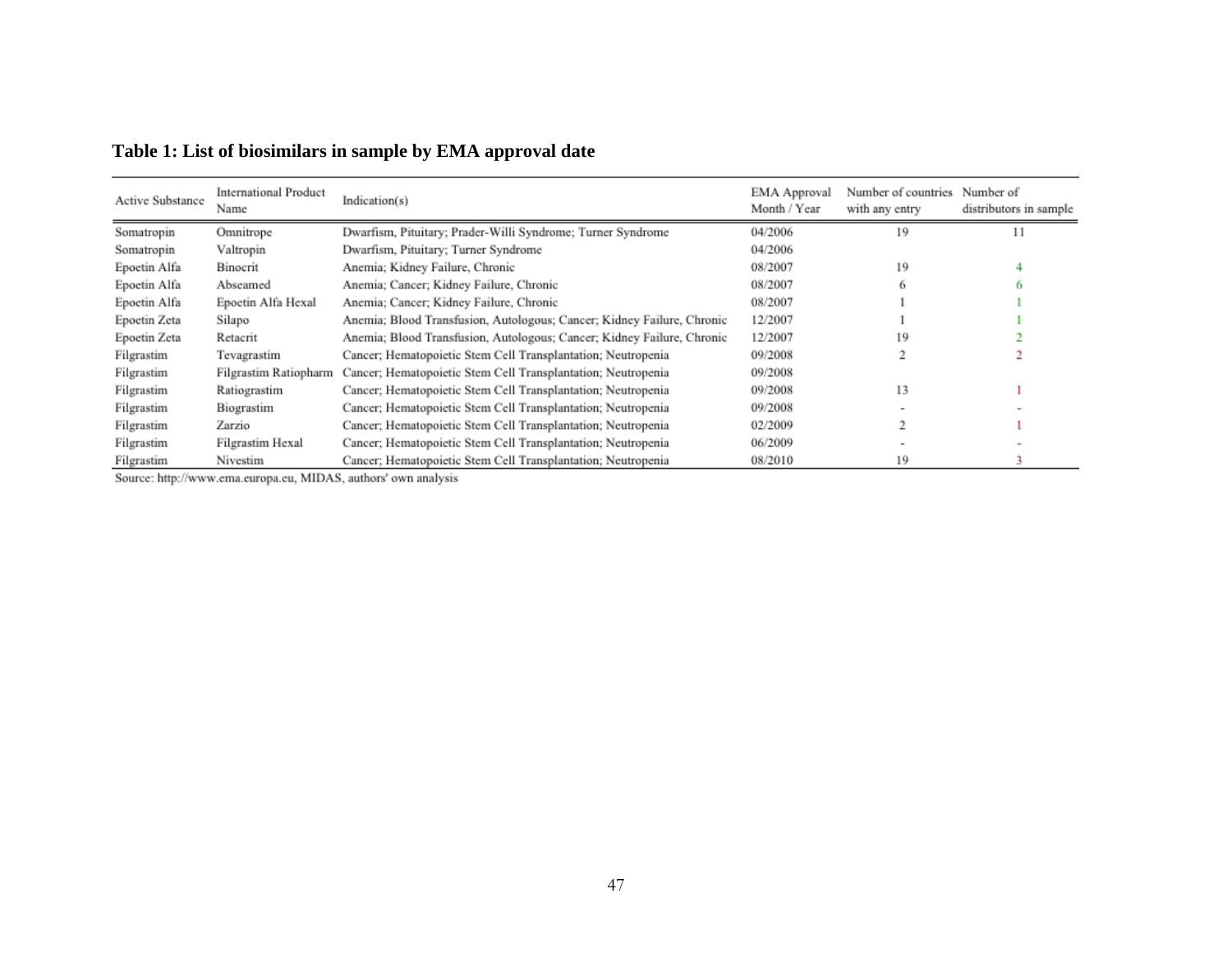|      | Epoetin |            | Filgrastim |                  | Somatropin |            |  |
|------|---------|------------|------------|------------------|------------|------------|--|
|      | Total   | Biosimilar |            | Total Biosimilar | Total      | Biosimilar |  |
| 2007 | 731,241 | 1,498      | 323,563    | 0                | 424,140    | 4,030      |  |
| 2008 | 664.266 | 31.114     | 301,305    | 451.4976         | 433,877    | 13,737     |  |
| 2009 | 671,955 | 65.319     | 307,202    | 28,998           | 465,462    | 25,982     |  |
| 2010 | 666,872 | 95,000     | 324,663    | 56.542           | 485,439    | 44.491     |  |
| 2011 | 640,325 | 129,940    | 329,584    | 66.193           | 461,851    | 61,957     |  |
| 2012 | 619,700 | 158,407    | 329,687    | 80,222           | 439,741    | 93,514     |  |
| 2013 | 614.329 | 189,529    | 328,663    | 91,773           | 393,782    | 98,515     |  |
| 2014 | 623,509 | 231,793    | 350,407    | 109,689          | 387,801    | 112,556    |  |

**Table 2: Biosimilar sales by class and year in 2006 U.S. Dollars, all sample countries** 

## **Table 3: Biosimilar market and procurement details (averages across all years)**

|                                                                                | Epoetin |      | <b>Filgrastim Somatropis</b> |
|--------------------------------------------------------------------------------|---------|------|------------------------------|
| <b>IMS</b> Data                                                                |         |      |                              |
| Average number of distributors per country year                                | 1.41    | 0.99 | 0.84                         |
| Average number of products per country year                                    | 2.02    | 1.59 | 1                            |
| Average relative price: biosimilar (current) vs. reference product (base year) | 0.93    | 0.61 | 1.38                         |
| Average mid 90% relative price: biosim (current) vs. ref product (base year)   | 0.86    | 0.65 | 1.12                         |
| Average relative price: average (current) vs. reference product (base year)    | 0.96    | 0.81 | 0.98                         |
| Average fraction of biosimilar sales                                           | 0.29    | 0.13 | 0.09                         |
| <b>Tenders</b>                                                                 |         |      |                              |
| Average size of tender population (millions)                                   | 1.09    | 1.09 | 2.84                         |
| Country-years with tendering                                                   | 0.94    | 0.93 | 0.87                         |
| Country-years for which winner of unit tender gets new patients                | 0.71    | 0.7  | 0.65                         |
| Country-years for which winner of unit tender gets all demand                  | 0.59    | 0.59 | 0.53                         |
| Average tender strength (0 [none] - 1 [winner takes all])                      | 0.75    | 0.75 | 0.69                         |
| Interaction of tender strength * tender size (millions)                        | 0.12    | 0.12 | 0.16                         |
| Other incentive and policies                                                   |         |      |                              |
| Country-years with non-financial physician pressure to use biosimilar          | 0.46    | 0.46 | 0.46                         |
| Country-years with physician financial incentive(s) to use biosimilar          | 0.3     | 0.3  | 0.3                          |
| Country-years with any physician education about biosimilars                   | 0.27    | 0.28 | 0.27                         |
| Country-years with any public/patient education                                | 0.12    | 0.13 | 0.12                         |
| Country-years with any domestic biosimilar effectiveness study                 | 0.16    | 0.19 | 0.16                         |
| Country-years with any biosimilar quota                                        | 0.14    | 0.09 | 0.09                         |
| Average number of non-procurement incentives to use biosimilars                | 1.3     | 1.35 | 1.3                          |
|                                                                                |         |      |                              |
| <b>Market Size Indicators</b>                                                  |         |      | All                          |
| GDP (2010 USD\$), trillions                                                    |         |      | 0.79                         |
| Average pharmaceutical expenditure as a % of GDP                               |         |      | 1.70%                        |
| National pharma expenditure (billions)                                         |         |      | 12.49                        |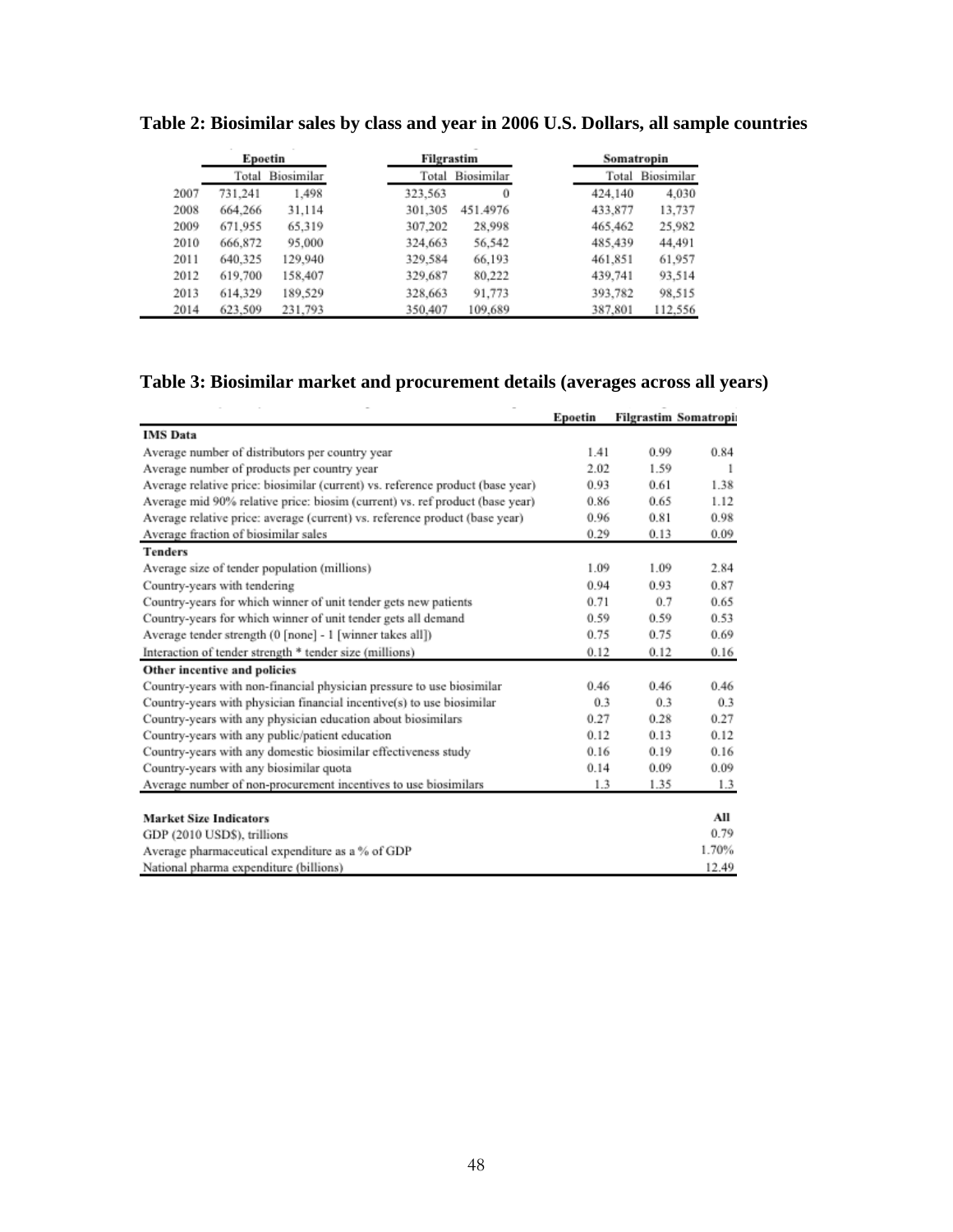| country   | Epoetin |       | <b>Filgrastim Somatropin</b> |
|-----------|---------|-------|------------------------------|
| Australia | 212.9   | 136.3 | 100.0                        |
| Austria   | 50.6    | 130.1 | 114.3                        |
| Belgium   | 211.9   | 112.3 | 126.7                        |
| Bulgaria  | 25.0    | 99.3  | 50.6                         |
| Denmark   | 275.2   | 115.5 | 140.5                        |
| Finland   | 210.1   | 93.6  | 154.3                        |
| France    | 151.7   | 142.2 | 198.7                        |
| Germany   | 100.0   | 154.1 | 207.1                        |
| Greece    | 144.0   | 95.2  | 140.0                        |
| Hungary   | 51.7    | 78.1  | 116.7                        |
| Ireland   | 290.1   | 114.8 | 62.2                         |
| Italy     | 168.7   | 89.0  | 52.4                         |
| Latvia    | 73.3    | 157.7 | 83.6                         |
| Lithuania | 34.7    | 63.4  | 87.6                         |
| Norway    | 94.0    | 100.0 | 71.7                         |
| Poland    | 19.9    | 66.4  | 31.6                         |
| Portugal  | 24.6    | 82.5  | 109.8                        |
| Romania   | 60.5    | 66.6  | 49.9                         |
| Slovakia  | 190.3   | 172.4 | 136.3                        |
| Slovenia  | 37.4    | 132.0 | 138.9                        |
| Spain     | 190.6   | 69.8  | 91.9                         |
| Sweden    | 72.0    | 108.9 | 88.3                         |
| UK        | 192.9   | 55.2  | 80.4                         |

| Table 4: Unit price as a % of Median sample price for reference products, 2007* |  |
|---------------------------------------------------------------------------------|--|
|---------------------------------------------------------------------------------|--|

with the exception of Portugal (base year = for Epoetin and 2010 for Filgrastim) and Greece (base year =  $2008$  for Somatropin)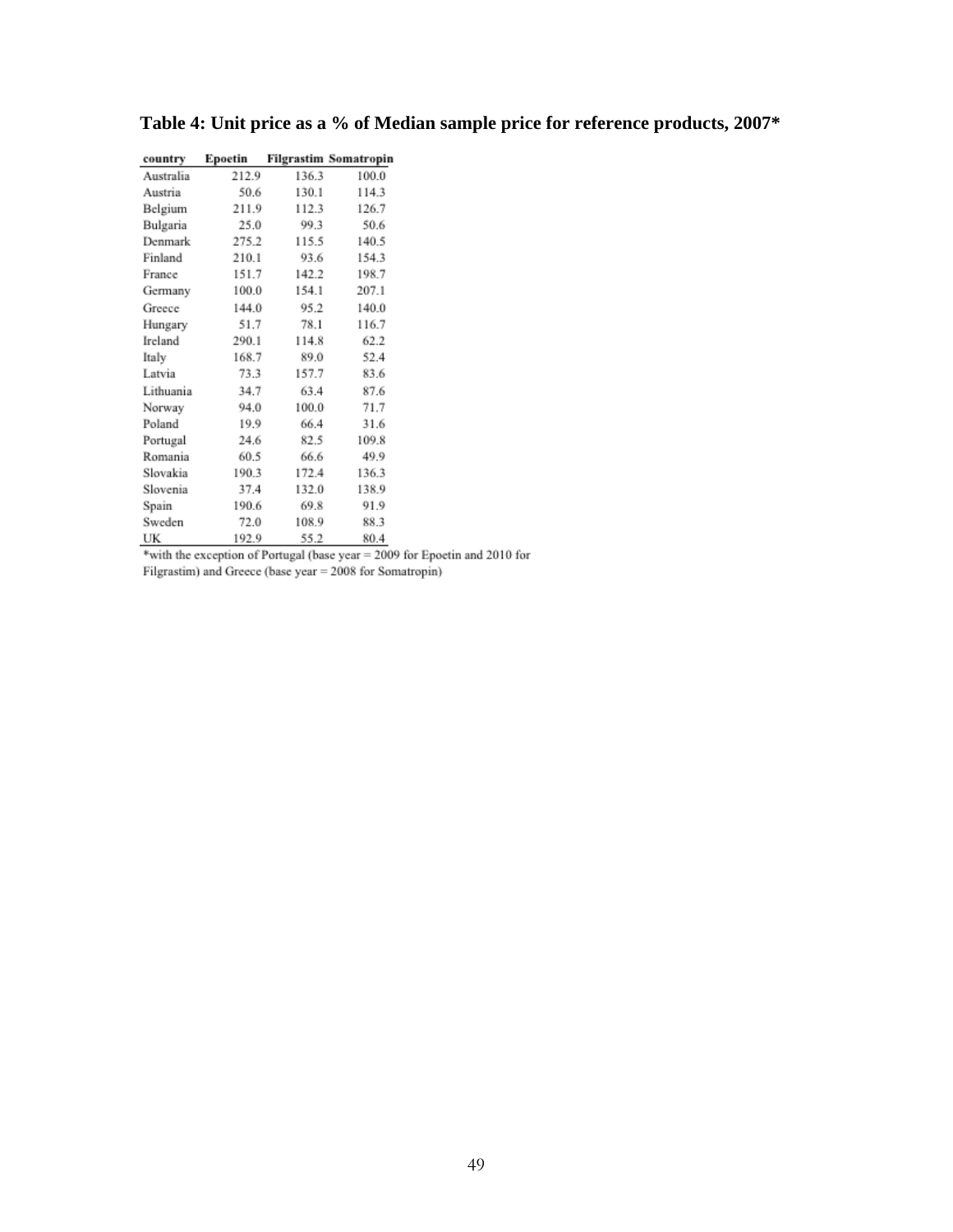|                                                         | Outcome $=$ # of distributors at country-year-biosimilar level |           |            | Outcome $=$ # of products at country-year-biosimilar level |             |          |            |            |
|---------------------------------------------------------|----------------------------------------------------------------|-----------|------------|------------------------------------------------------------|-------------|----------|------------|------------|
|                                                         | <b>Full Sample</b>                                             | Epoetin   | Filgrastim | Somatropin                                                 | Full Sample | Epoetin  | Filgrastim | Somatropin |
| Years since biosimilar approval                         | $0.176**$                                                      | $0.192**$ | $0.226**$  | $0.108**$                                                  | $0.028**$   | 0.025    | $0.076**$  | 0.000      |
|                                                         | (0.020)                                                        | (0.027)   | (0.030)    | (0.025)                                                    | (0.008)     | (0.019)  | (0.017)    | (0.000)    |
| Epoetin                                                 | $0.486**$                                                      |           |            |                                                            | $0.712**$   |          |            |            |
|                                                         | (0.180)                                                        |           |            |                                                            | (0.092)     |          |            |            |
| Filgrastim                                              | 0.239                                                          |           |            |                                                            | $0.494**$   |          |            |            |
|                                                         | (0.214)                                                        |           |            |                                                            | (0.088)     |          |            |            |
| National pharma expenditure (billions)                  | $0.026**$                                                      | $0.022**$ | $0.022**$  | $0.037**$                                                  | $0.009**$   | $0.012*$ | $0.012**$  | 0.000      |
|                                                         | (0.007)                                                        | (0.007)   | (0.005)    | (0.009)                                                    | (0.003)     | (0.005)  | (0.003)    | (0.000)    |
| Any biosimilar quota                                    | 0.135                                                          | 0.307     | 0.012      | 0.062                                                      | 0.169       | 0.189    | $-0.063$   | 0.000      |
|                                                         | (0.195)                                                        | (0.276)   | (0.177)    | (0.438)                                                    | (0.173)     | (0.222)  | (0.147)    | (0.000)    |
| Tender size (fraction of population)                    | $-0.142$                                                       | $-0.330$  | 0.089      | 0.060                                                      | $-0.055$    | $-0.213$ | $0.175+$   | 0.000      |
|                                                         | (0.227)                                                        | (0.316)   | (0.321)    | (0.369)                                                    | (0.106)     | (0.191)  | (0.101)    | (0.000)    |
| Strength of tender (0 [none] - 1 [winner takes all])    | 0.331                                                          | 0.564     | 0.149      | $-0.118$                                                   | $-0.064$    | 0.087    | $-0.148$   | 0.000      |
|                                                         | (0.240)                                                        | (0.438)   | (0.349)    | (0.445)                                                    | (0.105)     | (0.182)  | (0.262)    | (0.000)    |
| Number of non-procurement incentives to use biosimilars | 0.033                                                          | 0.018     | 0.033      | 0.064                                                      | 0.006       | 0.014    | $-0.014$   | 0.000      |
|                                                         | (0.077)                                                        | (0.109)   | (0.073)    | (0.081)                                                    | (0.053)     | (0.089)  | (0.038)    | (0.000)    |
| Observations                                            | 499                                                            | 174       | 151        | 174                                                        | 320         | 117      | 96         | 107        |
| R-squared                                               | 0.489                                                          | 0.538     | 0.466      | 0.575                                                      | 0.505       | 0.452    | 0.333      | n/a        |

## **Table 5: Entry of products and distributors: marginal effects from Poisson models**

Standard errors in parentheses, clustered at the country level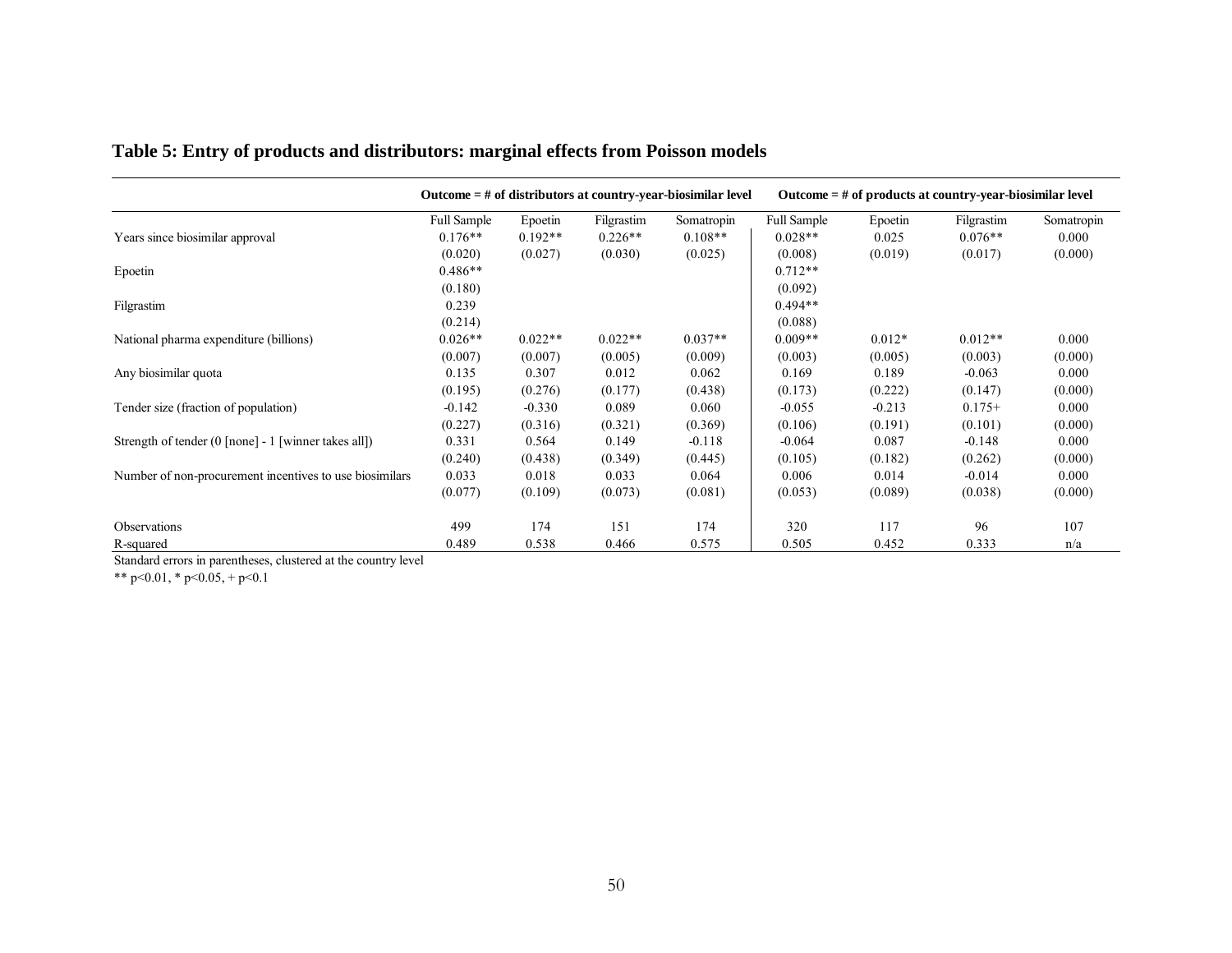|                                                         |                    |            |            |            | Outcome = [current price of biosim. / base year price of ref. product] at country-year-biosimilar level |            |            |            |
|---------------------------------------------------------|--------------------|------------|------------|------------|---------------------------------------------------------------------------------------------------------|------------|------------|------------|
|                                                         | <b>Full Sample</b> | Epoetin    | Filgrastim | Somatropin | <b>Full Sample</b>                                                                                      | Epoetin    | Filgrastim | Somatropin |
| Years since biosimilar approval                         | $-0.034$           | $-0.077+$  | $-0.055**$ | 0.027      |                                                                                                         |            |            |            |
|                                                         | (0.024)            | (0.040)    | (0.012)    | (0.030)    |                                                                                                         |            |            |            |
| Number of distributors at country yr class level        |                    |            |            |            | $-0.017$                                                                                                | $-0.038$   | $-0.022$   | 0.043      |
|                                                         |                    |            |            |            | (0.035)                                                                                                 | (0.051)    | (0.041)    | (0.096)    |
| Epoetin                                                 | $-0.258$           |            |            |            | $-0.251$                                                                                                |            |            |            |
|                                                         | (0.211)            |            |            |            | (0.203)                                                                                                 |            |            |            |
| Filgrastim                                              | $-0.456**$         |            |            |            | $-0.439**$                                                                                              |            |            |            |
|                                                         | (0.149)            |            |            |            | (0.147)                                                                                                 |            |            |            |
| National pharma expenditure (billions)                  | 0.000              | $-0.016*$  | $0.004**$  | 0.009      | 0.001                                                                                                   | $-0.015*$  | $0.005*$   | 0.006      |
|                                                         | (0.002)            | (0.006)    | (0.001)    | (0.007)    | (0.003)                                                                                                 | (0.006)    | (0.002)    | (0.010)    |
| Any biosimilar quota                                    | 0.258              | $0.462+$   | $0.247*$   | 0.488      | 0.238                                                                                                   | $0.478*$   | 0.167      | 0.518      |
|                                                         | (0.207)            | (0.238)    | (0.092)    | (0.354)    | (0.205)                                                                                                 | (0.214)    | (0.108)    | (0.358)    |
| Tender size (fraction of population)                    | 0.062              | 0.002      | 0.017      | 0.109      | 0.069                                                                                                   | $-0.015$   | 0.077      | 0.105      |
|                                                         | (0.132)            | (0.234)    | (0.051)    | (0.569)    | (0.125)                                                                                                 | (0.259)    | (0.063)    | (0.585)    |
| Strength of tender (0 [none] - 1 [winner takes all])    | $-0.134$           | $-0.711**$ | 0.086      | $-0.170$   | $-0.142$                                                                                                | $-0.744**$ | 0.089      | $-0.165$   |
|                                                         | (0.202)            | (0.217)    | (0.114)    | (0.461)    | (0.203)                                                                                                 | (0.231)    | (0.139)    | (0.461)    |
| Number of non-procurement incentives to use biosimilars | $-0.019$           | 0.011      | $-0.079*$  | $-0.012$   | $-0.023$                                                                                                | 0.004      | $-0.083*$  | $-0.005$   |
|                                                         | (0.033)            | (0.071)    | (0.029)    | (0.160)    | (0.033)                                                                                                 | (0.072)    | (0.032)    | (0.164)    |
| Observations                                            | 278                | 103        | 87         | 88         | 278                                                                                                     | 103        | 87         | 88         |
| R-squared                                               | 0.162              | 0.275      | 0.474      | 0.132      | 0.149                                                                                                   | 0.220      | 0.311      | 0.130      |

### **Table 6: Relative prices: current biosimilar price vs. base-year reference product price**

Standard errors in parentheses, clustered at country level. OLS models predicting percentage change in price, calculated in 2006 local currency.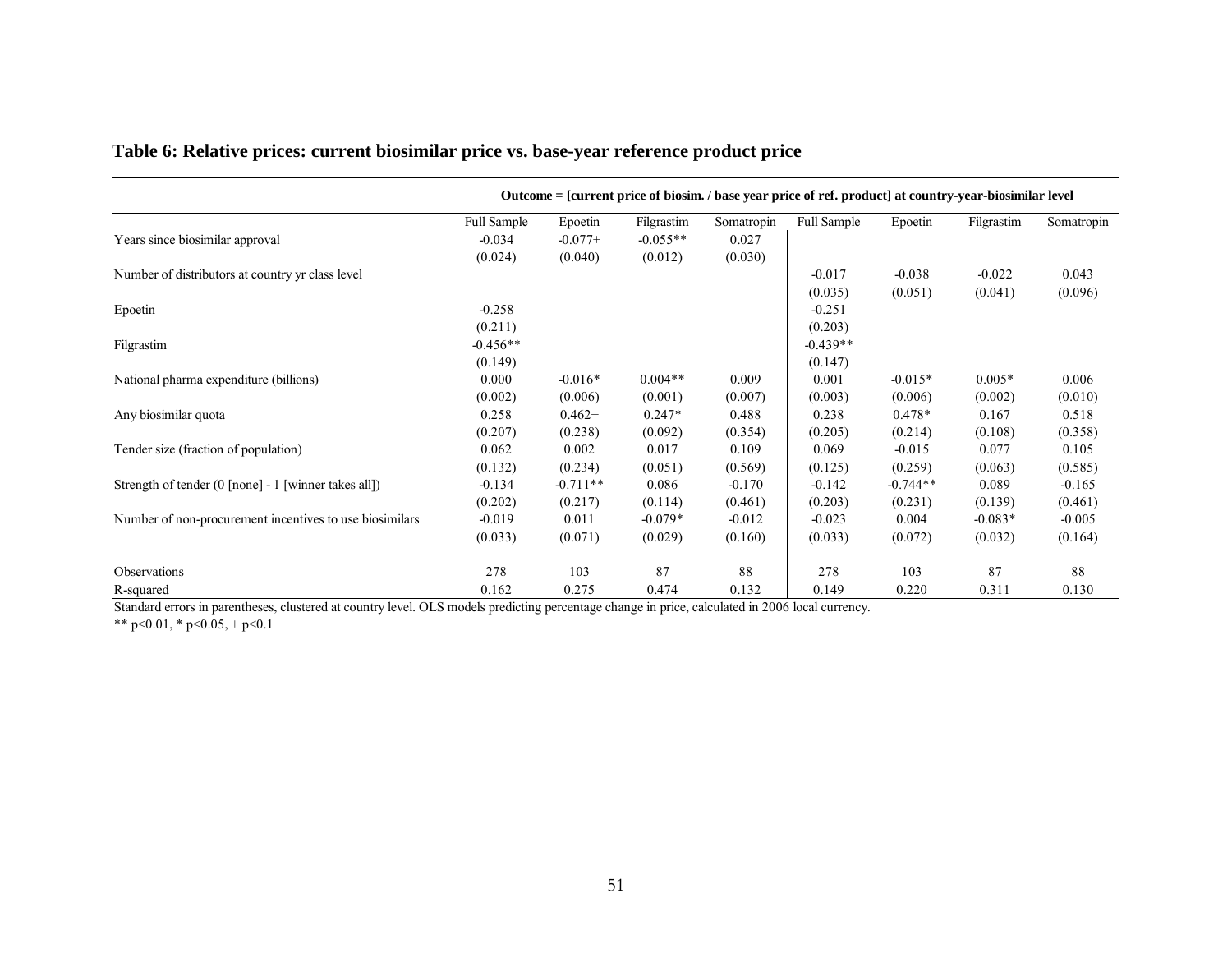|                                                         | Outcome = [current average market price / base year price of ref. product] at country-year-biosimilar level |            |            |            |                    |            |            |            |
|---------------------------------------------------------|-------------------------------------------------------------------------------------------------------------|------------|------------|------------|--------------------|------------|------------|------------|
|                                                         | <b>Full Sample</b>                                                                                          | Epoetin    | Filgrastim | Somatropin | <b>Full Sample</b> | Epoetin    | Filgrastim | Somatropin |
| Years since biosimilar approval                         | $-0.035**$                                                                                                  | $-0.037**$ | $-0.078**$ | $-0.011$   |                    |            |            |            |
|                                                         | (0.009)                                                                                                     | (0.012)    | (0.011)    | (0.015)    |                    |            |            |            |
| Number of distributors at country yr class level        |                                                                                                             |            |            |            | $-0.024*$          | $-0.066**$ | $-0.072*$  | $0.052**$  |
|                                                         |                                                                                                             |            |            |            | (0.010)            | (0.022)    | (0.030)    | (0.016)    |
| Epoetin                                                 | $-0.082$                                                                                                    |            |            |            | $-0.068$           |            |            |            |
|                                                         | (0.072)                                                                                                     |            |            |            | (0.069)            |            |            |            |
| Filgrastim                                              | $-0.111+$                                                                                                   |            |            |            | $-0.091$           |            |            |            |
|                                                         | (0.060)                                                                                                     |            |            |            | (0.063)            |            |            |            |
| National pharma expenditure (billions)                  | $-0.000$                                                                                                    | $-0.004$   | $0.003**$  | 0.001      | 0.001              | $-0.001$   | $0.005**$  | $-0.001$   |
|                                                         | (0.001)                                                                                                     | (0.004)    | (0.001)    | (0.002)    | (0.001)            | (0.003)    | (0.001)    | (0.002)    |
| Any biosimilar quota                                    | 0.139                                                                                                       | 0.080      | $0.135+$   | $0.318**$  | 0.115              | 0.133      | 0.027      | $0.315**$  |
|                                                         | (0.121)                                                                                                     | (0.155)    | (0.068)    | (0.099)    | (0.114)            | (0.090)    | (0.077)    | (0.089)    |
| Tender size (fraction of population)                    | 0.045                                                                                                       | $-0.001$   | 0.063      | 0.004      | 0.048              | $-0.047$   | $0.146*$   | $-0.007$   |
|                                                         | (0.069)                                                                                                     | (0.123)    | (0.037)    | (0.080)    | (0.069)            | (0.110)    | (0.053)    | (0.071)    |
| Strength of tender (0 [none] - 1 [winner takes all])    | 0.083                                                                                                       | $-0.112$   | 0.038      | $0.187*$   | 0.077              | $-0.089$   | 0.029      | $0.194*$   |
|                                                         | (0.069)                                                                                                     | (0.151)    | (0.086)    | (0.087)    | (0.078)            | (0.147)    | (0.128)    | (0.081)    |
| Number of non-procurement incentives to use biosimilars | $-0.027$                                                                                                    | 0.001      | $-0.063**$ | $-0.014$   | $-0.031$           | 0.001      | $-0.076**$ | $-0.022$   |
|                                                         | (0.020)                                                                                                     | (0.038)    | (0.018)    | (0.026)    | (0.022)            | (0.039)    | (0.024)    | (0.025)    |
| <b>Observations</b>                                     | 282                                                                                                         | 95         | 88         | 99         | 282                | 95         | 88         | 99         |
| R-squared                                               | 0.168                                                                                                       | 0.135      | 0.633      | 0.294      | 0.099              | 0.134      | 0.307      | 0.340      |

#### **Table 7: Relative prices: current average market price (all biologics) vs. base-year reference product price**

Standard errors in parentheses, clustered at country level. OLS models predicting percentage change in price, calculated in 2006 local currency.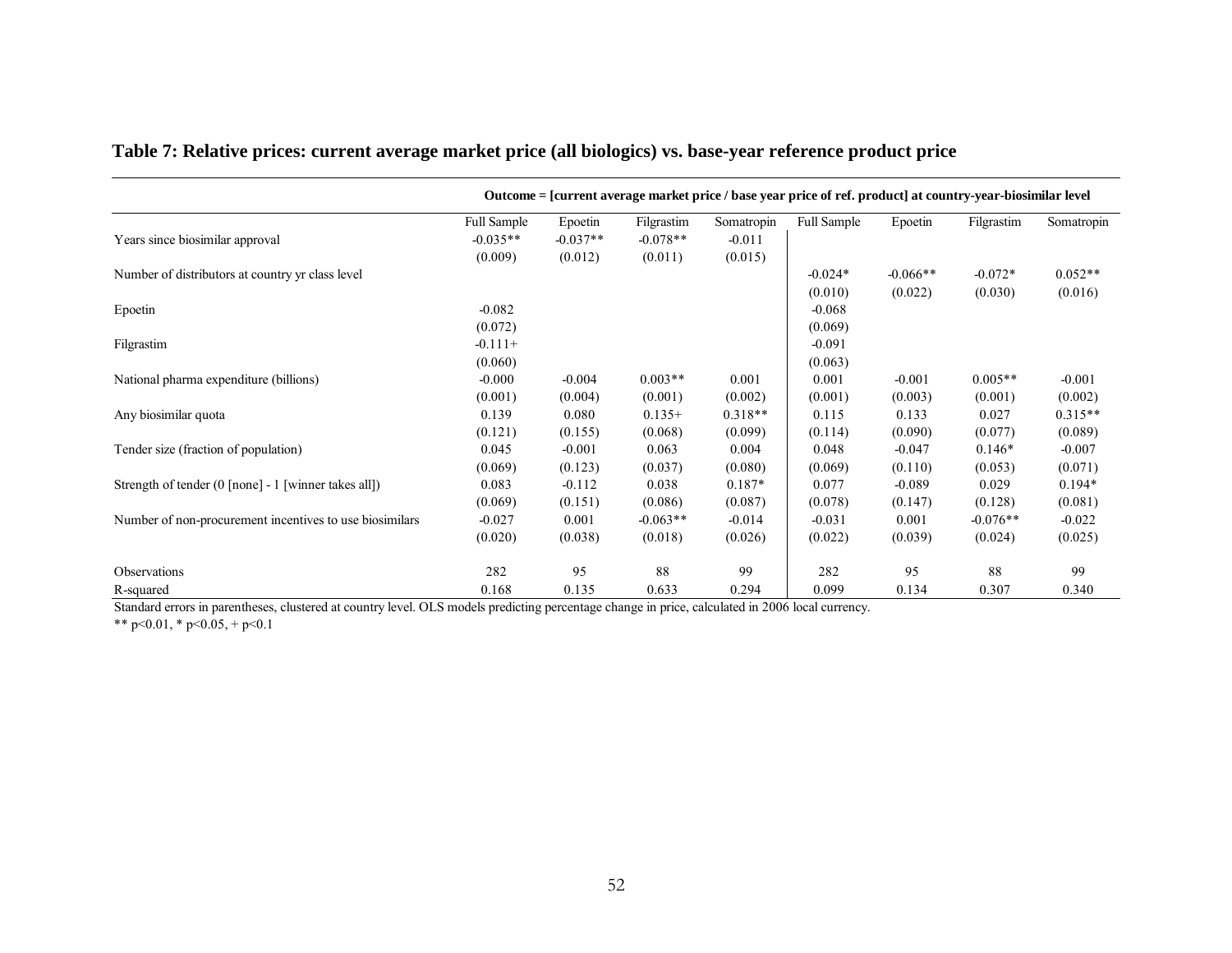|                                                         |                    |           | Outcome = biosimilar share of total sales |            |
|---------------------------------------------------------|--------------------|-----------|-------------------------------------------|------------|
|                                                         | <b>Full Sample</b> | Epoetin   | Filgrastim                                | Somatropin |
| Years since biosimilar approval                         | $0.055**$          | $0.090**$ | $0.041**$                                 | $0.026**$  |
|                                                         | (0.007)            | (0.014)   | (0.009)                                   | (0.008)    |
| Epoetin                                                 | $0.189**$          |           |                                           |            |
|                                                         | (0.038)            |           |                                           |            |
| Filgrastim                                              | $0.076+$           |           |                                           |            |
|                                                         | (0.044)            |           |                                           |            |
| National pharma expenditure (billions)                  | 0.001              | $-0.000$  | 0.003                                     | 0.000      |
|                                                         | (0.001)            | (0.003)   | (0.002)                                   | (0.001)    |
| Any biosimilar quota                                    | 0.017              | 0.040     | $-0.021$                                  | 0.052      |
|                                                         | (0.056)            | (0.092)   | (0.077)                                   | (0.110)    |
| Tender size (fraction of population)                    | 0.028              | $-0.069$  | $-0.010$                                  | 0.160      |
|                                                         | (0.068)            | (0.066)   | (0.070)                                   | (0.135)    |
| Strength of tender (0 [none] - 1 [winner takes all])    | $0.146**$          | $0.303*$  | 0.058                                     | 0.045      |
|                                                         | (0.044)            | (0.119)   | (0.066)                                   | (0.061)    |
| Number of non-procurement incentives to use biosimilars | 0.011              | 0.008     | 0.028                                     | 0.004      |
|                                                         | (0.013)            | (0.021)   | (0.026)                                   | (0.018)    |
| Observations                                            | 499                | 174       | 151                                       | 174        |
| R-squared                                               | 0.370              | 0.486     | 0.328                                     | 0.262      |

**Table 8: Biosimilar share of total sales (2006 Dollars)** 

Standard errors in parentheses, clustered at the country level. OLS models.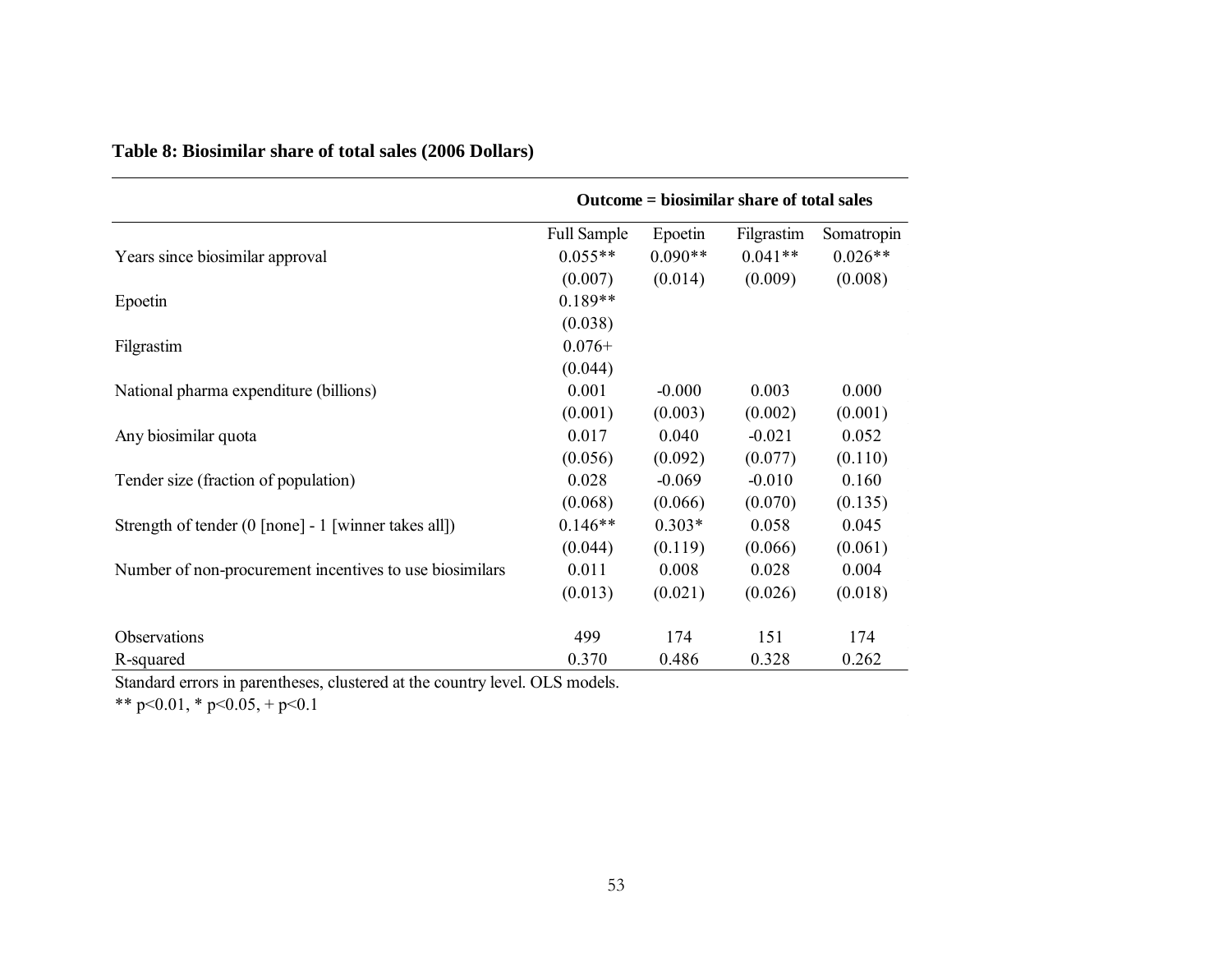| <b>Total estimated savings</b> |          |                            |            | <b>Maximum annual savings</b> |                            |                       | Maximum annual savings per standard unit |                         |            |  |
|--------------------------------|----------|----------------------------|------------|-------------------------------|----------------------------|-----------------------|------------------------------------------|-------------------------|------------|--|
|                                |          | (millions of 2006 Dollars) |            |                               | (millions of 2006 Dollars) |                       |                                          | $(2006\text{ Dollars})$ |            |  |
| Country                        | Epoetin  | Filgrastim                 | Somatropin | Epoetin                       |                            | Filgrastim Somatropin | Epoetin                                  | Filgrastim              | Somatropin |  |
| Australia                      | $-37.94$ | 41.59                      | 9.33       | 1.65                          | 9.78                       | 6.61                  | 6.12                                     | 71.70                   | 54.55      |  |
| Austria                        | $-4.07$  | 21.01                      | 2.39       | 1.31                          | 2.89                       | 0.83                  | 18.38                                    | 56.51                   | 61.62      |  |
| Belgium                        | 16.75    | 8.41                       | 9.95       | 4.98                          | 2.64                       | 2.67                  | 30.49                                    | 49.04                   | 55.18      |  |
| Bulgaria                       | 14.82    | 4.42                       | $-1.73$    | 5.45                          | 1.24                       | 0.13                  | 21.31                                    | 127.83                  | 11.29      |  |
| Denmark                        | $-0.23$  | 1.83                       | 8.79       | 0.34                          | 0.42                       | 2.63                  | 4.59                                     | 10.65                   | 70.33      |  |
| Finland                        | 5.10     | 2.29                       | 3.81       | 1.65                          | 0.35                       | 0.73                  | 135.59                                   | 10.35                   | 135.71     |  |
| France                         | 59.59    | 46.86                      | 37.55      | 23.46                         | 6.74                       | 15.25                 | 48.60                                    | 32.25                   | 76.58      |  |
| Germany                        | 258.45   | 143.40                     | $-48.74$   | 28.06                         | 25.23                      | 10.02                 | 40.42                                    | 67.60                   | 28.68      |  |
| Greece                         | 6.51     | 5.47                       | 0.00       | 4.88                          | 2.59                       | 0.00                  | 62.60                                    | 46.44                   | 118.33     |  |
| Hungary                        | 9.82     | 7.48                       | $-0.46$    | 3.62                          | 1.84                       | 0.27                  | 33.29                                    | 17.64                   | 24.16      |  |
| Ireland                        | 0.04     | 5.31                       | 1.28       | 0.06                          | 1.22                       | 0.33                  | 51.96                                    | 38.97                   | 4.61       |  |
| Italy                          | 152.27   | 22.81                      | 13.56      | 87.58                         | 2.71                       | 5.95                  | 95.88                                    | 5.68                    | 7.86       |  |
| Latvia                         | $-0.12$  | 0.09                       | 0.19       | 0.11                          | 0.04                       | 0.10                  | 24.29                                    | 53.64                   | 19.26      |  |
| Lithuania                      | 0.66     | $-0.08$                    | $-0.91$    | 0.13                          | 0.16                       | 0.59                  | 3.52                                     | 13.82                   | 56.40      |  |
| Norway                         | 1.94     | 0.07                       | 5.48       | 0.53                          | 0.05                       | 1.84                  | 54.17                                    | 7.88                    | 24.79      |  |
| Poland                         | 6.99     | 39.56                      | $-77.52$   | 1.64                          | 6.38                       | 3.71                  | 8.55                                     | 31.71                   | 41.10      |  |
| Portugal                       | 7.64     | 12.83                      | $-7.18$    | 6.36                          | 3.04                       | 0.11                  | 126.74                                   | 37.54                   | 72.56      |  |
| Romania                        | $-31.15$ | 2.62                       | $-3.56$    | 0.63                          | 0.72                       | 0.12                  | 8.28                                     | 9.81                    | 6.08       |  |
| Slovakia                       | $-2.36$  | 4.53                       | 2.85       | 2.05                          | 0.70                       | 0.67                  | 73.25                                    | 65.40                   | 63.30      |  |
| Slovenia                       | 5.70     | 4.07                       | 1.60       | 1.16                          | 0.78                       | 0.33                  | 19.17                                    | 101.90                  | 114.56     |  |
| Spain                          | 120.28   | 69.21                      | 30.13      | 33.28                         | 11.81                      | 11.64                 | 34.12                                    | 32.53                   | 8.28       |  |
| Sweden                         | 32.00    | 2.39                       | 24.12      | 11.30                         | 0.42                       | 7.30                  | 119.10                                   | 6.95                    | 45.66      |  |
| UK                             | 78.15    | $-2.47$                    | 323.03     | 13.94                         | 1.65                       | 62.08                 | 18.36                                    | 3.59                    | 111.98     |  |

## **Table 9: Estimated savings from biosimilars**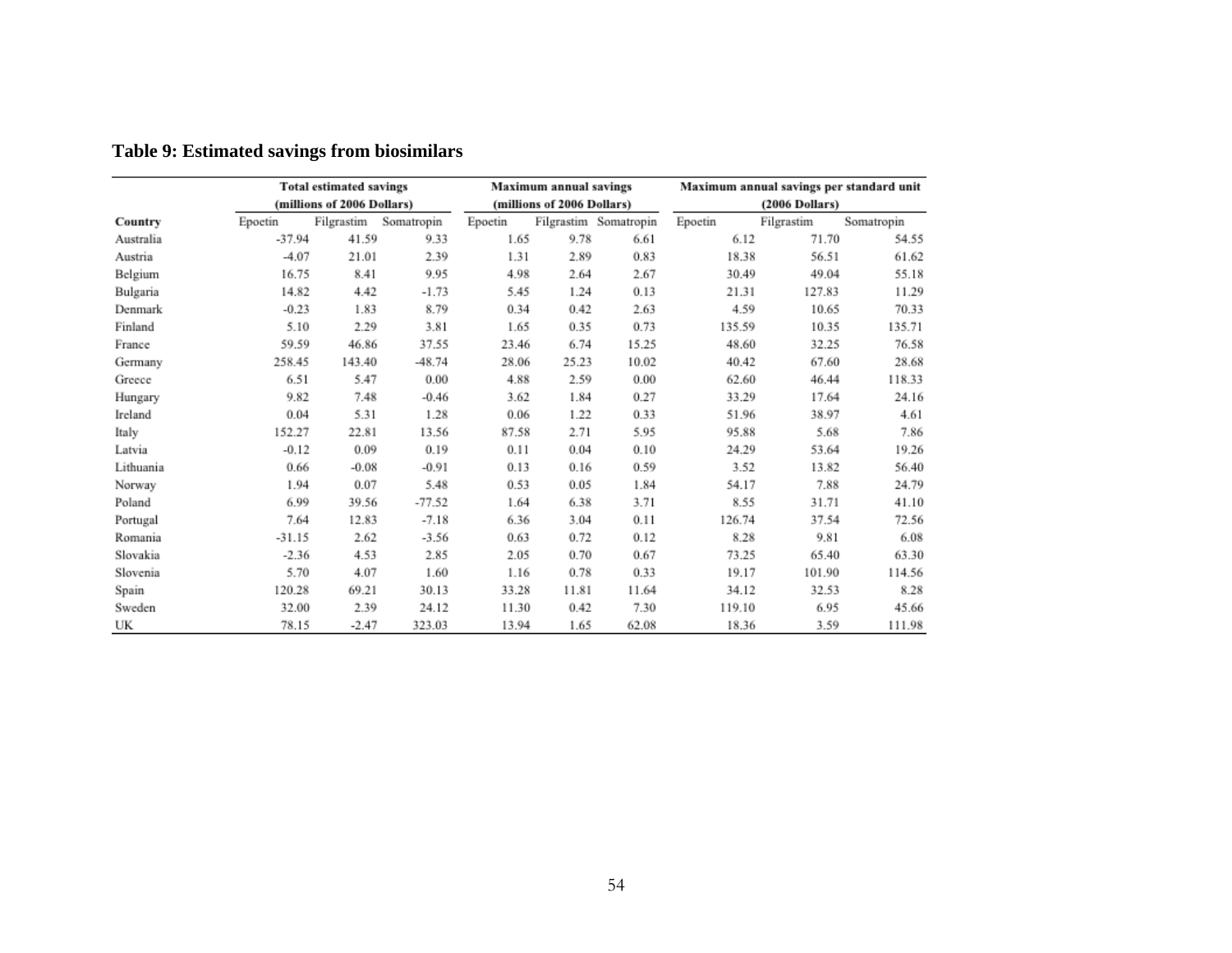## **ONLINE APPENDIX to the paper**

*The Impact of the Entry of Biosimilars: Evidence from Europe* 

**Fiona M. Scott Morton, Ariel Dora Stern, and Scott Stern**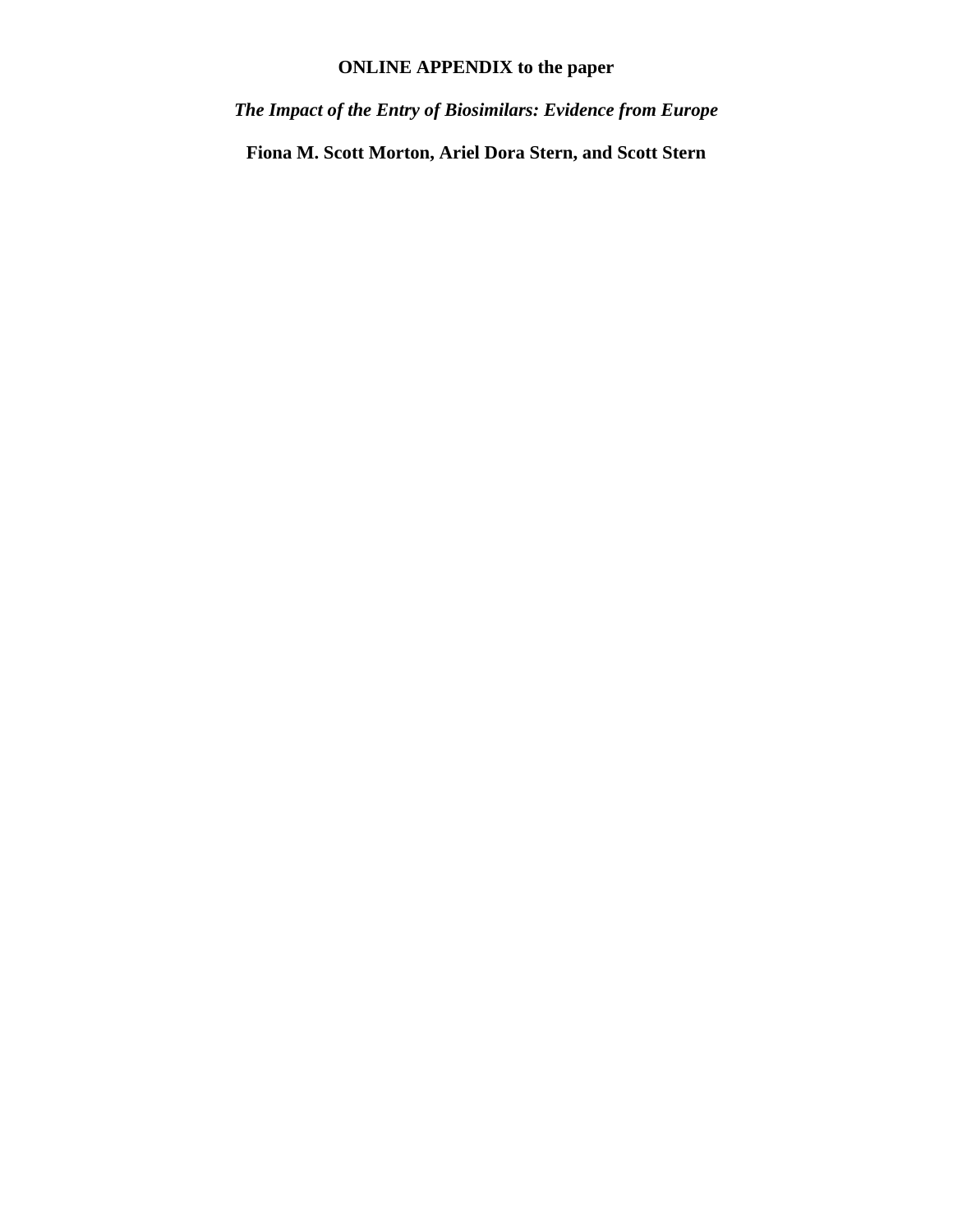#### **Appendix A: Biosimilars in Australia and the United States**

#### **AUSTRALIA**

Australia also has a regulatory pathway for biosimilar entry, and data from Australia are included in many of the analyses in this paper. Australian biosimilars are regulated by the Department of Health's Therapeutic Goods Administration (TGA), which borrows much of its regulatory policy from EU guidelines.

As with the EMA, the TGA defines a biosimilar or similar biological medicinal product (SBMP<sup>1</sup>) as a version of an already registered biological medicine that a) has a demonstrable similarity in physicochemical, biological and immunological characteristics, efficacy and safety, based on comprehensive comparability studies and b) has been evaluated by the TGA according to this guideline and other relevant EU guidelines adopted by the TGA.<sup>2</sup>

The Australian data requirements for the approval of biosimilars are based almost entirely on those outlined in EMA guidelines as well as an International Conference on Harmonisation of Technical Requirements for Registration of Pharmaceuticals for Human Use (ICH) guideline on the assessment of comparability. Additionally, the TGA requires the submission of a limited number of Australia-specific administrative documents.<sup>3</sup> A full list of EU guidelines that have been adopted by the TGA for the approval of biosimilars can be found below,<sup>4</sup> but for all intents and purposes, policies and standards that govern the

<sup>&</sup>lt;sup>1</sup> Although referred to as biosimilars in Australia, the term `similar biological medicinal products' (SBMPs) is derived from the EU guidelines adopted by the TGA. The terms may be used interchangeably. In other jurisdictions, they also are variously referred to as: similar biotherapeutic products (WHO), follow-on biologics, and subsequent entry biologics.

<sup>2</sup> http://www.tga.gov.au/industry/pm-argpm-biosimilars-00.htm

<sup>&</sup>lt;sup>3</sup> These include a Pre-Submission Planning Form (PPF), information for sponsors completing the PPF, mandatory requirements for an effective application, general submission dossier requirements, and a risk management plan guideline.

<sup>&</sup>lt;sup>4</sup> Additional cites: adopted docs: CHMP/437/04: Guideline on similar biological medicinal products;

EMEA/CHMP/BWP/49348/2005: Guideline on similar biological medicinal products containing Biotechnology-Derived Proteins as Active Substance: Quality Issues; CPMP/ICH/5721/03 ICH Topic Q 5 E: Comparability of Biotechnological/Biological Products Note for Guidance on Biotechnological/Biological Products Subject to Changes in their Manufacturing Process;

EMEA/CHMP/BMWP/42832/2005: Guideline on similar biological medicinal products Containing Biotechnology-Derived Proteins as Active Substances: Non-Clinical and Clinical Issues; CHMP/BMWP/101695/2006: Guideline on Comparability of Biotechnology-Derived Medicinal Products after a change in the Manufacturing Process - Non-Clinical and Clinical Issues;

EMEA/CHMP/BMWP/14327/2006: Guideline on Immunogenicity Assessment of Biotechnology-Derived Therapeutic Proteins; Product-specific guidelines detailing the clinical and safety data requirements. (http://www.tga.gov.au/industry/pm-euguidelinesadopted-clinical.htm)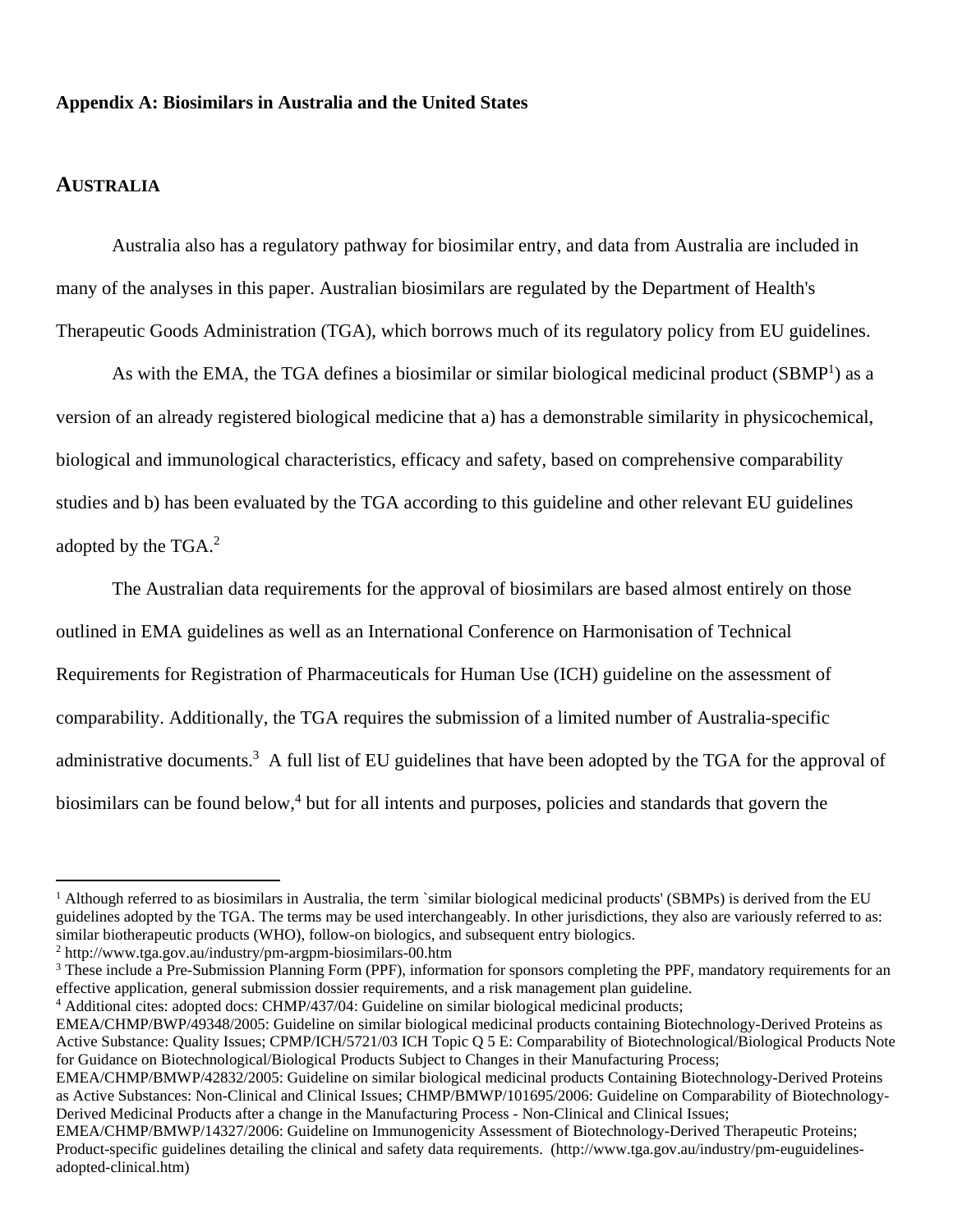approval of biosimilars in Australia are the same as those employed in the European Union and EMA decisions are adopted directly. Hence we include Australia in our empirical work.5

#### **THE UNITED STATES**

At present, most biologic therapies available in the United States are regulated through the Public Health Service Act, which does not have a provision for "follow-on" versions of biologics (biosimilars). That is, there is no analog to generic chemical drugs as provided for under the Hatch-Waxman Act, which grants a 5 - 7.5 year data exclusivity period for NCEs. With the exception of some early biologics such as human growth hormone (hGH), insulin, and conjugated estrogens, which were approved as original drugs under the federal Food, Drug, and Cosmetic Act (FD&C Act), biologics in the United States are regulated separately from chemical drugs by the FDA.<sup>6</sup> Biologics are regulated by the Center for Biologics Evaluation and Research (CBER), while small molecule drugs are regulated by the Center for Drug Evaluation and Research (CDER).

In April of 2015, the FDA released final regulatory guidance on several, but not all aspects of the biosimilar approval process. The three final guidance documents issued address 1) "Scientific Considerations in Demonstrating Biosimilarity to a Reference Product"; 2) "Quality Considerations in Demonstrating Biosimilarity of a Therapeutic Protein Product to a Reference Product"; and 3) "Questions and Answers Regarding Implementation of the Biologics Price Competition and Innovation Act of 2009."7, 8, 9 The first of these documents, which is the most important of the three "is intended to assist sponsors in demonstrating that a proposed therapeutic protein product…is biosimilar to a reference product for purposes of the submission of a marketing application" (FDA, 2015). Importantly, the FDA has not yet released regulatory guidance to clarify the type and level of evidence required for interchangeability of biosimilars and reference biologics, which the FDA will release in a future guidance document. The FDA approved the first biosimilar application in March

<sup>&</sup>lt;sup>5</sup> However all empirical results presented below are robust to excluding Australia from the sample.

<sup>6</sup> Biologics have 12 years of data exclusivity in the US, compared to 5 for small molecules.

<sup>&</sup>lt;sup>7</sup> http://www.fda.gov/downloads/Drugs/GuidanceComplianceRegulatoryInformation/Guidances/UCM291128.pdf<br><sup>8</sup> http://www.fda.gov/downloads/Drugs/GuidanceComplianceRegulatoryInformation/Guidances/UCM291134.pdf

http://www.fda.gov/downloads/Drugs/GuidanceComplianceRegulatoryInformation/Guidances/UCM291134.pdf 9

http://www.fda.gov/downloads/Drugs/GuidanceComplianceRegulatoryInformation/Guidances/UCM444661.pdf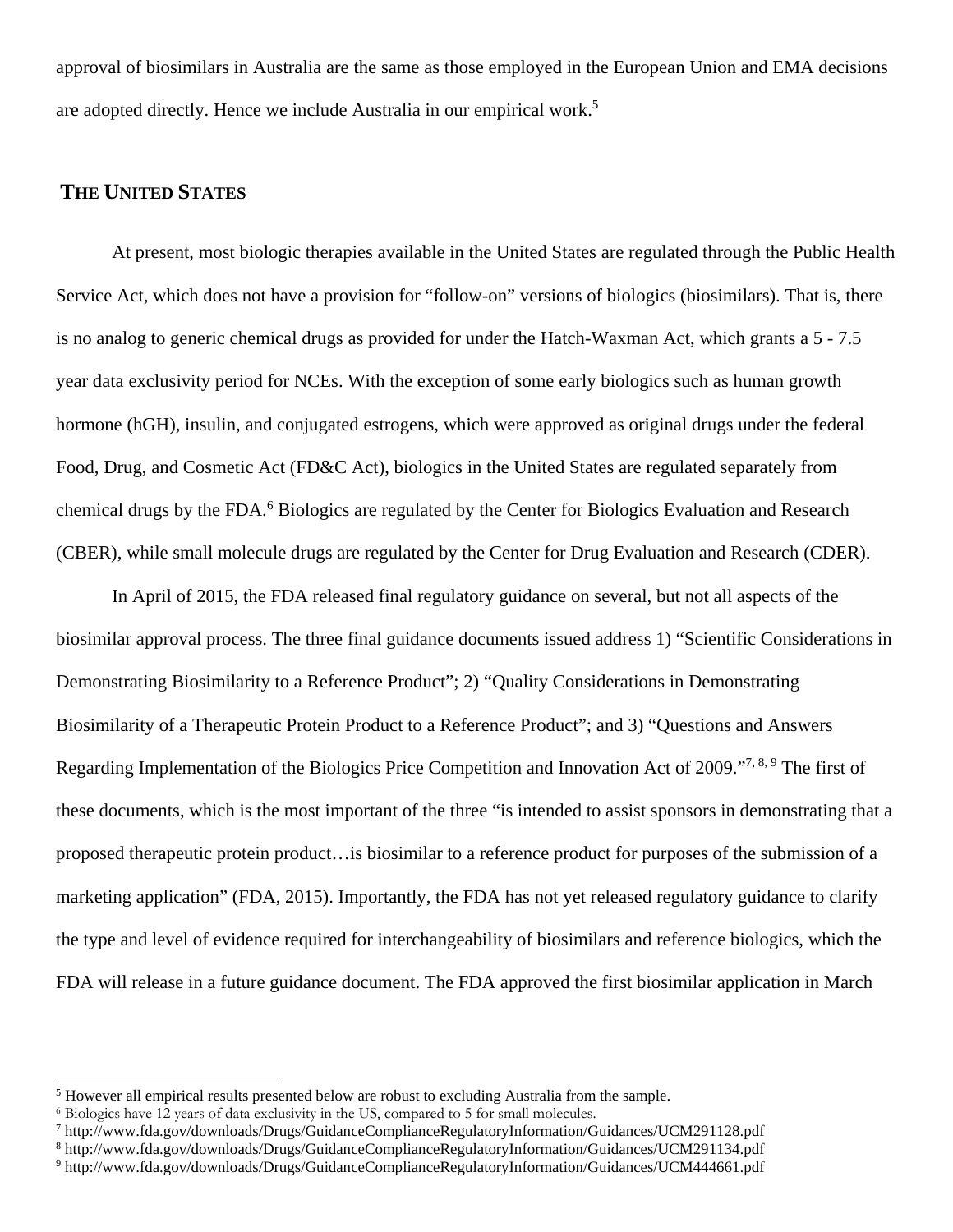2015, Sandoz's Zarxio (Filgrastim), $^{10}$  and three subsequent biosimilars (not yet launched at the time of writing) in 2016. Zarxio was marketed beginning in March 2015 at a launch price 15% below the reference biologic Neupogen.

On February 4 of 2016, the Director of the Center for Drug Evaluation and Research (CDER) testified that "59 proposed biosimilar products to 18 different reference products were enrolled in the Biosimilar Product Development Program."11 Enrolling in this program appears to both indicate interest in launching a product and also allows the applicant to meet with CDER, which Dr. Woodcock testified was happening with great frequency. She also said that as of December 31<sup>st</sup> 2015 five companies had publicly announced eight biosimilar applications. At the time of writing, only four biosimilar products<sup>12</sup> had been approved by the FDA and only one of those, Sandoz's Zarxio, had been launched.

<sup>10</sup> http://www.fda.gov/NewsEvents/Newsroom/PressAnnouncements/ucm436648.htm

<sup>&</sup>lt;sup>11</sup> Testimony by Dr. Woodcock before the House Committee on Energy and Commerce, subcommittee on Health, February 4, 2016. 12 The four FDA-approved biosimilars as of January, 2017 were: 1) Zarxio, biosimilar to Neupogen, approved in March, 2015; 2) Inectra, biosimilar to Remicade, approved in April, 2016; 3) Erlezi, biosimilar to Enbrel, approved in August, 2016; and 4) Amjevita biosimilar to Humira, approved in September, 2016.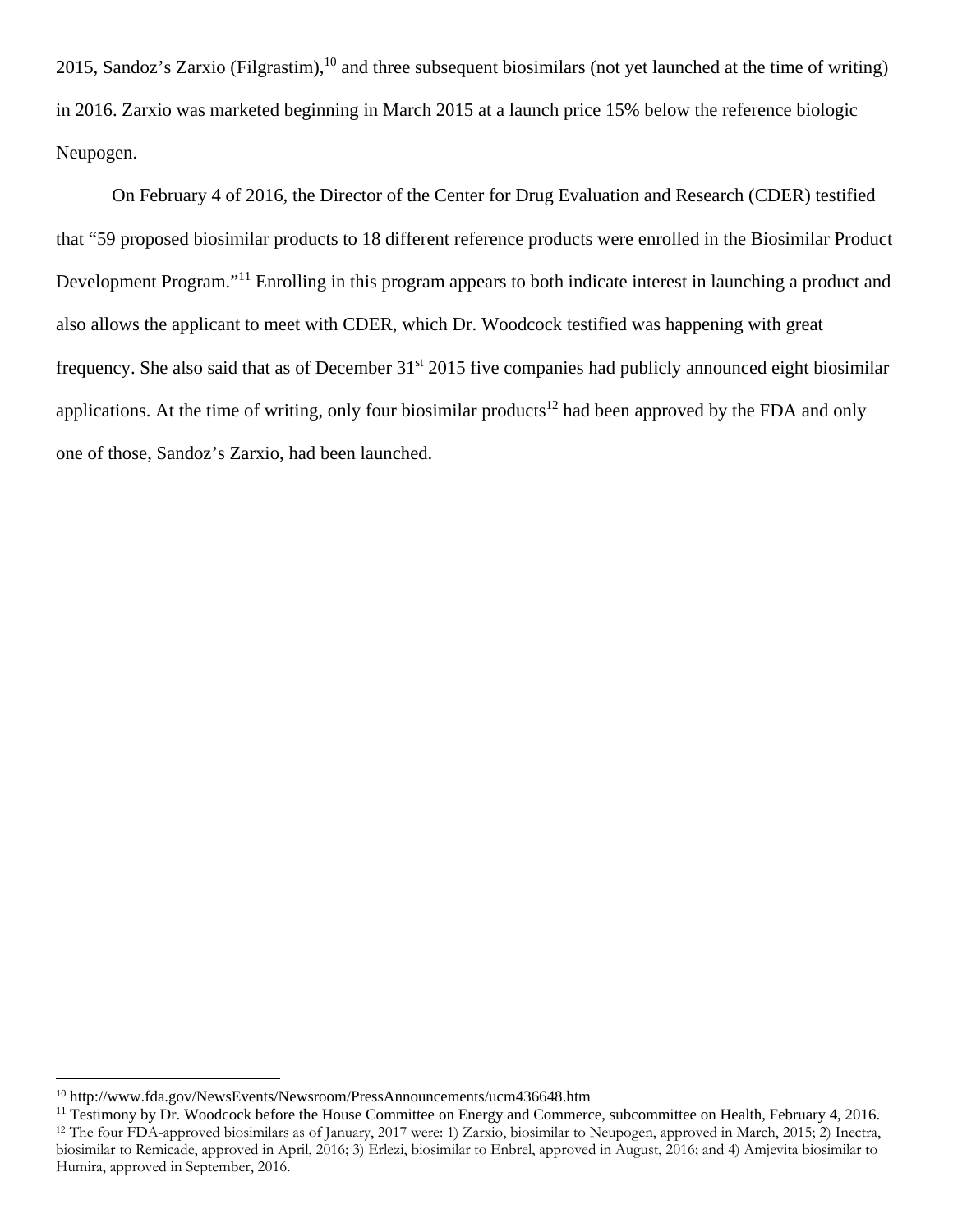## **Appendix B: Supplementary Figures**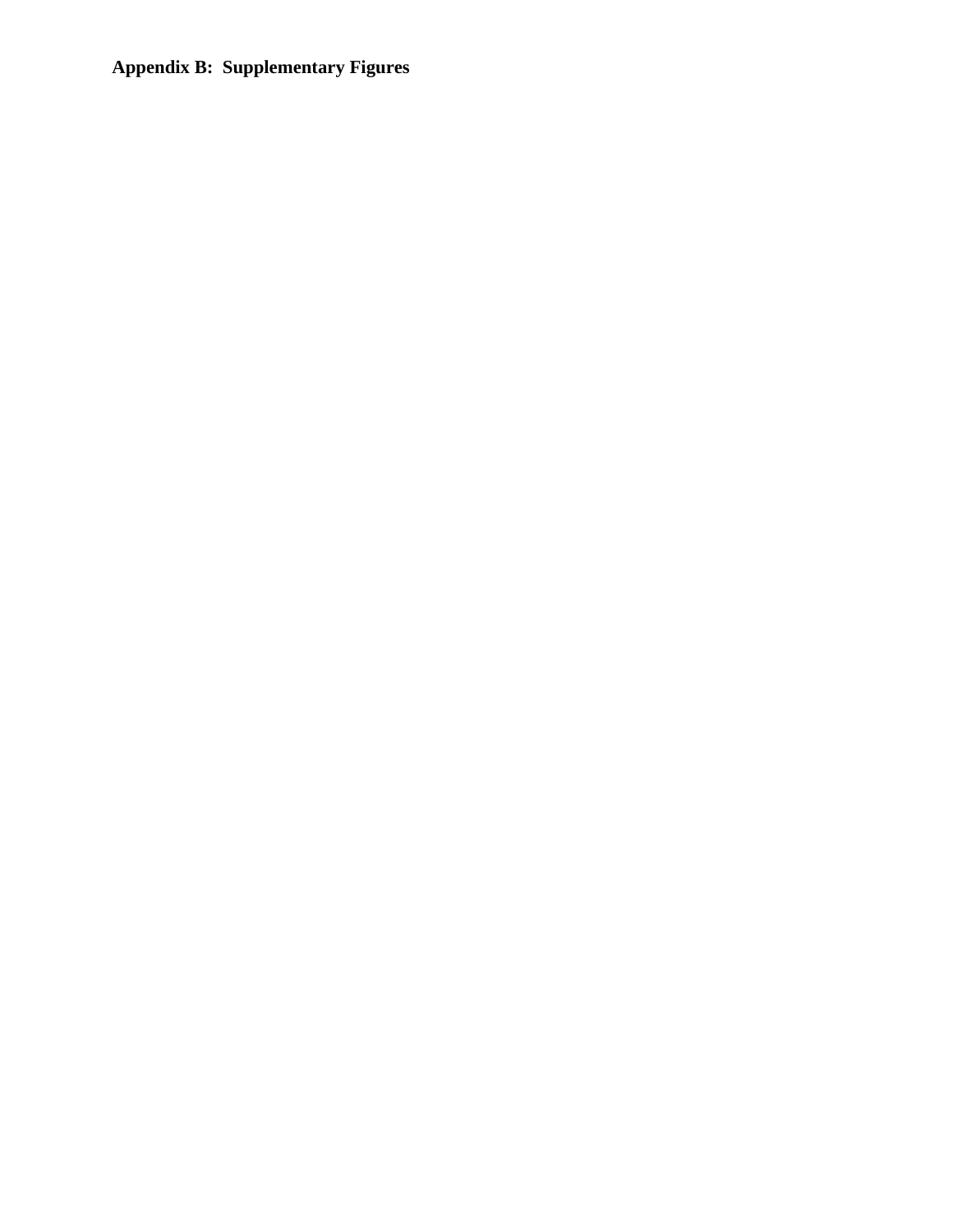# **Figure I. Biosimilar share of total domestic Epoetin/Filgrastim & Somatropin market (standard units) by country, 2007-2014**

**\*** Fraction of total standard units that are biosimilar, conditional on biosimilar units > .001 of total units

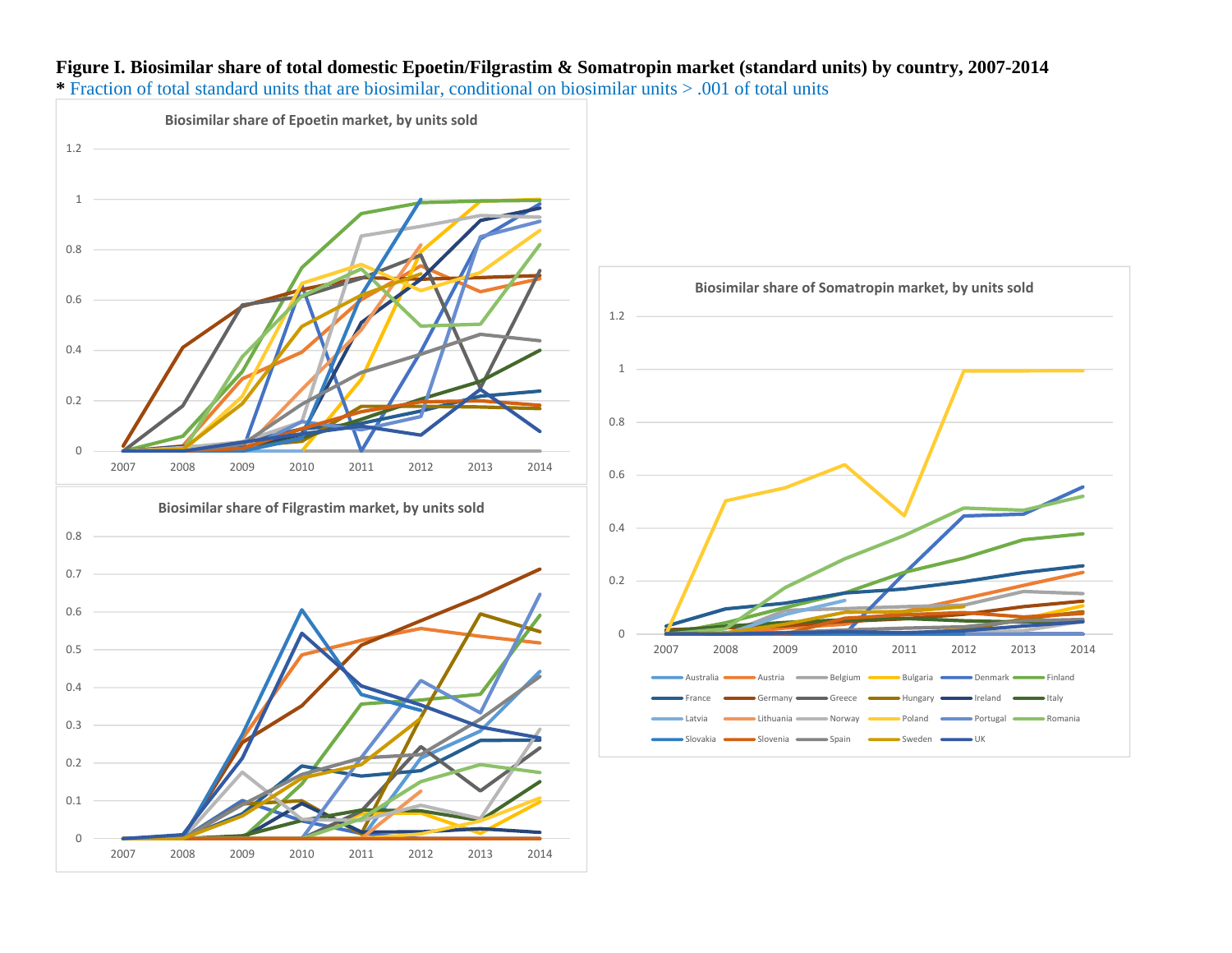#### **Figure II. Total sales in domestic Epoetin/Filgrastim/Somatropin markets (1000s units), 2007-2014**

**\*** Total biosimilar sales, conditional on biosimilar units > .001 of total units

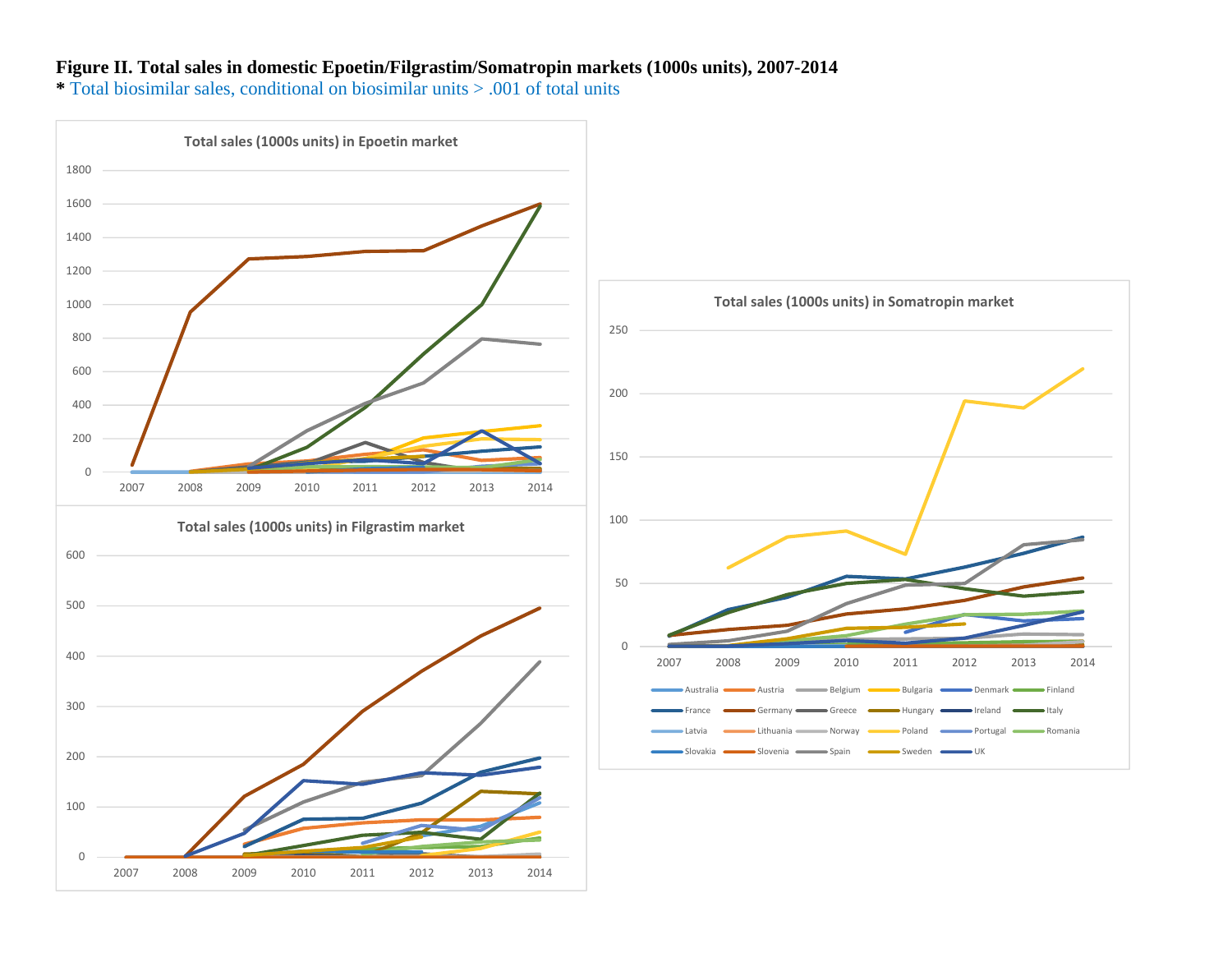#### **Figure III. Total sales in domestic Epoetin/Filgrastim/Somatropin markets (1000s 2006 dollars), 2007-2014**

**\*** Total biosimilar sales, conditional on biosimilar units > .001 of total units

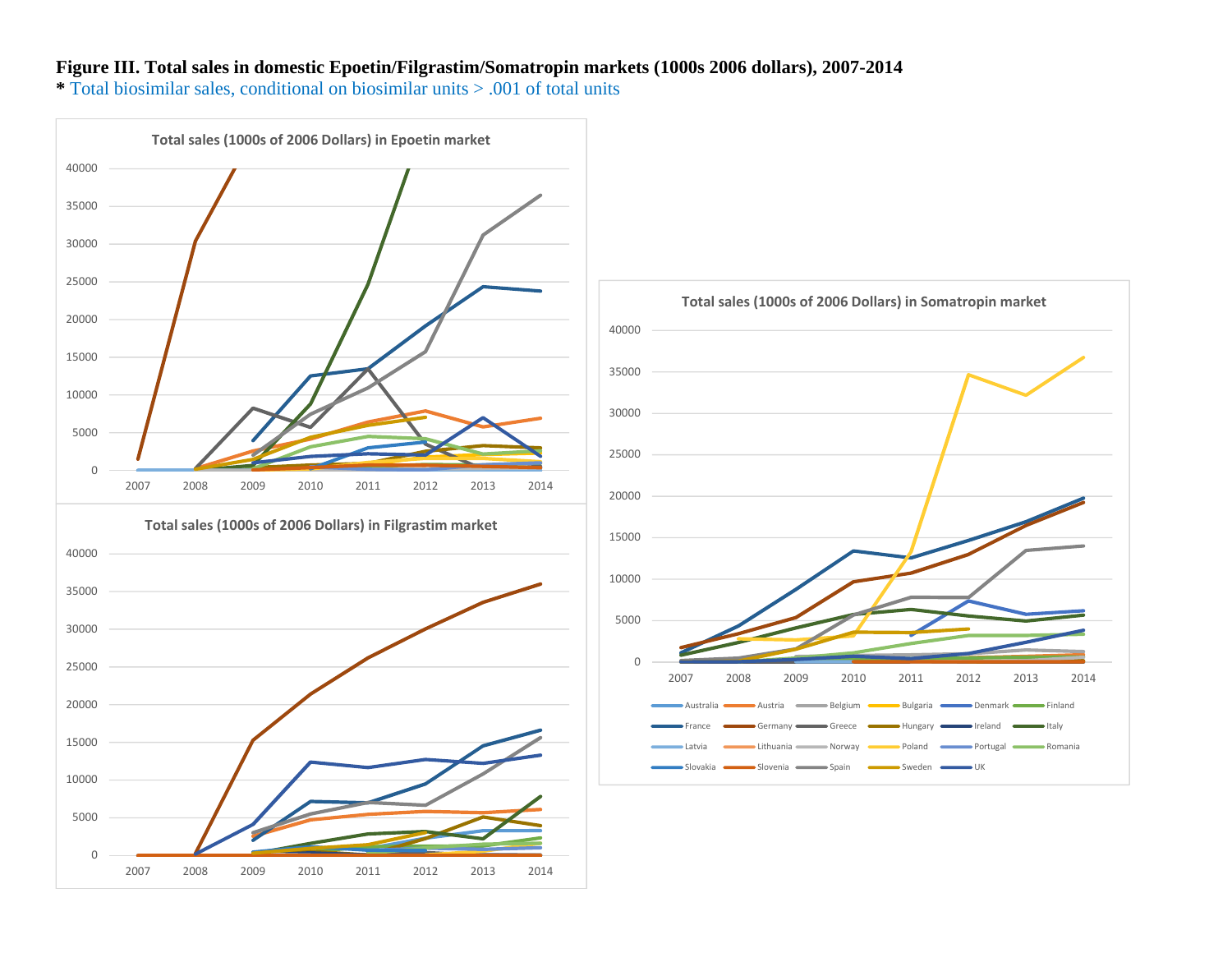## **Figure IV. Relative prices: biosimilar vs. base year reference product price, Epoetin/Filgrastim/Somatropin, 2007-2014**

**\*** Relative prices, conditional on biosimilar units > .001 of total units

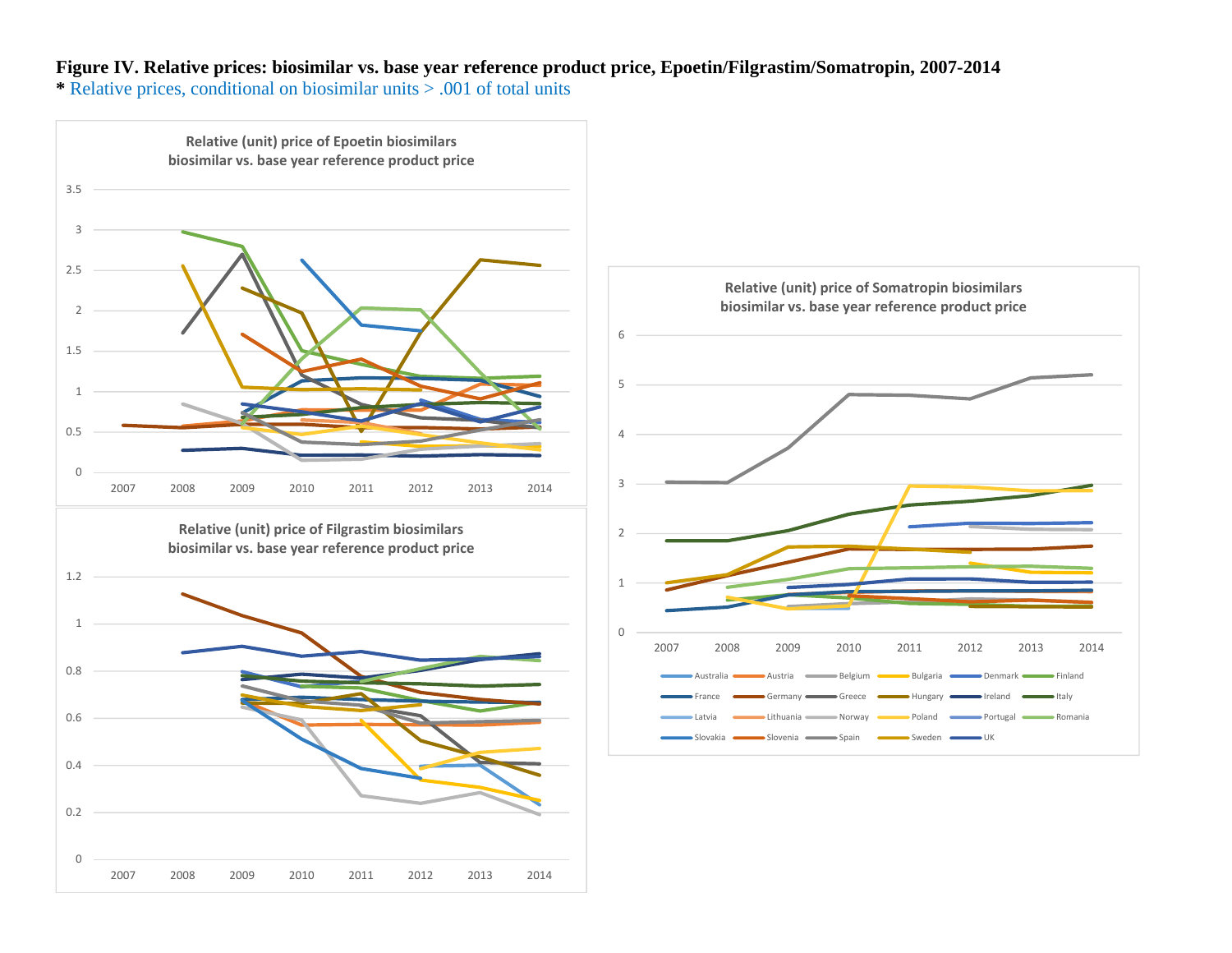**Figure V. Relative prices: average market price in current year vs. base year ref product price, Epoetin/Filgrastim/Somatropin, 2007-2014 \*** Relative prices, conditional on biosimilar units > .001 of total units





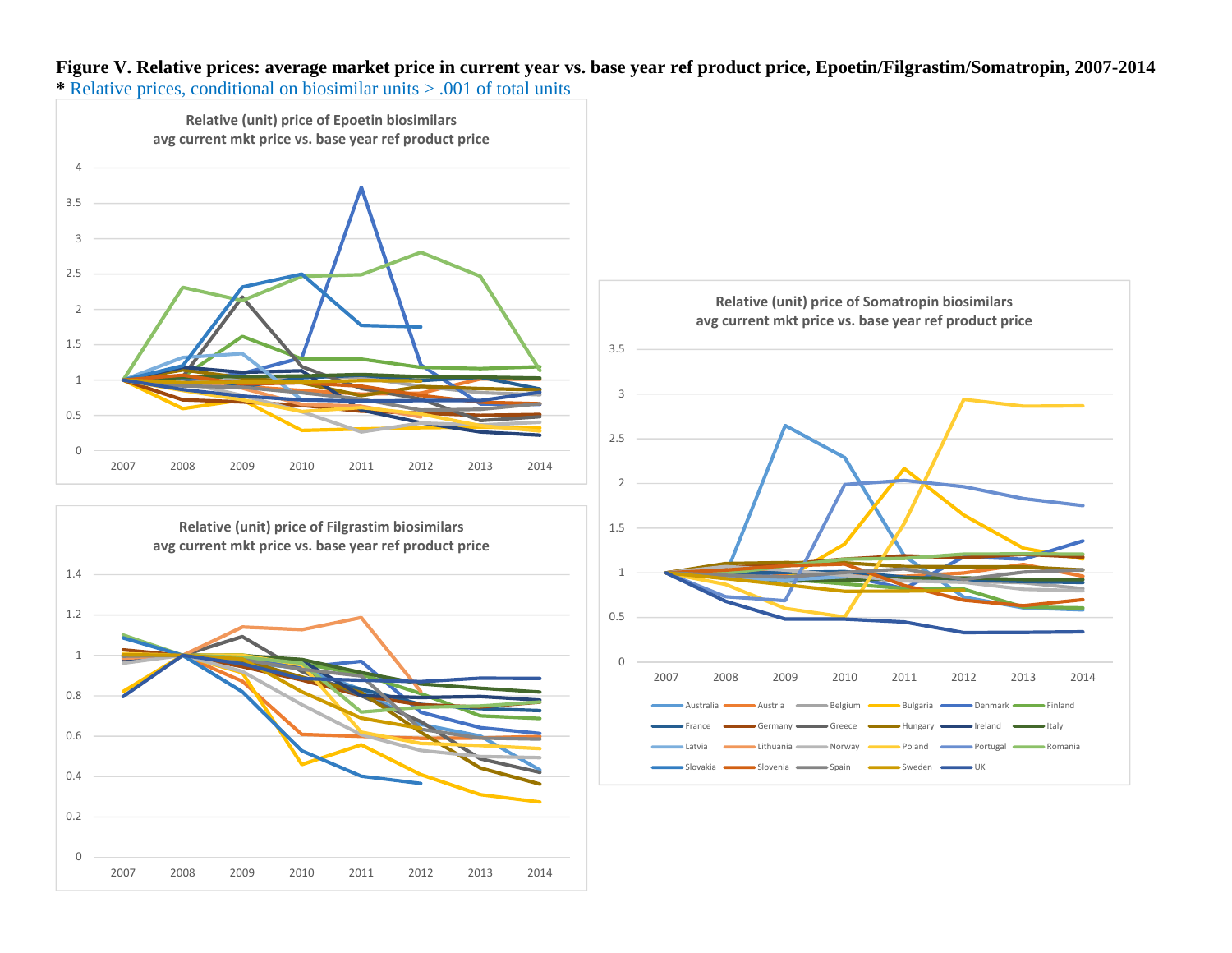**Appendix C: Supplementary Tables**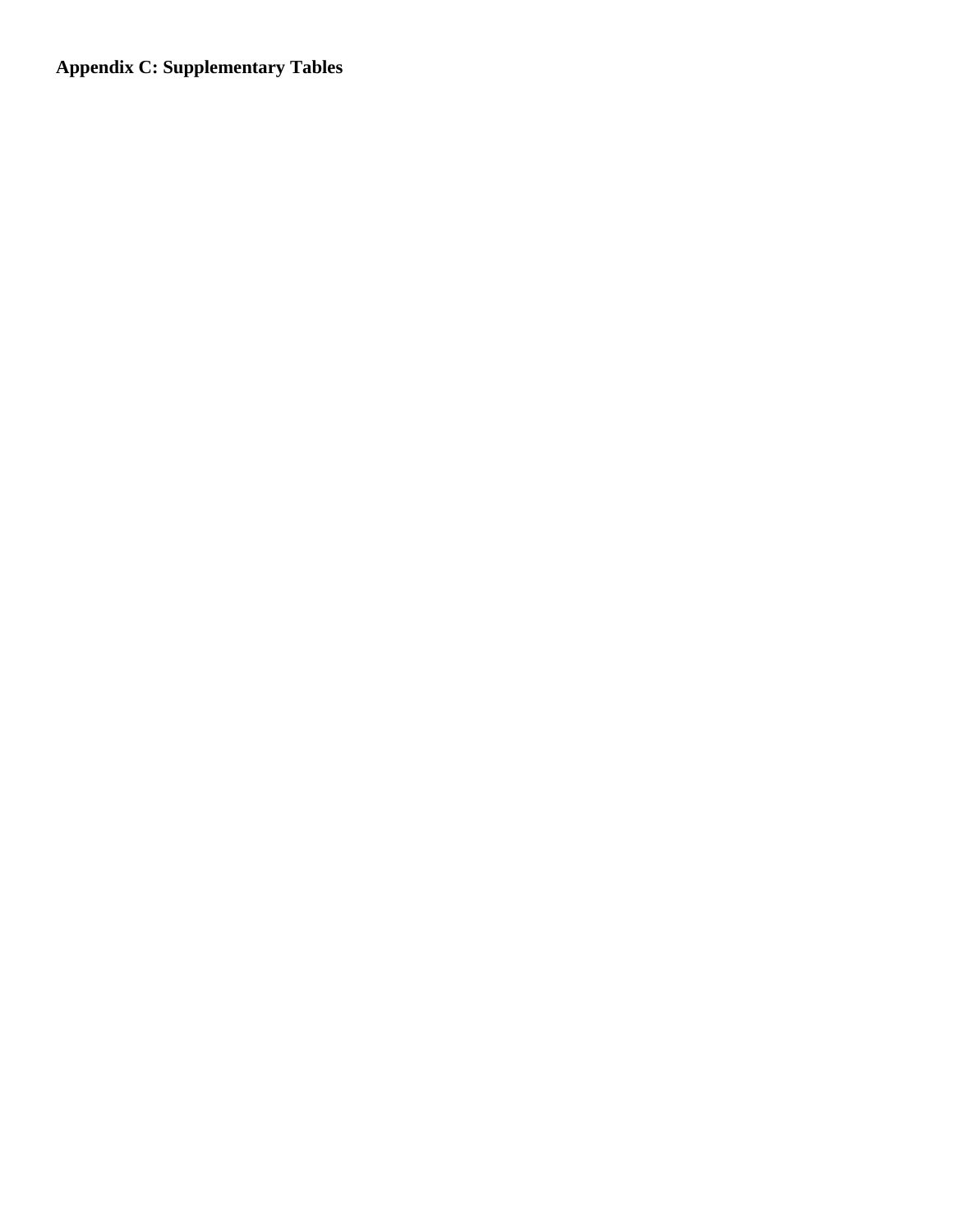## **Table I. Legal requirements for a new biosimilar application to the EMA**

The legal requirements of a new biosimilar application include all of the following:

- Administrative data
- Summary of product characteristics
- Expert reports
- Qualitative and quantitative particulars of the constituents.<sup>13</sup>
- Description of manufacturing method
- Controls of starting materials
- Specific measures concerning the prevention of the transmission of animal spongiform encephalopathies
- Control tests carried out at intermediate stages of the manufacturing process
- Control tests on the finished product (including general characteristics of the finished product, identification and assay of active substance(s), identification and assay of excipient constituents, safety tests)
- Stability and toxicity tests
- Examination of reproductive function and embryo/foetal and perinatal toxicity tests
- Tests of mutagenic potential, carcinogenic potential
- Data on pharmacodynamics and pharmacokinetics
- Local tolerance tests
- Well-established medicinal use
- Conduct of trials
- Presentation of results
- Clinical pharmacology
- Bioavailability/bioequivalence
- Clinical efficacy and safety
- Documentation for applications in exceptional circumstances
- Post-marketing experience

Well-established medicinal use

<sup>&</sup>lt;sup>13</sup> Active substances present in the form of compounds or derivatives shall be designated quantitatively by their total mass, and if necessary or relevant, by the mass of the active entity or entities of the molecule. For allergen products, the quantitative particulars shall be expressed by units of biological activity, except for well-defined allergen products for which the concentration may be expressed by mass/unit of volume.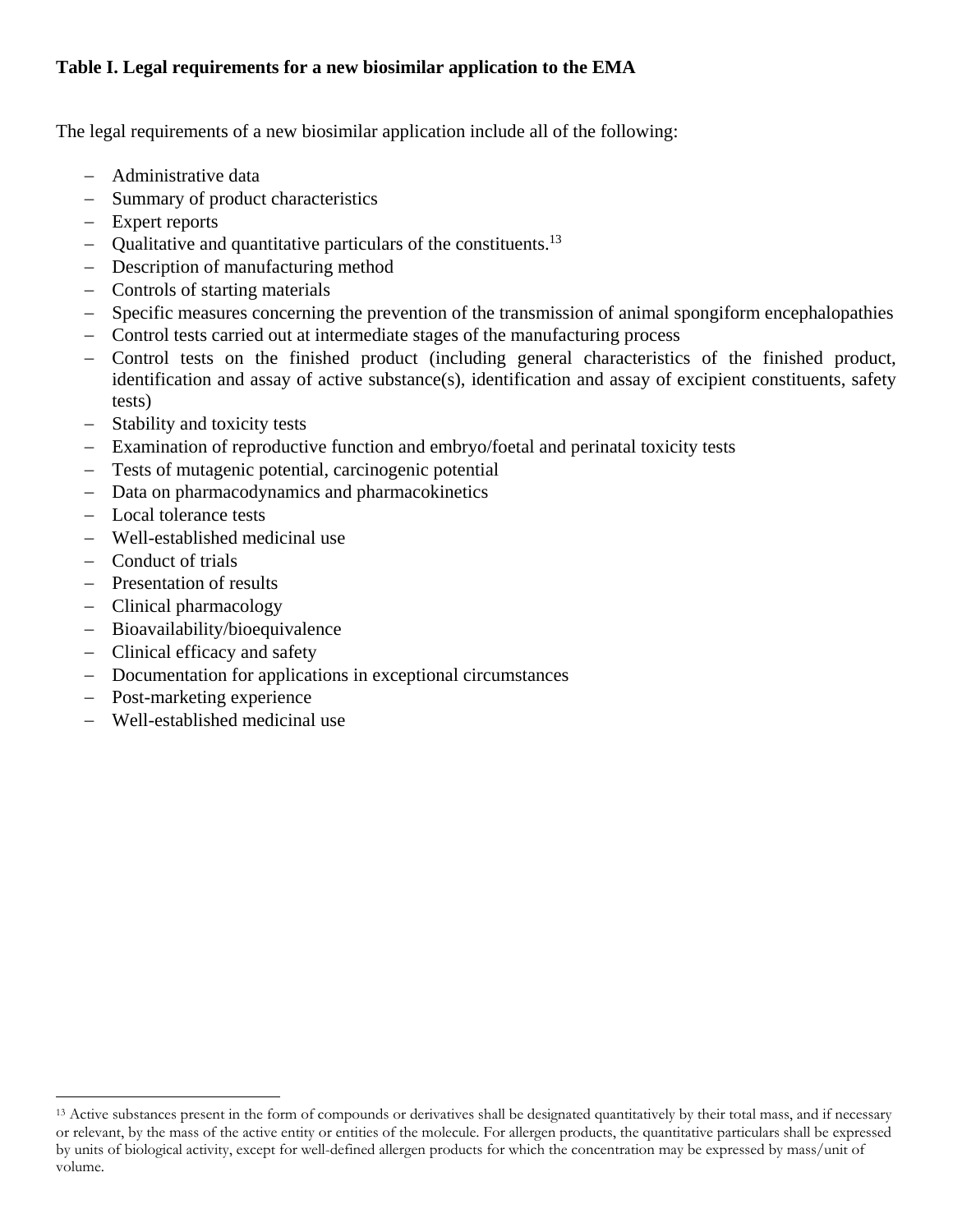|                    | <b>Epoetin</b> | <b>Filgrastim</b> | Somatropin |
|--------------------|----------------|-------------------|------------|
| First EMA Approval | 2007           | 2008              | 2006       |
| Australia          |                | 2012              | 2007       |
| Austria            | 2008           | 2009              | 2009       |
| Belgium            |                |                   | 2009       |
| Bulgaria           | 2011           | 2011              | 2012       |
| Denmark            | 2010           | 2009              | 2011       |
| Finland            | 2008           | 2010              | 2008       |
| France             | 2009           | 2009              | 2007       |
| Germany            | 2007           | 2008              | 2007       |
| Greece             | 2008           | 2011              |            |
| Hungary            | 2009           | 2009              | 2012       |
| Ireland            | 2008           | 2009              |            |
| Italy              | 2009           | 2009              | 2007       |
| Latvia             |                |                   | 2009       |
| Lithuania          | 2010           | 2012              |            |
| Norway             | 2008           | 2009              | 2012       |
| Poland             | 2009           | 2012              | 2008       |
| Portugal           | 2010           | 2011              |            |
| Romania            | 2009           | 2011              | 2008       |
| Slovakia           | 2010           | 2009              |            |
| Slovenia           | 2009           |                   | 2010       |
| Spain              | 2009           | 2009              | 2007       |
| Sweden             | 2008           | 2009              | 2007       |
| UK                 | 2009           | 2008              | 2007       |

**Table II. List of sample countries with first year of biosimilar entry\* in each market, 2007-2014** 

\*conditional on biosimilar units > .001 of total domestic units sold